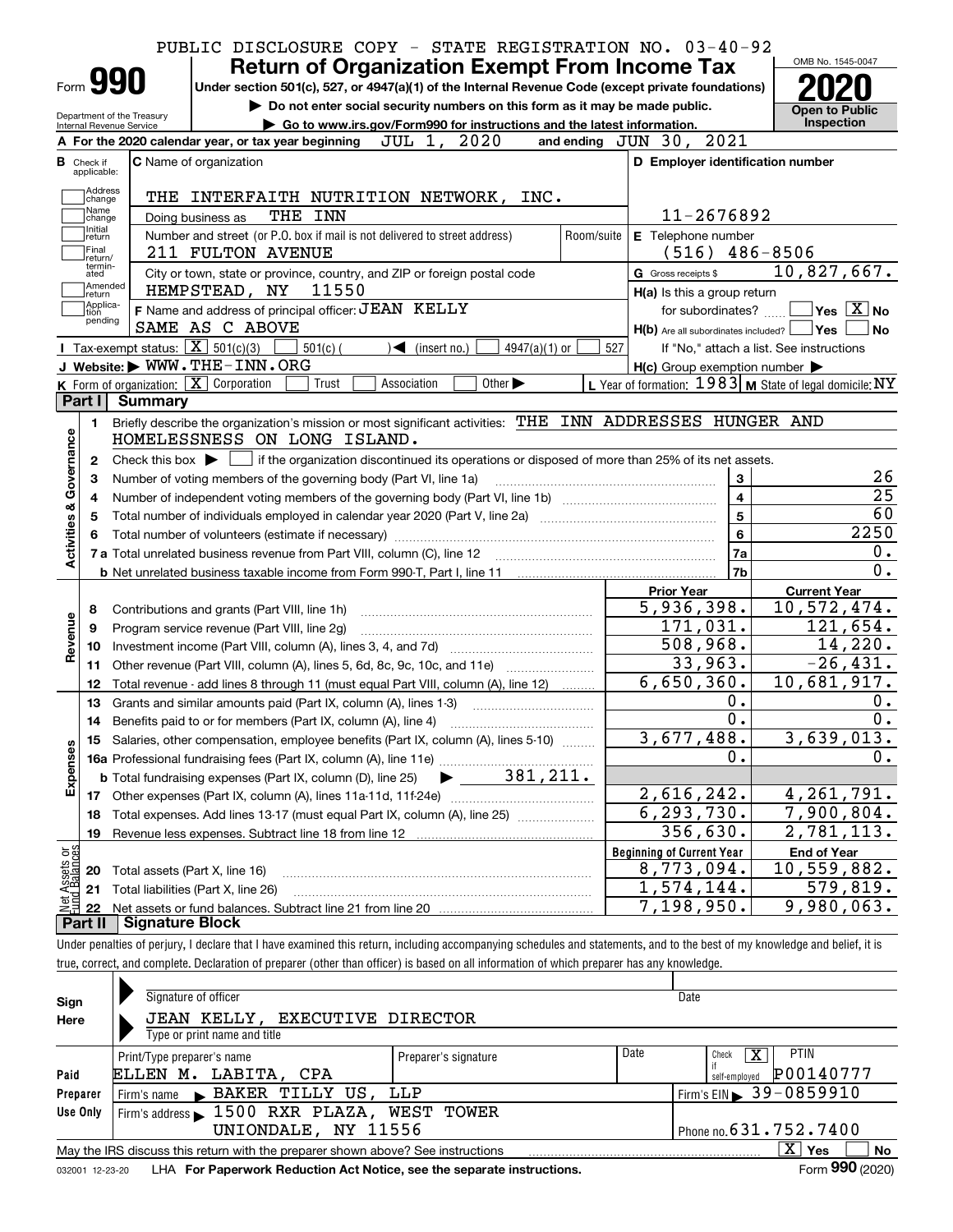|    | THE INTERFAITH NUTRITION NETWORK, INC.<br>Form 990 (2020)                                                                                                                                                                                                                                                                                   | 11-2676892 | Page 2                                 |
|----|---------------------------------------------------------------------------------------------------------------------------------------------------------------------------------------------------------------------------------------------------------------------------------------------------------------------------------------------|------------|----------------------------------------|
|    | <b>Statement of Program Service Accomplishments</b><br>Part III                                                                                                                                                                                                                                                                             |            | $\overline{\mathbf{X}}$                |
| 1  | Briefly describe the organization's mission:<br>SEE SCHEDULE O                                                                                                                                                                                                                                                                              |            |                                        |
|    |                                                                                                                                                                                                                                                                                                                                             |            |                                        |
| 2  | Did the organization undertake any significant program services during the year which were not listed on the<br>prior Form 990 or 990-EZ?<br>If "Yes," describe these new services on Schedule O.                                                                                                                                           |            | Yes $X$ No                             |
| 3  | Did the organization cease conducting, or make significant changes in how it conducts, any program services?<br>If "Yes," describe these changes on Schedule O.                                                                                                                                                                             |            | $\sqrt{}$ Yes $\sqrt{}$ X $\sqrt{}$ No |
| 4  | Describe the organization's program service accomplishments for each of its three largest program services, as measured by expenses.<br>Section 501(c)(3) and 501(c)(4) organizations are required to report the amount of grants and allocations to others, the total expenses, and<br>revenue, if any, for each program service reported. |            |                                        |
| 4a | 2,675,203. including grants of \$<br>Expenses \$<br>) (Revenue \$<br>(Code:<br>THE INN'S SOUP KITCHEN PROGRAM PROVIDES WALK-INN GUESTS WITH A PREPARED<br>HOT NUTRITIONAL MEAL, ACCESS TO SHOWERS, GUEST CHOICE FOOD PANTRY AND<br>CLOTHING BOUTIQUE.                                                                                       |            |                                        |
|    |                                                                                                                                                                                                                                                                                                                                             |            |                                        |
|    |                                                                                                                                                                                                                                                                                                                                             |            |                                        |
|    |                                                                                                                                                                                                                                                                                                                                             |            |                                        |
| 4b | 1,959,018. including grants of \$<br>) (Revenue \$<br>(Code:<br>(Expenses \$<br>THE INN'S SHELTER PROGRAM PROVIDES TEMPORARY SAFE HOUSING FOR FAMILIES                                                                                                                                                                                      |            |                                        |
|    | AND INDIVIDUALS WHO ARE HOMELESS.<br>THE INN PROVIDES THESE SERVICES<br>THROUGH A CONTRACT WITH THE NASSAU COUNTY DEPARTMENT<br>OF SOCIAL<br>SERVICES.<br>THE SHELTERS ARE STAFFED 24/7 AND PROVIDE A RANGE OF                                                                                                                              |            |                                        |
|    | SERVICES INCLUDING CASE MANAGEMENT AND ADVOCACY SERVICES TO ASSIST THE<br>GUESTS WITH NAVIGATING THE SOCIAL SERVICE SYSTEM<br>(PUBLIC ASSISTANCE,                                                                                                                                                                                           |            |                                        |
|    | FOOD STAMPS,<br>MEDICAID).<br>CASE MANAGEMENT SERVICES ALSO INCLUDE<br>ASSISTANCE IN REMOVING BARRIERS TO PERMANENT HOUSING.                                                                                                                                                                                                                |            |                                        |
|    |                                                                                                                                                                                                                                                                                                                                             |            |                                        |
| 4с | $1,536,313$ . including grants of \$<br>(Code:<br>(Expenses \$<br>) (Revenue \$<br>THE CENTER FOR TRANSFORMATIVE CHANGE<br>(CTC) OFFERS HOLISTIC SUPPORT TO                                                                                                                                                                                 |            |                                        |
|    | GUESTS TO IMPROVE THEIR PHYSICAL AND ECONOMIC WELL-BEING.<br>ABLE TO ASSIST WITH ID DOCUMENTS, APPLICATION FOR GOVERNMENT BENEFITS,<br>TRANSPORTATION, HOUSING/SHELTER PLACEMENTS, RESUMES/EMPLOYMENT, MAIL                                                                                                                                 | THE CTC IS |                                        |
|    | SERVICE, ACCESS TO COMPUTERS, LEGAL SERVICES, HEALTH INSURANCE<br>ENROLLMENT AND REFERRALS FOR ONSITE MENTAL HEALTH AND PRIMARY MEDICAL<br>CARE APPOINTMENTS.                                                                                                                                                                               |            |                                        |
|    |                                                                                                                                                                                                                                                                                                                                             |            |                                        |
|    |                                                                                                                                                                                                                                                                                                                                             |            |                                        |
|    | 4d Other program services (Describe on Schedule O.)<br>126, 207.<br>560,708. including grants of \$<br>(Expenses \$<br>Revenue \$<br>6,731,242.<br>4e Total program service expenses >                                                                                                                                                      |            |                                        |
|    | 032002 12-23-20                                                                                                                                                                                                                                                                                                                             |            | Form 990 (2020)                        |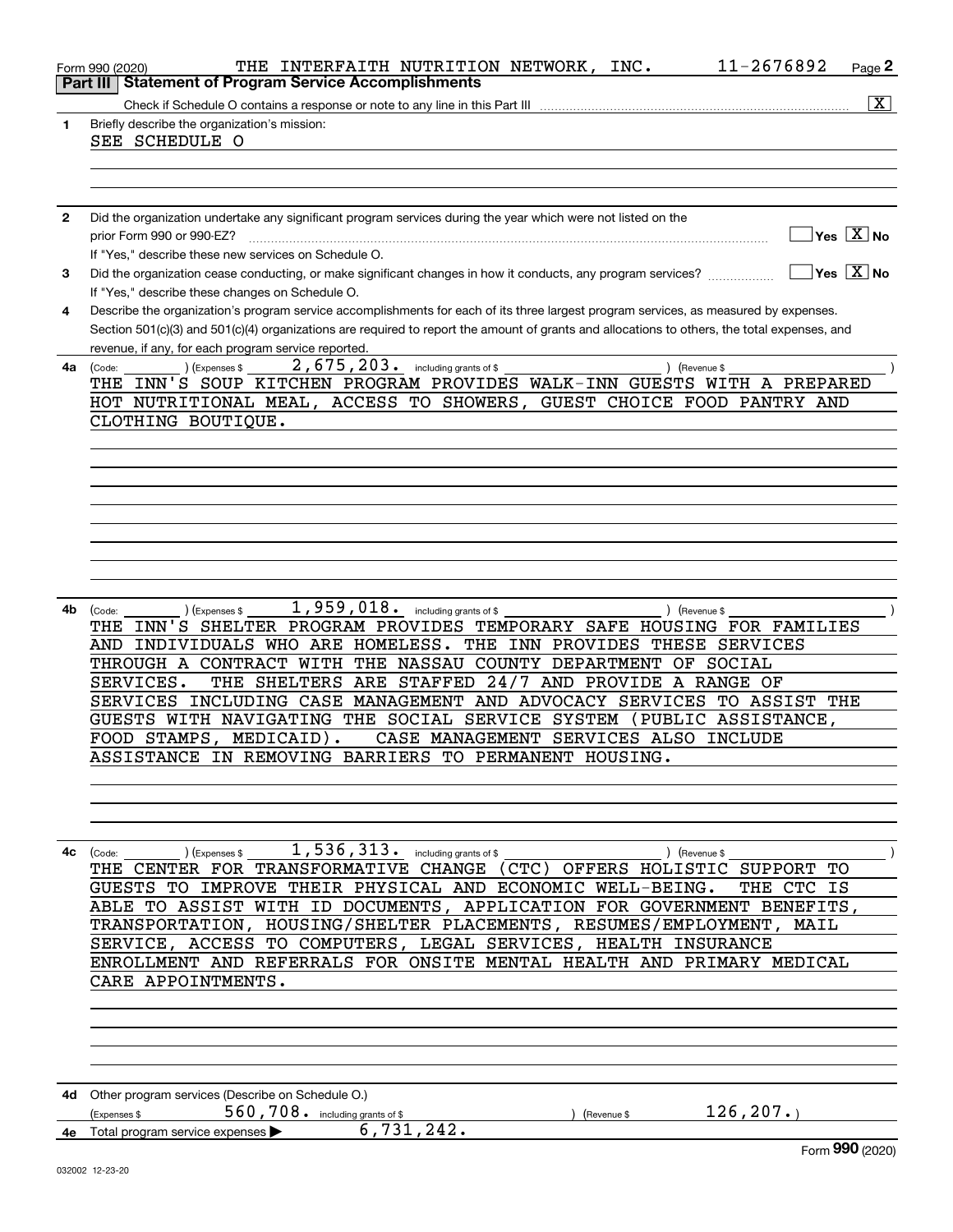|  | Form 990 (2020) |
|--|-----------------|

|     |                                                                                                                                  |                 |             | Yes   No |
|-----|----------------------------------------------------------------------------------------------------------------------------------|-----------------|-------------|----------|
| 1   | Is the organization described in section $501(c)(3)$ or $4947(a)(1)$ (other than a private foundation)?                          |                 |             |          |
|     |                                                                                                                                  | 1               | х           |          |
| 2   |                                                                                                                                  | $\overline{2}$  | $\mathbf X$ |          |
| 3   | Did the organization engage in direct or indirect political campaign activities on behalf of or in opposition to candidates for  |                 |             |          |
|     |                                                                                                                                  | з               |             | x        |
| 4   | Section 501(c)(3) organizations. Did the organization engage in lobbying activities, or have a section 501(h) election in effect |                 |             |          |
|     |                                                                                                                                  | 4               |             | x        |
| 5   | Is the organization a section 501(c)(4), 501(c)(5), or 501(c)(6) organization that receives membership dues, assessments, or     |                 |             |          |
|     |                                                                                                                                  | 5               |             | x        |
| 6   | Did the organization maintain any donor advised funds or any similar funds or accounts for which donors have the right to        |                 |             |          |
|     | provide advice on the distribution or investment of amounts in such funds or accounts? If "Yes," complete Schedule D, Part I     | 6               |             | x        |
| 7   | Did the organization receive or hold a conservation easement, including easements to preserve open space,                        |                 |             |          |
|     |                                                                                                                                  | $\overline{7}$  |             | x        |
| 8   | Did the organization maintain collections of works of art, historical treasures, or other similar assets? If "Yes," complete     |                 |             |          |
|     |                                                                                                                                  | 8               |             | x        |
| 9   | Did the organization report an amount in Part X, line 21, for escrow or custodial account liability, serve as a custodian for    |                 |             |          |
|     | amounts not listed in Part X; or provide credit counseling, debt management, credit repair, or debt negotiation services?        |                 |             |          |
|     |                                                                                                                                  | 9               |             | x        |
| 10  | Did the organization, directly or through a related organization, hold assets in donor-restricted endowments                     |                 |             |          |
|     |                                                                                                                                  | 10              |             | х        |
| 11  | If the organization's answer to any of the following questions is "Yes," then complete Schedule D, Parts VI, VII, VIII, IX, or X |                 |             |          |
|     | as applicable.                                                                                                                   |                 |             |          |
|     | Did the organization report an amount for land, buildings, and equipment in Part X, line 10? If "Yes," complete Schedule D.      |                 |             |          |
|     |                                                                                                                                  | 11a             | x           |          |
| b   | Did the organization report an amount for investments - other securities in Part X, line 12, that is 5% or more of its total     |                 |             |          |
|     |                                                                                                                                  | 11 <sub>b</sub> |             | x        |
|     | Did the organization report an amount for investments - program related in Part X, line 13, that is 5% or more of its total      |                 |             | x        |
|     |                                                                                                                                  | 11c             |             |          |
|     | d Did the organization report an amount for other assets in Part X, line 15, that is 5% or more of its total assets reported in  | 11d             |             | x        |
|     |                                                                                                                                  | 11e             | X           |          |
| f   | Did the organization's separate or consolidated financial statements for the tax year include a footnote that addresses          |                 |             |          |
|     | the organization's liability for uncertain tax positions under FIN 48 (ASC 740)? If "Yes," complete Schedule D, Part X           | 11f             | х           |          |
|     | 12a Did the organization obtain separate, independent audited financial statements for the tax year? If "Yes," complete          |                 |             |          |
|     |                                                                                                                                  | 12a             | х           |          |
|     | <b>b</b> Was the organization included in consolidated, independent audited financial statements for the tax year?               |                 |             |          |
|     | If "Yes," and if the organization answered "No" to line 12a, then completing Schedule D, Parts XI and XII is optional            | 12 <sub>b</sub> |             | ∡⊾       |
| 13  | Is the organization a school described in section 170(b)(1)(A)(ii)? If "Yes," complete Schedule E                                | 13              |             | X        |
| 14a | Did the organization maintain an office, employees, or agents outside of the United States?                                      | 14a             |             | X        |
| b   | Did the organization have aggregate revenues or expenses of more than \$10,000 from grantmaking, fundraising, business,          |                 |             |          |
|     | investment, and program service activities outside the United States, or aggregate foreign investments valued at \$100,000       |                 |             |          |
|     |                                                                                                                                  | 14b             |             | x        |
| 15  | Did the organization report on Part IX, column (A), line 3, more than \$5,000 of grants or other assistance to or for any        |                 |             |          |
|     |                                                                                                                                  | 15              |             | x        |
| 16  | Did the organization report on Part IX, column (A), line 3, more than \$5,000 of aggregate grants or other assistance to         |                 |             |          |
|     |                                                                                                                                  | 16              |             | x        |
| 17  | Did the organization report a total of more than \$15,000 of expenses for professional fundraising services on Part IX,          |                 |             |          |
|     |                                                                                                                                  | 17              |             | x        |
| 18  | Did the organization report more than \$15,000 total of fundraising event gross income and contributions on Part VIII, lines     |                 |             |          |
|     |                                                                                                                                  | 18              | х           |          |
| 19  | Did the organization report more than \$15,000 of gross income from gaming activities on Part VIII, line 9a? If "Yes."           |                 |             |          |
|     |                                                                                                                                  | 19              | x           |          |
| 20a |                                                                                                                                  | 20a             |             | X        |
| b   | If "Yes" to line 20a, did the organization attach a copy of its audited financial statements to this return?                     | 20 <sub>b</sub> |             |          |
| 21  | Did the organization report more than \$5,000 of grants or other assistance to any domestic organization or                      |                 |             |          |
|     |                                                                                                                                  | 21              |             | X.       |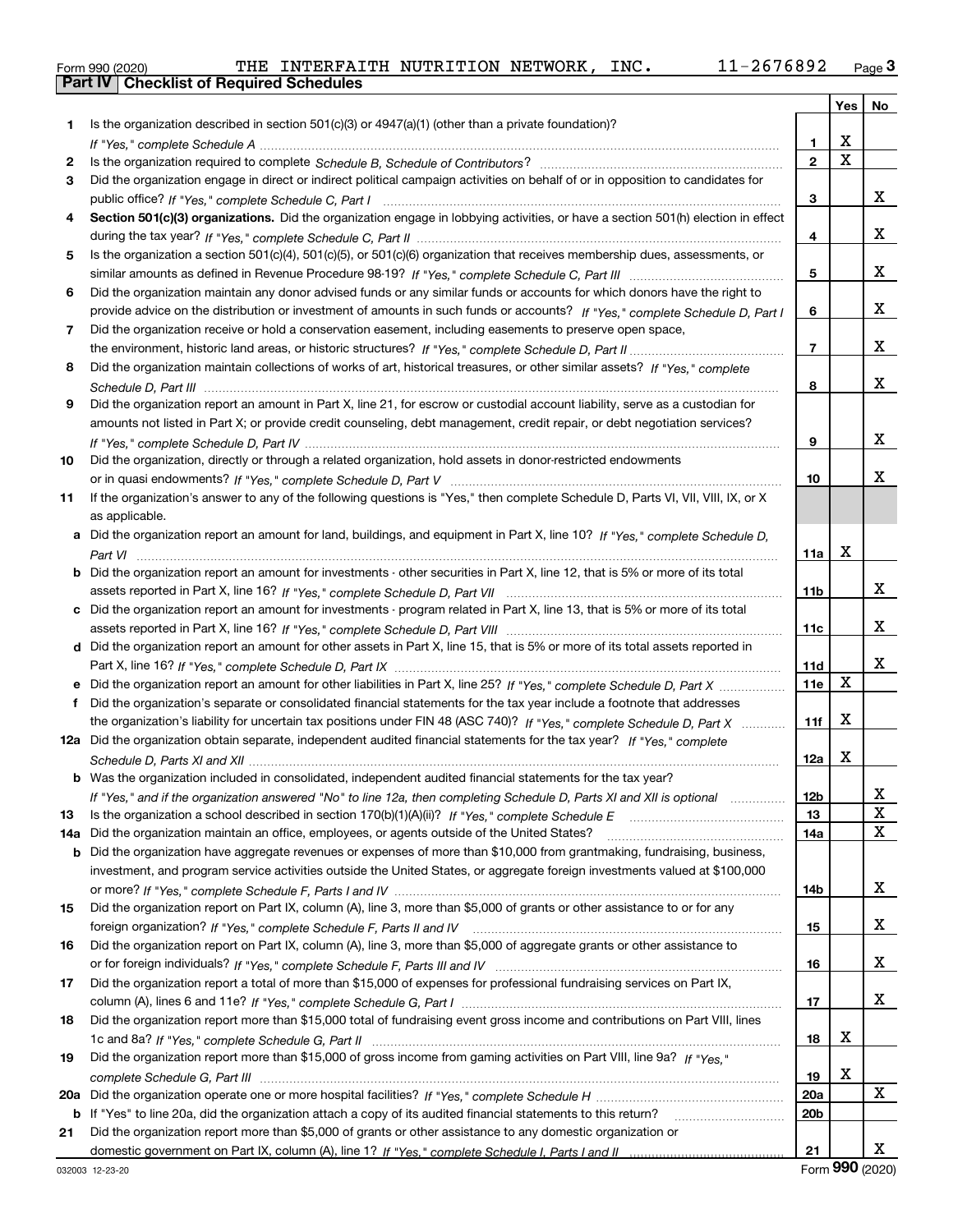| Form 990 (2020) | THE                                                          | INTERFAITH NUTRITION NETWORK |  | INC. | 76892<br>26.<br>$\overline{\phantom{0}}$ | $P$ age |
|-----------------|--------------------------------------------------------------|------------------------------|--|------|------------------------------------------|---------|
|                 | <b>Part IV   Checklist of Required Schedules</b> (continued) |                              |  |      |                                          |         |

|               |                                                                                                                                                                                                                                               |                 | Yes         | No |
|---------------|-----------------------------------------------------------------------------------------------------------------------------------------------------------------------------------------------------------------------------------------------|-----------------|-------------|----|
| 22            | Did the organization report more than \$5,000 of grants or other assistance to or for domestic individuals on                                                                                                                                 |                 |             |    |
|               |                                                                                                                                                                                                                                               | 22              |             | х  |
| 23            | Did the organization answer "Yes" to Part VII, Section A, line 3, 4, or 5 about compensation of the organization's current                                                                                                                    |                 |             |    |
|               | and former officers, directors, trustees, key employees, and highest compensated employees? If "Yes." complete                                                                                                                                |                 |             |    |
|               |                                                                                                                                                                                                                                               | 23              | X           |    |
|               | 24a Did the organization have a tax-exempt bond issue with an outstanding principal amount of more than \$100,000 as of the                                                                                                                   |                 |             |    |
|               | last day of the year, that was issued after December 31, 2002? If "Yes," answer lines 24b through 24d and complete                                                                                                                            |                 |             |    |
|               |                                                                                                                                                                                                                                               | 24a             |             | х  |
|               | <b>b</b> Did the organization invest any proceeds of tax-exempt bonds beyond a temporary period exception?                                                                                                                                    | 24b             |             |    |
|               | c Did the organization maintain an escrow account other than a refunding escrow at any time during the year to defease                                                                                                                        |                 |             |    |
|               |                                                                                                                                                                                                                                               | 24c             |             |    |
|               | d Did the organization act as an "on behalf of" issuer for bonds outstanding at any time during the year?                                                                                                                                     | 24d             |             |    |
|               | 25a Section 501(c)(3), 501(c)(4), and 501(c)(29) organizations. Did the organization engage in an excess benefit                                                                                                                              |                 |             |    |
|               |                                                                                                                                                                                                                                               | 25a             |             | х  |
|               | b Is the organization aware that it engaged in an excess benefit transaction with a disqualified person in a prior year, and                                                                                                                  |                 |             |    |
|               | that the transaction has not been reported on any of the organization's prior Forms 990 or 990-EZ? If "Yes," complete                                                                                                                         |                 |             | х  |
|               | Schedule L, Part I                                                                                                                                                                                                                            | 25 <sub>b</sub> |             |    |
| 26            | Did the organization report any amount on Part X, line 5 or 22, for receivables from or payables to any current                                                                                                                               |                 |             |    |
|               | or former officer, director, trustee, key employee, creator or founder, substantial contributor, or 35%<br>controlled entity or family member of any of these persons? If "Yes," complete Schedule L, Part II                                 | 26              |             | х  |
| 27            | Did the organization provide a grant or other assistance to any current or former officer, director, trustee, key employee,                                                                                                                   |                 |             |    |
|               | creator or founder, substantial contributor or employee thereof, a grant selection committee member, or to a 35% controlled                                                                                                                   |                 |             |    |
|               | entity (including an employee thereof) or family member of any of these persons? If "Yes." complete Schedule L. Part III                                                                                                                      | 27              |             | x  |
| 28            | Was the organization a party to a business transaction with one of the following parties (see Schedule L, Part IV                                                                                                                             |                 |             |    |
|               | instructions, for applicable filing thresholds, conditions, and exceptions):                                                                                                                                                                  |                 |             |    |
|               | a A current or former officer, director, trustee, key employee, creator or founder, or substantial contributor? If                                                                                                                            |                 |             |    |
|               |                                                                                                                                                                                                                                               | 28a             |             | х  |
|               |                                                                                                                                                                                                                                               | 28 <sub>b</sub> |             | X  |
|               | c A 35% controlled entity of one or more individuals and/or organizations described in lines 28a or 28b? If                                                                                                                                   |                 |             |    |
|               |                                                                                                                                                                                                                                               | 28c             |             | х  |
| 29            |                                                                                                                                                                                                                                               | 29              | $\mathbf X$ |    |
| 30            | Did the organization receive contributions of art, historical treasures, or other similar assets, or qualified conservation                                                                                                                   |                 |             |    |
|               |                                                                                                                                                                                                                                               | 30              |             | х  |
| 31            | Did the organization liquidate, terminate, or dissolve and cease operations? If "Yes," complete Schedule N, Part I                                                                                                                            | 31              |             | X  |
| 32            | Did the organization sell, exchange, dispose of, or transfer more than 25% of its net assets? If "Yes," complete                                                                                                                              |                 |             |    |
|               |                                                                                                                                                                                                                                               | 32              |             | х  |
| 33            | Did the organization own 100% of an entity disregarded as separate from the organization under Regulations                                                                                                                                    |                 |             |    |
|               |                                                                                                                                                                                                                                               | 33              |             | х  |
| 34            | Was the organization related to any tax-exempt or taxable entity? If "Yes," complete Schedule R, Part II, III, or IV, and                                                                                                                     |                 |             |    |
|               |                                                                                                                                                                                                                                               | 34              |             | X  |
|               | 35a Did the organization have a controlled entity within the meaning of section 512(b)(13)?                                                                                                                                                   | 35a             |             | X  |
|               | b If "Yes" to line 35a, did the organization receive any payment from or engage in any transaction with a controlled entity                                                                                                                   |                 |             |    |
|               |                                                                                                                                                                                                                                               | 35b             |             |    |
| 36            | Section 501(c)(3) organizations. Did the organization make any transfers to an exempt non-charitable related organization?                                                                                                                    |                 |             |    |
|               |                                                                                                                                                                                                                                               | 36              |             | х  |
| 37            | Did the organization conduct more than 5% of its activities through an entity that is not a related organization                                                                                                                              |                 |             |    |
|               |                                                                                                                                                                                                                                               | 37              |             | х  |
| 38            | Did the organization complete Schedule O and provide explanations in Schedule O for Part VI, lines 11b and 19?                                                                                                                                |                 | х           |    |
| <b>Part V</b> | Note: All Form 990 filers are required to complete Schedule O<br>All notifit serviciners are required to complete Schedule Onder the manufacture and compliance of the memoral o<br>Statements Regarding Other IRS Filings and Tax Compliance | 38              |             |    |
|               | Check if Schedule O contains a response or note to any line in this Part V                                                                                                                                                                    |                 |             |    |
|               |                                                                                                                                                                                                                                               |                 | Yes         | No |
|               | 22<br>1a Enter the number reported in Box 3 of Form 1096. Enter -0- if not applicable<br>1a                                                                                                                                                   |                 |             |    |
| b             | 0<br>Enter the number of Forms W-2G included in line 1a. Enter -0- if not applicable<br>1b                                                                                                                                                    |                 |             |    |
|               | Did the organization comply with backup withholding rules for reportable payments to vendors and reportable gaming                                                                                                                            |                 |             |    |
|               |                                                                                                                                                                                                                                               | 1c              |             |    |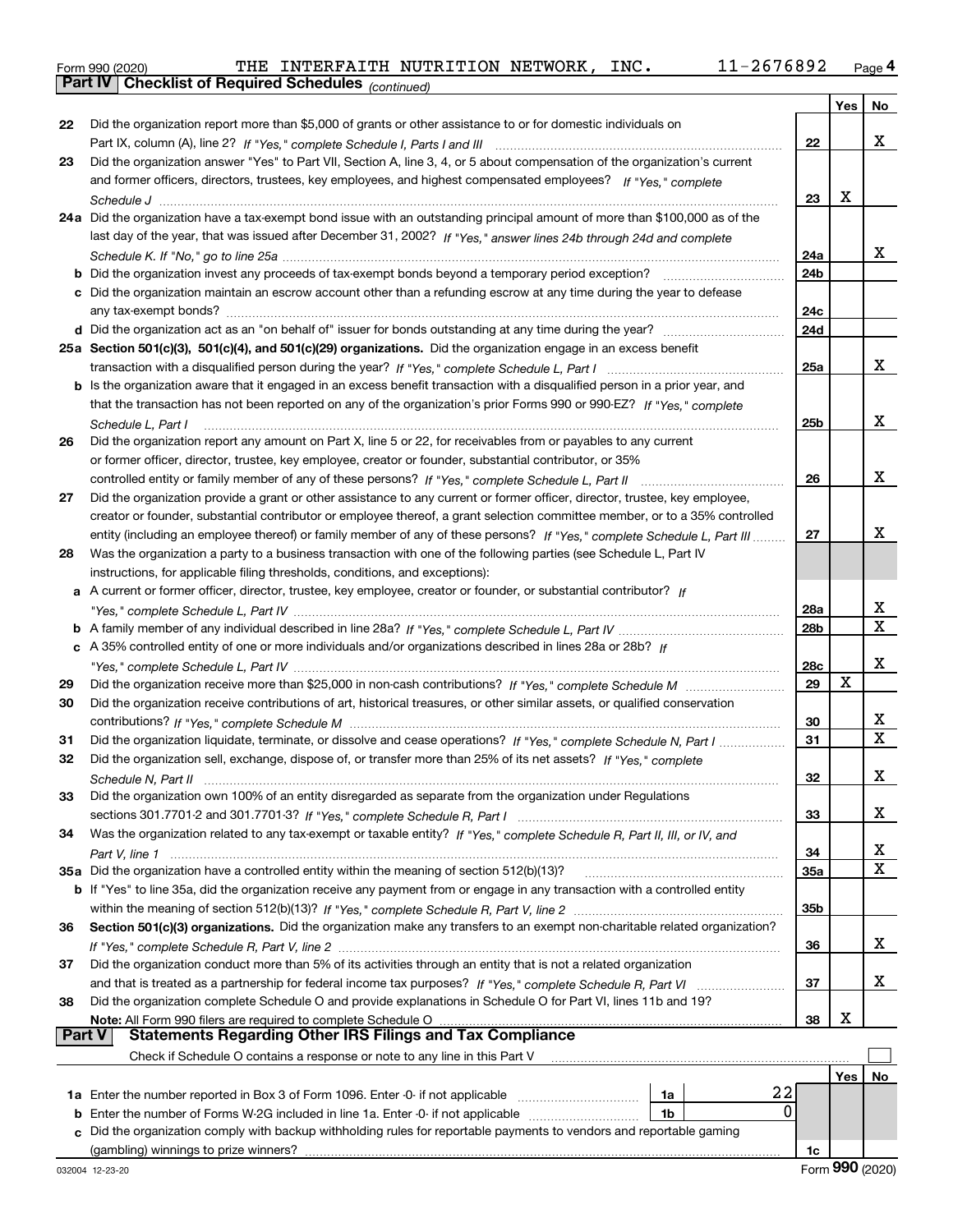|               | Form 990 (2020) | 11-2676892<br>THE INTERFAITH NUTRITION NETWORK, INC.                                                                                            |                |     | $_{\text{Page}}$ 5 |
|---------------|-----------------|-------------------------------------------------------------------------------------------------------------------------------------------------|----------------|-----|--------------------|
| <b>Part V</b> |                 | Statements Regarding Other IRS Filings and Tax Compliance (continued)                                                                           |                |     |                    |
|               |                 |                                                                                                                                                 |                | Yes | No                 |
|               |                 | 2a Enter the number of employees reported on Form W-3, Transmittal of Wage and Tax Statements,                                                  |                |     |                    |
|               |                 | 60<br>filed for the calendar year ending with or within the year covered by this return <i>manumumumum</i><br>2a                                |                |     |                    |
|               |                 |                                                                                                                                                 | 2b             | х   |                    |
|               |                 |                                                                                                                                                 |                |     |                    |
|               |                 | 3a Did the organization have unrelated business gross income of \$1,000 or more during the year?                                                | 3a             |     | х                  |
|               |                 |                                                                                                                                                 | 3b             |     |                    |
|               |                 | 4a At any time during the calendar year, did the organization have an interest in, or a signature or other authority over, a                    |                |     |                    |
|               |                 |                                                                                                                                                 | 4a             |     | х                  |
|               |                 | <b>b</b> If "Yes," enter the name of the foreign country $\blacktriangleright$                                                                  |                |     |                    |
|               |                 | See instructions for filing requirements for FinCEN Form 114, Report of Foreign Bank and Financial Accounts (FBAR).                             |                |     |                    |
| 5a            |                 | Was the organization a party to a prohibited tax shelter transaction at any time during the tax year?                                           | 5a             |     | х                  |
| b             |                 |                                                                                                                                                 | 5 <sub>b</sub> |     | X                  |
| с             |                 |                                                                                                                                                 | 5c             |     |                    |
|               |                 | 6a Does the organization have annual gross receipts that are normally greater than \$100,000, and did the organization solicit                  |                |     |                    |
|               |                 | any contributions that were not tax deductible as charitable contributions? [[[[[[[[[[[[[[[[[[[[[[[]]]]]]]]]]]                                  | 6a             |     | х                  |
|               |                 | <b>b</b> If "Yes," did the organization include with every solicitation an express statement that such contributions or gifts                   |                |     |                    |
|               |                 |                                                                                                                                                 | 6b             |     |                    |
| 7             |                 | Organizations that may receive deductible contributions under section 170(c).                                                                   |                |     |                    |
| а             |                 | Did the organization receive a payment in excess of \$75 made partly as a contribution and partly for goods and services provided to the payor? | 7a             | x   |                    |
| b             |                 | If "Yes," did the organization notify the donor of the value of the goods or services provided?                                                 | 7b             | X   |                    |
| с             |                 | Did the organization sell, exchange, or otherwise dispose of tangible personal property for which it was required                               |                |     |                    |
|               |                 |                                                                                                                                                 | 7c             |     | х                  |
| d             |                 | 7d                                                                                                                                              |                |     |                    |
| е             |                 |                                                                                                                                                 | 7e             |     | х                  |
| f             |                 | Did the organization, during the year, pay premiums, directly or indirectly, on a personal benefit contract?                                    | 7f             |     | X                  |
| g             |                 | If the organization received a contribution of qualified intellectual property, did the organization file Form 8899 as required?                | 7g             |     |                    |
| h             |                 | If the organization received a contribution of cars, boats, airplanes, or other vehicles, did the organization file a Form 1098-C?              | 7h             |     | х                  |
| 8             |                 | Sponsoring organizations maintaining donor advised funds. Did a donor advised fund maintained by the                                            |                |     |                    |
|               |                 | sponsoring organization have excess business holdings at any time during the year?                                                              | 8              |     |                    |
| 9             |                 | Sponsoring organizations maintaining donor advised funds.                                                                                       |                |     |                    |
| а             |                 | Did the sponsoring organization make any taxable distributions under section 4966?                                                              | 9а             |     |                    |
| b             |                 | Did the sponsoring organization make a distribution to a donor, donor advisor, or related person?                                               | 9b             |     |                    |
| 10            |                 | Section 501(c)(7) organizations. Enter:                                                                                                         |                |     |                    |
|               |                 | 10a                                                                                                                                             |                |     |                    |
|               |                 | 10b <br>Gross receipts, included on Form 990, Part VIII, line 12, for public use of club facilities                                             |                |     |                    |
| 11            |                 | Section 501(c)(12) organizations. Enter:                                                                                                        |                |     |                    |
| а             |                 | 11a                                                                                                                                             |                |     |                    |
| b             |                 | Gross income from other sources (Do not net amounts due or paid to other sources against                                                        |                |     |                    |
|               |                 | 11b                                                                                                                                             |                |     |                    |
|               |                 | 12a Section 4947(a)(1) non-exempt charitable trusts. Is the organization filing Form 990 in lieu of Form 1041?                                  | 12a            |     |                    |
|               |                 | 12b<br><b>b</b> If "Yes," enter the amount of tax-exempt interest received or accrued during the year                                           |                |     |                    |
| 13            |                 | Section 501(c)(29) qualified nonprofit health insurance issuers.                                                                                |                |     |                    |
| а             |                 | Is the organization licensed to issue qualified health plans in more than one state?                                                            | 13a            |     |                    |
|               |                 | Note: See the instructions for additional information the organization must report on Schedule O.                                               |                |     |                    |
|               |                 |                                                                                                                                                 |                |     |                    |
| b             |                 | Enter the amount of reserves the organization is required to maintain by the states in which the                                                |                |     |                    |
|               |                 | 13 <sub>b</sub><br>13с                                                                                                                          |                |     |                    |
| c             |                 | Did the organization receive any payments for indoor tanning services during the tax year?                                                      |                |     | х                  |
| 14a           |                 |                                                                                                                                                 | 14a            |     |                    |
|               |                 | <b>b</b> If "Yes," has it filed a Form 720 to report these payments? If "No," provide an explanation on Schedule O                              | 14b            |     |                    |
| 15            |                 | Is the organization subject to the section 4960 tax on payment(s) of more than \$1,000,000 in remuneration or                                   |                |     | х                  |
|               |                 |                                                                                                                                                 | 15             |     |                    |
|               |                 | If "Yes," see instructions and file Form 4720, Schedule N.                                                                                      |                |     | х                  |
| 16            |                 | Is the organization an educational institution subject to the section 4968 excise tax on net investment income?                                 | 16             |     |                    |
|               |                 | If "Yes," complete Form 4720, Schedule O.                                                                                                       |                |     | $\mathbf{Q}$       |

| Form 990 (2020) |  |
|-----------------|--|
|-----------------|--|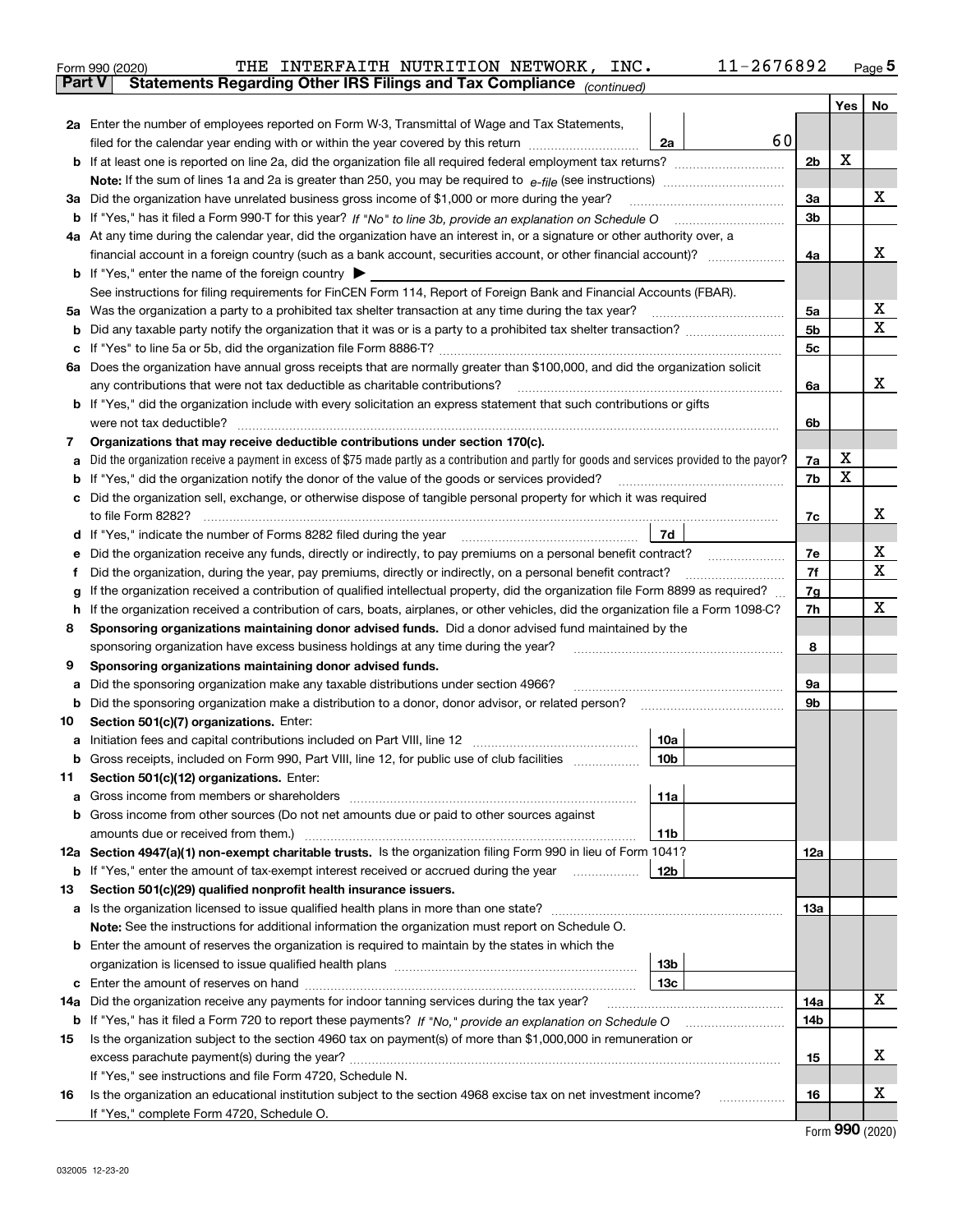|  | Form 990 (2020) |
|--|-----------------|
|  |                 |

| Form 990 (2020) |                                                                                                                  | THE INTERFAITH NUTRITION NETWORK, |  | INC. | 11-2676892                                                                                                                  | $P_{\text{aqe}}$ 6 |
|-----------------|------------------------------------------------------------------------------------------------------------------|-----------------------------------|--|------|-----------------------------------------------------------------------------------------------------------------------------|--------------------|
|                 |                                                                                                                  |                                   |  |      | Part VI Governance, Management, and Disclosure For each "Yes" response to lines 2 through 7b below, and for a "No" response |                    |
|                 | to line 8a, 8b, or 10b below, describe the circumstances, processes, or changes on Schedule O. See instructions. |                                   |  |      |                                                                                                                             |                    |

|     | Check if Schedule O contains a response or note to any line in this Part VI                                                                                                                                                    |                 |                  | $\overline{\mathbf{x}}$ |
|-----|--------------------------------------------------------------------------------------------------------------------------------------------------------------------------------------------------------------------------------|-----------------|------------------|-------------------------|
|     | <b>Section A. Governing Body and Management</b>                                                                                                                                                                                |                 |                  |                         |
|     |                                                                                                                                                                                                                                |                 | Yes              | No                      |
|     | 26<br><b>1a</b> Enter the number of voting members of the governing body at the end of the tax year<br>1a<br>.                                                                                                                 |                 |                  |                         |
|     | If there are material differences in voting rights among members of the governing body, or if the governing                                                                                                                    |                 |                  |                         |
|     | body delegated broad authority to an executive committee or similar committee, explain on Schedule O.                                                                                                                          |                 |                  |                         |
| b   | 25<br>Enter the number of voting members included on line 1a, above, who are independent<br>1b                                                                                                                                 |                 |                  |                         |
| 2   | Did any officer, director, trustee, or key employee have a family relationship or a business relationship with any other                                                                                                       |                 |                  |                         |
|     | officer, director, trustee, or key employee?                                                                                                                                                                                   | $\mathbf{2}$    | X                |                         |
| 3   | Did the organization delegate control over management duties customarily performed by or under the direct supervision                                                                                                          |                 |                  |                         |
|     | of officers, directors, trustees, or key employees to a management company or other person?                                                                                                                                    | 3               |                  | х                       |
| 4   | Did the organization make any significant changes to its governing documents since the prior Form 990 was filed?                                                                                                               | 4               | $\mathbf X$      |                         |
| 5   |                                                                                                                                                                                                                                | 5               |                  | X                       |
| 6   | Did the organization have members or stockholders?                                                                                                                                                                             | 6               |                  | X                       |
|     | Did the organization have members, stockholders, or other persons who had the power to elect or appoint one or                                                                                                                 |                 |                  |                         |
| 7a  |                                                                                                                                                                                                                                |                 |                  | х                       |
|     | more members of the governing body?<br><b>b</b> Are any governance decisions of the organization reserved to (or subject to approval by) members, stockholders, or                                                             | 7a              |                  |                         |
|     |                                                                                                                                                                                                                                |                 |                  | x                       |
|     | persons other than the governing body?                                                                                                                                                                                         | 7b              |                  |                         |
| 8   | Did the organization contemporaneously document the meetings held or written actions undertaken during the year by the following:                                                                                              |                 |                  |                         |
| a   | The governing body?                                                                                                                                                                                                            | 8a              | X<br>$\mathbf X$ |                         |
| b   |                                                                                                                                                                                                                                | 8b              |                  |                         |
| 9   | Is there any officer, director, trustee, or key employee listed in Part VII, Section A, who cannot be reached at the                                                                                                           |                 |                  |                         |
|     |                                                                                                                                                                                                                                | 9               |                  | x                       |
|     | Section B. Policies <sub>(This Section B requests information about policies not required by the Internal Revenue Code.)</sub>                                                                                                 |                 |                  |                         |
|     |                                                                                                                                                                                                                                |                 | Yes              | No                      |
|     |                                                                                                                                                                                                                                | 10a             |                  | х                       |
|     | <b>b</b> If "Yes," did the organization have written policies and procedures governing the activities of such chapters, affiliates,                                                                                            |                 |                  |                         |
|     | and branches to ensure their operations are consistent with the organization's exempt purposes?                                                                                                                                | 10b             |                  |                         |
|     | 11a Has the organization provided a complete copy of this Form 990 to all members of its governing body before filing the form?                                                                                                | 11a             | $\mathbf X$      |                         |
| b   | Describe in Schedule O the process, if any, used by the organization to review this Form 990.                                                                                                                                  |                 |                  |                         |
| 12a |                                                                                                                                                                                                                                | 12a             | X                |                         |
| b   |                                                                                                                                                                                                                                | 12 <sub>b</sub> | X                |                         |
| с   | Did the organization regularly and consistently monitor and enforce compliance with the policy? If "Yes." describe                                                                                                             |                 |                  |                         |
|     | in Schedule O how this was done material and the control of the state of the state of the state of the state of the state of the state of the state of the state of the state of the state of the state of the state of the st | 12c             | X                |                         |
| 13  | Did the organization have a written whistleblower policy?                                                                                                                                                                      | 13              | X                |                         |
| 14  | Did the organization have a written document retention and destruction policy?                                                                                                                                                 | 14              | X                |                         |
| 15  | Did the process for determining compensation of the following persons include a review and approval by independent                                                                                                             |                 |                  |                         |
|     | persons, comparability data, and contemporaneous substantiation of the deliberation and decision?                                                                                                                              |                 |                  |                         |
| a   | The organization's CEO, Executive Director, or top management official manufactured content of the organization's CEO, Executive Director, or top management official                                                          | 15a             | Χ                |                         |
|     | <b>b</b> Other officers or key employees of the organization                                                                                                                                                                   | 15b             | X                |                         |
|     | If "Yes" to line 15a or 15b, describe the process in Schedule O (see instructions).                                                                                                                                            |                 |                  |                         |
|     | 16a Did the organization invest in, contribute assets to, or participate in a joint venture or similar arrangement with a                                                                                                      |                 |                  |                         |
|     | taxable entity during the year?                                                                                                                                                                                                | 16a             |                  | х                       |
|     | b If "Yes," did the organization follow a written policy or procedure requiring the organization to evaluate its participation                                                                                                 |                 |                  |                         |
|     | in joint venture arrangements under applicable federal tax law, and take steps to safeguard the organization's                                                                                                                 |                 |                  |                         |
|     | exempt status with respect to such arrangements?                                                                                                                                                                               | 16b             |                  |                         |
|     | <b>Section C. Disclosure</b>                                                                                                                                                                                                   |                 |                  |                         |
| 17  | List the states with which a copy of this Form 990 is required to be filed $\blacktriangleright$ NY                                                                                                                            |                 |                  |                         |
| 18  | Section 6104 requires an organization to make its Forms 1023 (1024 or 1024-A, if applicable), 990, and 990-T (Section 501(c)(3)s only) available                                                                               |                 |                  |                         |
|     | for public inspection. Indicate how you made these available. Check all that apply.                                                                                                                                            |                 |                  |                         |
|     | $X$ Own website<br>$X$ Upon request<br>Another's website<br>Other (explain on Schedule O)                                                                                                                                      |                 |                  |                         |
| 19  | Describe on Schedule O whether (and if so, how) the organization made its governing documents, conflict of interest policy, and financial                                                                                      |                 |                  |                         |
|     | statements available to the public during the tax year.                                                                                                                                                                        |                 |                  |                         |
| 20  | State the name, address, and telephone number of the person who possesses the organization's books and records                                                                                                                 |                 |                  |                         |
|     | JEAN KELLY - (516) 486-8506                                                                                                                                                                                                    |                 |                  |                         |
|     | 211 FULTON AVENUE, HEMPSTEAD, NY<br>11550                                                                                                                                                                                      |                 |                  |                         |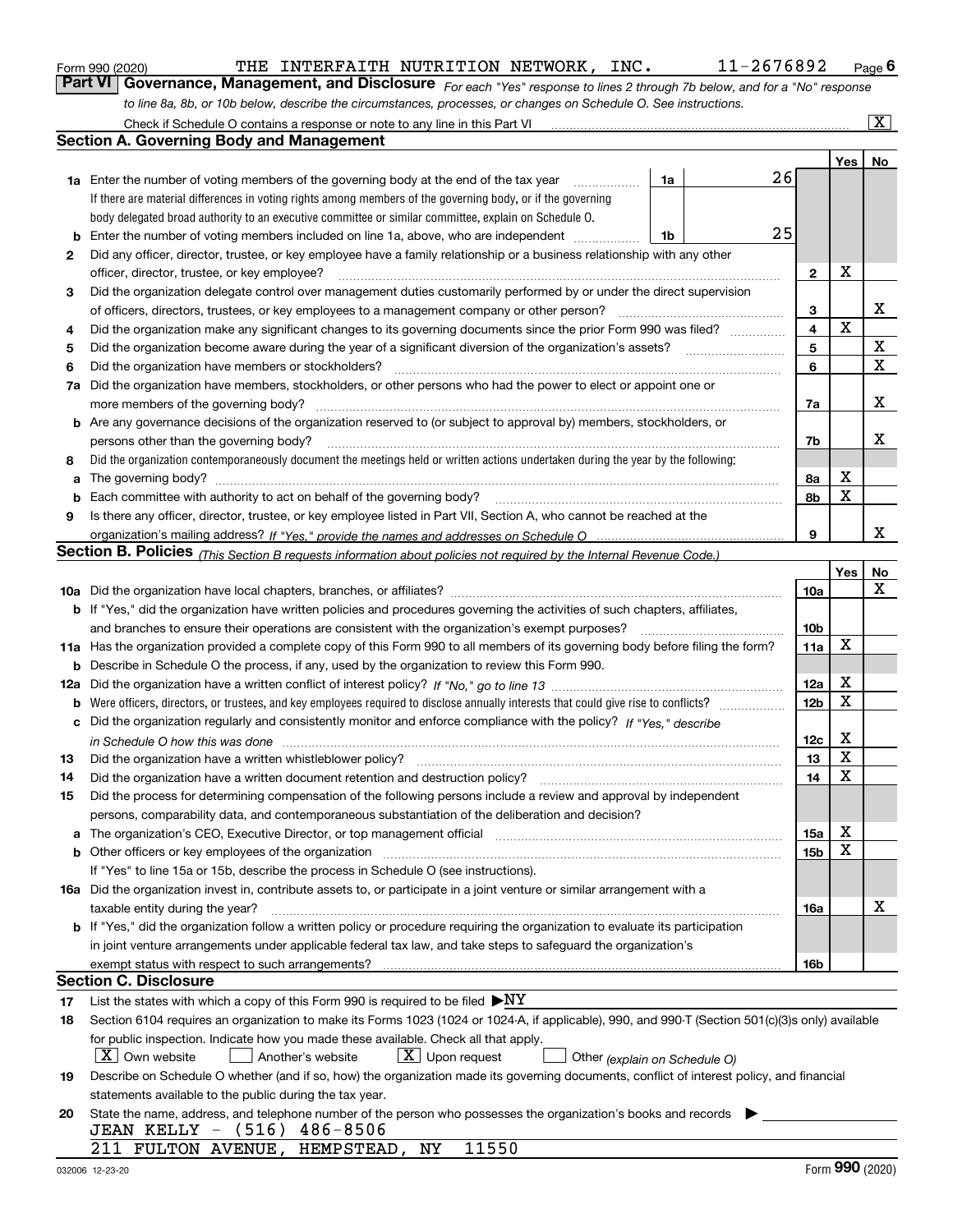<code>Form</code> 990 (2020) THE <code>INTERFAITH</code> <code>NUTRITION</code> <code>NETWORK</code> , <code>INC.  $11-2676892$  <code>Page</code></code> **7Part VII Compensation of Officers, Directors, Trustees, Key Employees, Highest Compensated**

 $\mathcal{L}^{\text{max}}$ 

#### **Employees, and Independent Contractors**

Check if Schedule O contains a response or note to any line in this Part VII

**Section A. Officers, Directors, Trustees, Key Employees, and Highest Compensated Employees**

**1a**  Complete this table for all persons required to be listed. Report compensation for the calendar year ending with or within the organization's tax year. **•** List all of the organization's current officers, directors, trustees (whether individuals or organizations), regardless of amount of compensation.

Enter -0- in columns (D), (E), and (F) if no compensation was paid.

 $\bullet$  List all of the organization's  $\,$ current key employees, if any. See instructions for definition of "key employee."

**•** List the organization's five current highest compensated employees (other than an officer, director, trustee, or key employee) who received reportable compensation (Box 5 of Form W-2 and/or Box 7 of Form 1099-MISC) of more than \$100,000 from the organization and any related organizations.

**•** List all of the organization's former officers, key employees, and highest compensated employees who received more than \$100,000 of reportable compensation from the organization and any related organizations.

**former directors or trustees**  ¥ List all of the organization's that received, in the capacity as a former director or trustee of the organization, more than \$10,000 of reportable compensation from the organization and any related organizations.

See instructions for the order in which to list the persons above.

Check this box if neither the organization nor any related organization compensated any current officer, director, or trustee.  $\mathcal{L}^{\text{max}}$ 

| (A)                           | (B)               |                                                              |                                 | (C)      |              |                                   |        | (D)                  | (E)                          | (F)                |
|-------------------------------|-------------------|--------------------------------------------------------------|---------------------------------|----------|--------------|-----------------------------------|--------|----------------------|------------------------------|--------------------|
| Name and title                | Average           | (do not check more than one<br>box, unless person is both an |                                 | Position |              |                                   |        | Reportable           | Reportable                   | Estimated          |
|                               | hours per<br>week |                                                              | officer and a director/trustee) |          |              |                                   |        | compensation<br>from | compensation<br>from related | amount of<br>other |
|                               | (list any         |                                                              |                                 |          |              |                                   |        | the                  | organizations                | compensation       |
|                               | hours for         |                                                              |                                 |          |              |                                   |        | organization         | (W-2/1099-MISC)              | from the           |
|                               | related           |                                                              |                                 |          |              |                                   |        | (W-2/1099-MISC)      |                              | organization       |
|                               | organizations     |                                                              |                                 |          |              |                                   |        |                      |                              | and related        |
|                               | below             | ndividual trustee or director                                | nstitutional trustee            | Officer  | key employee | Highest compensated<br>  employee | Former |                      |                              | organizations      |
|                               | line)             |                                                              |                                 |          |              |                                   |        |                      |                              |                    |
| <b>JEAN KELLY</b><br>(1)      | 35.00             |                                                              |                                 |          |              |                                   |        |                      |                              |                    |
| CHIEF EXECUTIVE DIRECTOR      | 0.00              |                                                              |                                 | X        |              |                                   |        | 171,348.             | 0.                           | 9,964.             |
| (2)<br><b>JOANNE ROBINSON</b> | 35.00             |                                                              |                                 |          |              |                                   |        |                      |                              |                    |
| COO / MANAGING DIRECTOR       | 0.00              |                                                              |                                 | X        |              |                                   |        | 151,566.             | $\mathbf 0$ .                | 13,616.            |
| (3)<br>SHAHNUR CHOWDHURY      | 35.00             |                                                              |                                 |          |              |                                   |        |                      |                              |                    |
| CFO / FINANCE DIRECTOR        | 0.00              |                                                              |                                 | X        |              |                                   |        | 113,657.             | $\mathbf 0$ .                | 9,949.             |
| DENISE RODRIGUES<br>(4)       | 35.00             |                                                              |                                 |          |              |                                   |        |                      |                              |                    |
| HR DIRECTOR                   | 0.00              |                                                              |                                 |          |              | X                                 |        | 108,078.             | 0.                           | 12,876.            |
| (5)<br>CHRISTIAN AGUILERA     | 35.00             |                                                              |                                 |          |              |                                   |        |                      |                              |                    |
| FACILITIES DIRECTOR           | 0.00              |                                                              |                                 |          |              | X                                 |        | 110,022.             | $\mathbf 0$ .                | 13,494.            |
| (6)<br>VINCE VITIELLO         | $\overline{5.00}$ |                                                              |                                 |          |              |                                   |        |                      |                              |                    |
| PRESIDENT                     | 0.00              | $\mathbf X$                                                  |                                 | X        |              |                                   |        | $\mathbf 0$ .        | $\mathbf 0$ .                | $0_{.}$            |
| (7)<br>MICHAEL F. MONAHAN     | 5.00              |                                                              |                                 |          |              |                                   |        |                      |                              |                    |
| 1ST VICE PRESIDENT            | 0.00              | $\mathbf X$                                                  |                                 | X        |              |                                   |        | $\mathbf 0$ .        | $\mathbf 0$ .                | $\mathbf 0$ .      |
| DOUGLAS O'NEILL<br>(8)        | $\overline{5.00}$ |                                                              |                                 |          |              |                                   |        |                      |                              |                    |
| 2ND VICE PRESIDENT            | 0.00              | $\mathbf X$                                                  |                                 | X        |              |                                   |        | $\mathbf 0$ .        | 0.                           | $\mathbf 0$ .      |
| (9)<br>CHRISTOPHER BECKER     | $\overline{5.00}$ |                                                              |                                 |          |              |                                   |        |                      |                              |                    |
| <b>TREASURER</b>              | 0.00              | $\mathbf X$                                                  |                                 | X        |              |                                   |        | $\mathbf 0$ .        | 0.                           | $\mathbf 0$ .      |
| (10) LISA ARNING              | $\overline{5.00}$ |                                                              |                                 |          |              |                                   |        |                      |                              |                    |
| <b>SECRETARY</b>              | 0.00              | $\mathbf X$                                                  |                                 | X        |              |                                   |        | $\mathbf 0$ .        | 0.                           | $\mathbf 0$ .      |
| (11) PHIL ANDREWS             | 5.00              |                                                              |                                 |          |              |                                   |        |                      |                              |                    |
| <b>DIRECTOR</b>               | 0.00              | $\mathbf X$                                                  |                                 |          |              |                                   |        | $\mathbf 0$ .        | $\mathbf 0$ .                | $\mathbf 0$ .      |
| (12) MAXINE CARRINGTON        | $\overline{5.00}$ |                                                              |                                 |          |              |                                   |        |                      |                              |                    |
| DIRECTOR AS OF 3/2021         | 0.00              | $\mathbf X$                                                  |                                 |          |              |                                   |        | $\mathbf 0$ .        | 0.                           | $\mathbf 0$ .      |
| (13) PETER CURRY              | $\overline{5.00}$ |                                                              |                                 |          |              |                                   |        |                      |                              |                    |
| <b>DIRECTOR</b>               | 0.00              | $\mathbf X$                                                  |                                 |          |              |                                   |        | $\mathbf 0$ .        | 0.                           | 0.                 |
| (14) CLAUDIO DEL VECCHIO      | $\overline{5.00}$ |                                                              |                                 |          |              |                                   |        |                      |                              |                    |
| <b>DIRECTOR</b>               | 0.00              | $\mathbf X$                                                  |                                 |          |              |                                   |        | $\mathbf 0$ .        | 0.                           | $0_{.}$            |
| (15) JOHN A DEMARO            | 5.00              |                                                              |                                 |          |              |                                   |        |                      |                              |                    |
| DIRECTOR AS 11/2020           | 0.00              | $\mathbf X$                                                  |                                 |          |              |                                   |        | $\mathbf 0$ .        | 0.                           | $0_{.}$            |
| (16) VICKI FERRARA            | 5.00              |                                                              |                                 |          |              |                                   |        |                      |                              |                    |
| <b>DIRECTOR</b>               | 0.00              | $\mathbf X$                                                  |                                 |          |              |                                   |        | $\mathbf 0$ .        | 0.                           | $0_{.}$            |
| (17) EDWARD J. GRILLI         | 5.00              |                                                              |                                 |          |              |                                   |        |                      |                              |                    |
| <b>DIRECTOR</b>               | 0.00              | $\mathbf X$                                                  |                                 |          |              |                                   |        | $\mathbf 0$ .        | 0.                           | 0.                 |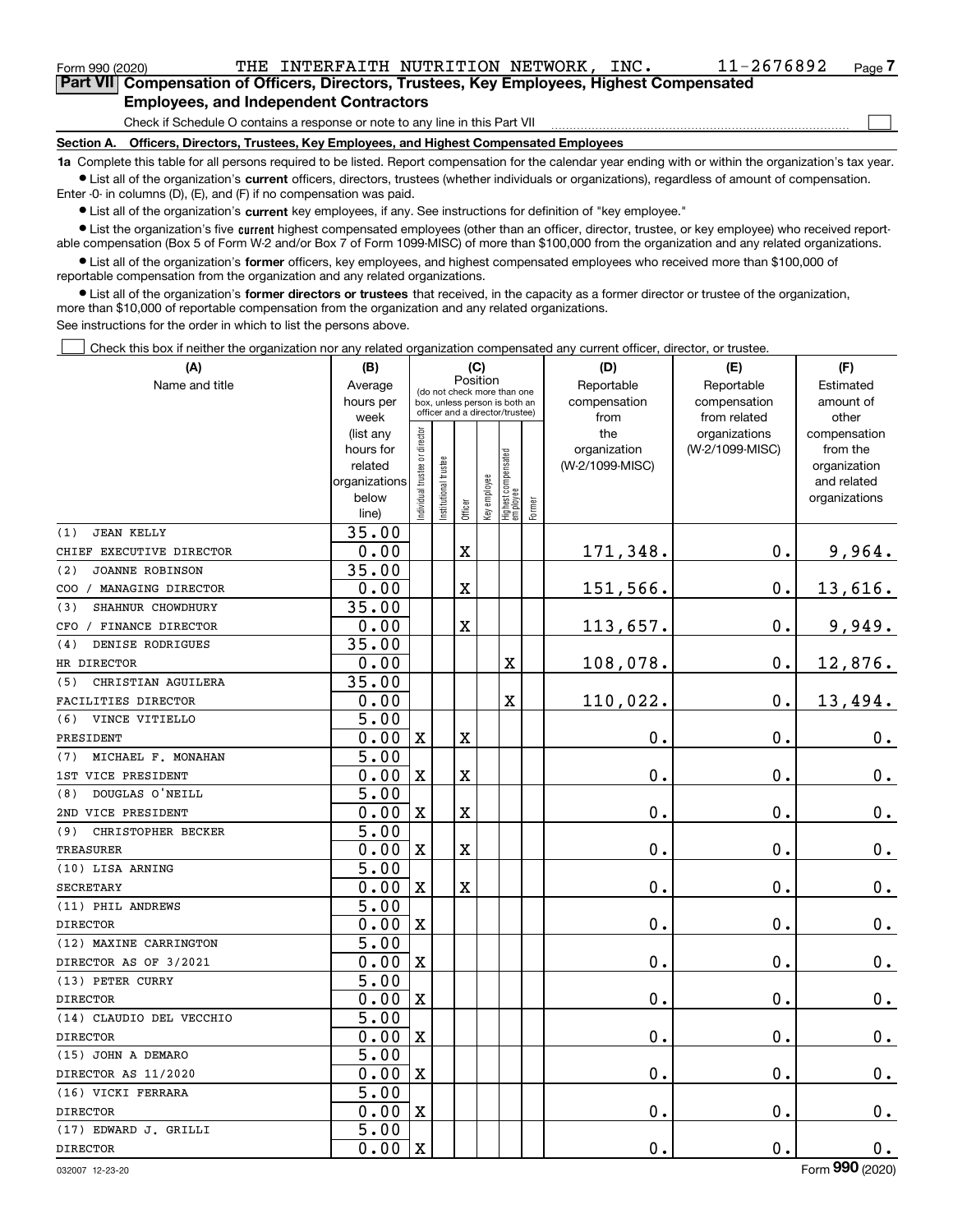| THE<br>Form 990 (2020)                                                                                                                          |                      |                                |                       |                                         |                                                                  |                                   |        | INTERFAITH NUTRITION NETWORK, INC. | 11-2676892      |                  |              |                             | Page 8 |
|-------------------------------------------------------------------------------------------------------------------------------------------------|----------------------|--------------------------------|-----------------------|-----------------------------------------|------------------------------------------------------------------|-----------------------------------|--------|------------------------------------|-----------------|------------------|--------------|-----------------------------|--------|
| <b>Part VII</b><br>Section A. Officers, Directors, Trustees, Key Employees, and Highest Compensated Employees (continued)                       |                      |                                |                       |                                         |                                                                  |                                   |        |                                    |                 |                  |              |                             |        |
| (A)                                                                                                                                             | (B)                  |                                |                       |                                         | (C)                                                              |                                   |        | (D)                                | (E)             |                  |              | (F)                         |        |
| Name and title                                                                                                                                  | Average              |                                |                       | Position<br>(do not check more than one |                                                                  |                                   |        | Reportable                         | Reportable      |                  |              | Estimated                   |        |
|                                                                                                                                                 | hours per            |                                |                       |                                         | box, unless person is both an<br>officer and a director/trustee) |                                   |        | compensation                       | compensation    |                  |              | amount of                   |        |
|                                                                                                                                                 | week                 |                                |                       |                                         |                                                                  |                                   |        | from                               | from related    |                  |              | other                       |        |
|                                                                                                                                                 | (list any            |                                |                       |                                         |                                                                  |                                   |        | the                                | organizations   |                  |              | compensation                |        |
|                                                                                                                                                 | hours for<br>related |                                |                       |                                         |                                                                  |                                   |        | organization                       | (W-2/1099-MISC) |                  |              | from the                    |        |
|                                                                                                                                                 | organizations        |                                |                       |                                         |                                                                  |                                   |        | (W-2/1099-MISC)                    |                 |                  |              | organization<br>and related |        |
|                                                                                                                                                 | below                |                                |                       |                                         |                                                                  |                                   |        |                                    |                 |                  |              | organizations               |        |
|                                                                                                                                                 | line)                | Individual trustee or director | Institutional trustee | Officer                                 | Key employee                                                     | Highest compensated<br>  employee | Former |                                    |                 |                  |              |                             |        |
| (18) FRAN GUTLEBER                                                                                                                              | $\overline{5.00}$    |                                |                       |                                         |                                                                  |                                   |        |                                    |                 |                  |              |                             |        |
| <b>DIRECTOR</b>                                                                                                                                 | 0.00                 | X                              |                       |                                         |                                                                  |                                   |        | 0.                                 |                 | 0.               |              |                             | 0.     |
| (19) PATRICK J. HESSION                                                                                                                         | $\overline{5.00}$    |                                |                       |                                         |                                                                  |                                   |        |                                    |                 |                  |              |                             |        |
| <b>DIRECTOR</b>                                                                                                                                 | 0.00                 | X                              |                       |                                         |                                                                  |                                   |        | 0.                                 |                 | 0.               |              |                             | 0.     |
| (20) RICHARD HUMANN                                                                                                                             | $\overline{5.00}$    |                                |                       |                                         |                                                                  |                                   |        |                                    |                 |                  |              |                             |        |
| <b>DIRECTOR</b>                                                                                                                                 | 0.00                 | X                              |                       |                                         |                                                                  |                                   |        | 0.                                 |                 | 0.               |              |                             | 0.     |
| (21) ROBERT KAMMERER                                                                                                                            | $\overline{5.00}$    |                                |                       |                                         |                                                                  |                                   |        |                                    |                 |                  |              |                             |        |
| <b>DIRECTOR</b>                                                                                                                                 | 0.00                 | X                              |                       |                                         |                                                                  |                                   |        | 0.                                 |                 | 0.               |              |                             | 0.     |
| (22) JASON KURLAND                                                                                                                              | $\overline{5.00}$    |                                |                       |                                         |                                                                  |                                   |        |                                    |                 |                  |              |                             |        |
| DIRECTOR TO 10/9/2020                                                                                                                           | 0.00                 | X                              |                       |                                         |                                                                  |                                   |        | 0.                                 |                 | 0.               |              |                             | 0.     |
| (23) JOSEPH MANCINO                                                                                                                             | $\overline{5.00}$    |                                |                       |                                         |                                                                  |                                   |        |                                    |                 |                  |              |                             |        |
| <b>DIRECTOR</b>                                                                                                                                 | 0.00                 | X                              |                       |                                         |                                                                  |                                   |        | 0.                                 |                 | 0.               |              |                             | 0.     |
| (24) MAUREEN NAPPI                                                                                                                              | 5.00                 |                                |                       |                                         |                                                                  |                                   |        |                                    |                 |                  |              |                             |        |
| <b>DIRECTOR</b>                                                                                                                                 | 0.00                 | X                              |                       |                                         |                                                                  |                                   |        | 0.                                 |                 | 0.               |              |                             | 0.     |
| (25) PATRICIA O'CONNOR                                                                                                                          | 5.00                 |                                |                       |                                         |                                                                  |                                   |        |                                    |                 |                  |              |                             |        |
| <b>DIRECTOR</b>                                                                                                                                 | 0.00                 | X                              |                       |                                         |                                                                  |                                   |        | 0.                                 |                 | 0.               |              |                             | 0.     |
| (26) COLLEEN O'NEILL                                                                                                                            | $\overline{5.00}$    |                                |                       |                                         |                                                                  |                                   |        |                                    |                 |                  |              |                             |        |
| <b>DIRECTOR</b>                                                                                                                                 | 0.00                 | X                              |                       |                                         |                                                                  |                                   |        | 0.                                 |                 | 0.               |              |                             | 0.     |
|                                                                                                                                                 |                      |                                |                       |                                         |                                                                  |                                   |        | 654,671.                           |                 | $\overline{0}$ . |              | 59,899.                     |        |
| c Total from continuation sheets to Part VII, Section A                                                                                         |                      |                                |                       |                                         |                                                                  |                                   |        | 0.                                 |                 | 0.               |              |                             | 0.     |
|                                                                                                                                                 |                      |                                |                       |                                         |                                                                  |                                   |        | 654,671.                           |                 | $0$ .            |              | 59,899.                     |        |
| Total number of individuals (including but not limited to those listed above) who received more than \$100,000 of reportable<br>$\mathbf{2}$    |                      |                                |                       |                                         |                                                                  |                                   |        |                                    |                 |                  |              |                             |        |
| compensation from the organization $\blacktriangleright$                                                                                        |                      |                                |                       |                                         |                                                                  |                                   |        |                                    |                 |                  |              |                             | 5      |
|                                                                                                                                                 |                      |                                |                       |                                         |                                                                  |                                   |        |                                    |                 |                  |              | Yes                         | No     |
| Did the organization list any former officer, director, trustee, key employee, or highest compensated employee on<br>3                          |                      |                                |                       |                                         |                                                                  |                                   |        |                                    |                 |                  |              |                             |        |
| line 1a? If "Yes," complete Schedule J for such individual manufactured contained and the 1a? If "Yes," complete Schedule J for such individual |                      |                                |                       |                                         |                                                                  |                                   |        |                                    |                 |                  | 3            |                             | X      |
| For any individual listed on line 1a, is the sum of reportable compensation and other compensation from the organization                        |                      |                                |                       |                                         |                                                                  |                                   |        |                                    |                 |                  |              |                             |        |
|                                                                                                                                                 |                      |                                |                       |                                         |                                                                  |                                   |        |                                    |                 |                  | 4            | X                           |        |
| Did any person listed on line 1a receive or accrue compensation from any unrelated organization or individual for services<br>5                 |                      |                                |                       |                                         |                                                                  |                                   |        |                                    |                 |                  |              |                             |        |
| <b>Section B. Independent Contractors</b>                                                                                                       |                      |                                |                       |                                         |                                                                  |                                   |        |                                    |                 |                  | 5            |                             | X      |
| Complete this table for your five highest compensated independent contractors that received more than \$100,000 of compensation from<br>1       |                      |                                |                       |                                         |                                                                  |                                   |        |                                    |                 |                  |              |                             |        |
| the organization. Report compensation for the calendar year ending with or within the organization's tax year.                                  |                      |                                |                       |                                         |                                                                  |                                   |        |                                    |                 |                  |              |                             |        |
| (A)                                                                                                                                             |                      |                                |                       |                                         |                                                                  |                                   |        | (B)                                |                 |                  | (C)          |                             |        |
| Name and business address                                                                                                                       |                      |                                | <b>NONE</b>           |                                         |                                                                  |                                   |        | Description of services            |                 |                  | Compensation |                             |        |
|                                                                                                                                                 |                      |                                |                       |                                         |                                                                  |                                   |        |                                    |                 |                  |              |                             |        |
|                                                                                                                                                 |                      |                                |                       |                                         |                                                                  |                                   |        |                                    |                 |                  |              |                             |        |
|                                                                                                                                                 |                      |                                |                       |                                         |                                                                  |                                   |        |                                    |                 |                  |              |                             |        |
|                                                                                                                                                 |                      |                                |                       |                                         |                                                                  |                                   |        |                                    |                 |                  |              |                             |        |
|                                                                                                                                                 |                      |                                |                       |                                         |                                                                  |                                   |        |                                    |                 |                  |              |                             |        |
|                                                                                                                                                 |                      |                                |                       |                                         |                                                                  |                                   |        |                                    |                 |                  |              |                             |        |
|                                                                                                                                                 |                      |                                |                       |                                         |                                                                  |                                   |        |                                    |                 |                  |              |                             |        |
|                                                                                                                                                 |                      |                                |                       |                                         |                                                                  |                                   |        |                                    |                 |                  |              |                             |        |

**2**Total number of independent contractors (including but not limited to those listed above) who received more than  $$100,000$  of compensation from the organization  $\qquad \blacktriangleright$  0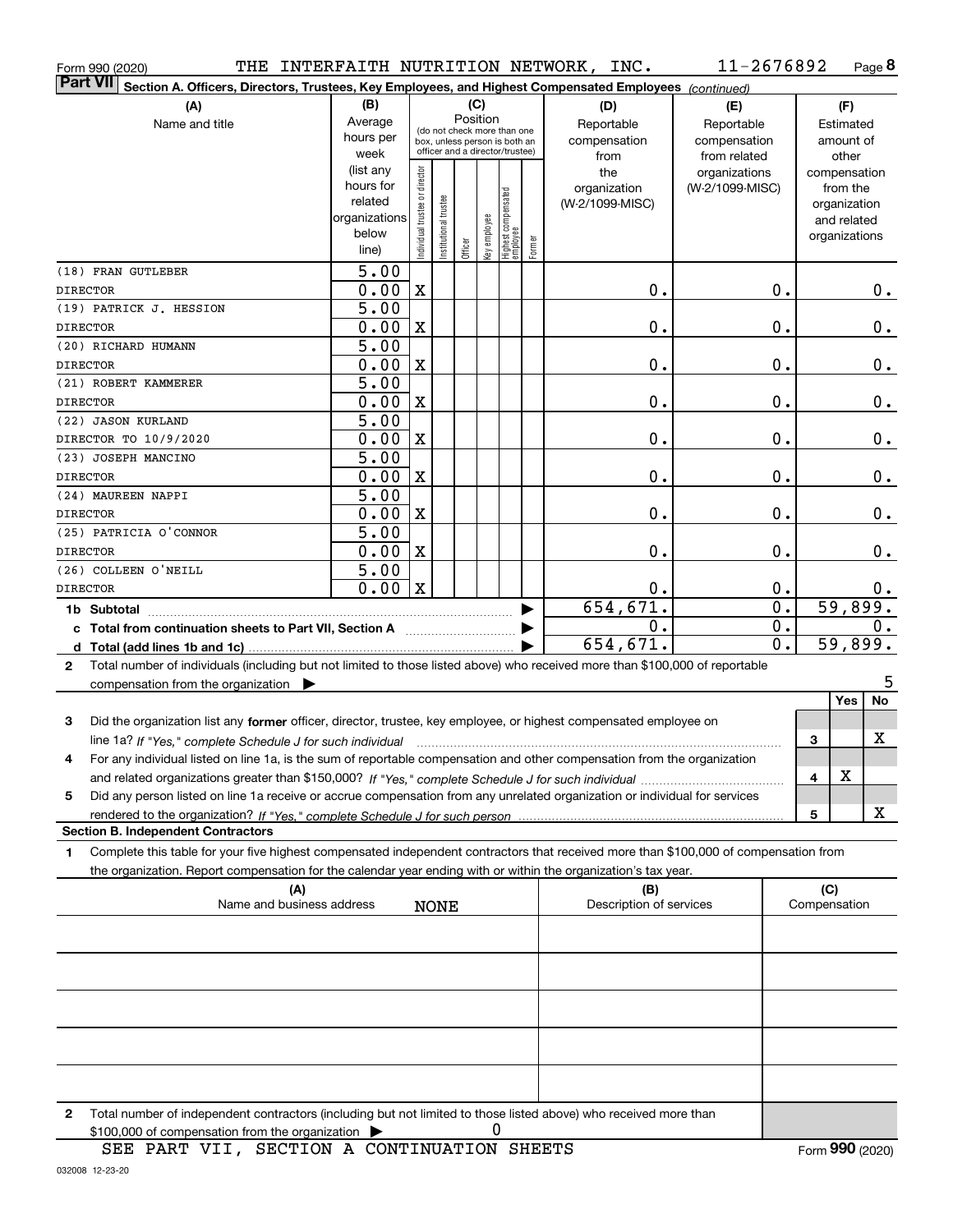| Form 990                                                                                                                  |                           |                                |                        |         |              |                              |        | THE INTERFAITH NUTRITION NETWORK, INC. | 11-2676892      |                             |
|---------------------------------------------------------------------------------------------------------------------------|---------------------------|--------------------------------|------------------------|---------|--------------|------------------------------|--------|----------------------------------------|-----------------|-----------------------------|
| <b>Part VII</b><br>Section A. Officers, Directors, Trustees, Key Employees, and Highest Compensated Employees (continued) |                           |                                |                        |         |              |                              |        |                                        |                 |                             |
| (A)                                                                                                                       | (B)                       |                                |                        |         | (C)          |                              |        | (D)                                    | (E)             | (F)                         |
| Name and title                                                                                                            | Average                   |                                |                        |         | Position     |                              |        | Reportable                             | Reportable      | Estimated                   |
|                                                                                                                           | hours                     |                                | (check all that apply) |         |              |                              |        | compensation                           | compensation    | amount of                   |
|                                                                                                                           | per                       |                                |                        |         |              |                              |        | from                                   | from related    | other                       |
|                                                                                                                           | week                      |                                |                        |         |              |                              |        | the                                    | organizations   | compensation                |
|                                                                                                                           | (list any                 |                                |                        |         |              |                              |        | organization                           | (W-2/1099-MISC) | from the                    |
|                                                                                                                           | hours for<br>related      |                                |                        |         |              |                              |        | (W-2/1099-MISC)                        |                 | organization<br>and related |
|                                                                                                                           | organizations             | Individual trustee or director | Institutional trustee  |         |              | Highest compensated employee |        |                                        |                 | organizations               |
|                                                                                                                           | below                     |                                |                        |         | Key employee |                              |        |                                        |                 |                             |
|                                                                                                                           | line)                     |                                |                        | Officer |              |                              | Former |                                        |                 |                             |
| (27) RALPH PASCUCCI                                                                                                       | $\overline{5.00}$         |                                |                        |         |              |                              |        |                                        |                 |                             |
| <b>DIRECTOR</b>                                                                                                           | 0.00                      | $\mathbf X$                    |                        |         |              |                              |        | $\mathbf 0$ .                          | $0$ .           | 0.                          |
| (28) JULIA POLI PECORA                                                                                                    | $\overline{5.00}$         |                                |                        |         |              |                              |        |                                        |                 |                             |
| DIRECTOR AS OF 5/2021                                                                                                     | 0.00                      | $\mathbf X$                    |                        |         |              |                              |        | $\mathbf 0$ .                          | $0$ .           | 0.                          |
| (29) DEV RATNAM                                                                                                           | $\overline{5.00}$         |                                |                        |         |              |                              |        |                                        |                 |                             |
| <b>DIRECTOR</b>                                                                                                           | 0.00                      | $\mathbf X$                    |                        |         |              |                              |        | $\mathbf 0$ .                          | $0$ .           | 0.                          |
| (30) WALTER J. REESE                                                                                                      | $\overline{5.00}$         |                                |                        |         |              |                              |        |                                        |                 |                             |
| DIRECTOR TO 11/23/2020                                                                                                    | 0.00                      | $\mathbf X$                    |                        |         |              |                              |        | $0$ .                                  | $0$ .           | 0.                          |
| (31) JANE SCHWARTZ<br><b>DIRECTOR</b>                                                                                     | $\overline{5.00}$         |                                |                        |         |              |                              |        | $0$ .                                  | $0$ .           |                             |
| (32) SUNIL SANI                                                                                                           | 0.00<br>$\overline{5.00}$ | $\mathbf X$                    |                        |         |              |                              |        |                                        |                 | 0.                          |
| DIRECTOR AS OF 3/2021                                                                                                     | 0.00                      | $\mathbf X$                    |                        |         |              |                              |        | $0$ .                                  | $0$ .           | $\mathbf 0$ .               |
| (33) SHERYL TAYLOR                                                                                                        | $\overline{5.00}$         |                                |                        |         |              |                              |        |                                        |                 |                             |
| DIRECTOR TO 12/9/2020                                                                                                     | 0.00                      | $\mathbf X$                    |                        |         |              |                              |        | $0$ .                                  | $0$ .           | 0.                          |
| (34) FELICIA R. TUCKER                                                                                                    | $\overline{5.00}$         |                                |                        |         |              |                              |        |                                        |                 |                             |
| <b>DIRECTOR</b>                                                                                                           | 0.00                      | $\mathbf X$                    |                        |         |              |                              |        | $\mathbf 0$ .                          | 0.              | 0.                          |
|                                                                                                                           |                           |                                |                        |         |              |                              |        |                                        |                 |                             |
|                                                                                                                           |                           |                                |                        |         |              |                              |        |                                        |                 |                             |
|                                                                                                                           |                           |                                |                        |         |              |                              |        |                                        |                 |                             |
|                                                                                                                           |                           |                                |                        |         |              |                              |        |                                        |                 |                             |
|                                                                                                                           |                           |                                |                        |         |              |                              |        |                                        |                 |                             |
|                                                                                                                           |                           |                                |                        |         |              |                              |        |                                        |                 |                             |
|                                                                                                                           |                           |                                |                        |         |              |                              |        |                                        |                 |                             |
|                                                                                                                           |                           |                                |                        |         |              |                              |        |                                        |                 |                             |
|                                                                                                                           |                           |                                |                        |         |              |                              |        |                                        |                 |                             |
|                                                                                                                           |                           |                                |                        |         |              |                              |        |                                        |                 |                             |
|                                                                                                                           |                           |                                |                        |         |              |                              |        |                                        |                 |                             |
|                                                                                                                           |                           |                                |                        |         |              |                              |        |                                        |                 |                             |
|                                                                                                                           |                           |                                |                        |         |              |                              |        |                                        |                 |                             |
|                                                                                                                           |                           |                                |                        |         |              |                              |        |                                        |                 |                             |
|                                                                                                                           |                           |                                |                        |         |              |                              |        |                                        |                 |                             |
|                                                                                                                           |                           |                                |                        |         |              |                              |        |                                        |                 |                             |
|                                                                                                                           |                           |                                |                        |         |              |                              |        |                                        |                 |                             |
|                                                                                                                           |                           |                                |                        |         |              |                              |        |                                        |                 |                             |
|                                                                                                                           |                           |                                |                        |         |              |                              |        |                                        |                 |                             |
|                                                                                                                           |                           |                                |                        |         |              |                              |        |                                        |                 |                             |
|                                                                                                                           |                           |                                |                        |         |              |                              |        |                                        |                 |                             |
|                                                                                                                           |                           |                                |                        |         |              |                              |        |                                        |                 |                             |
|                                                                                                                           |                           |                                |                        |         |              |                              |        |                                        |                 |                             |
|                                                                                                                           |                           |                                |                        |         |              |                              |        |                                        |                 |                             |
| Total to Part VII, Section A, line 1c                                                                                     |                           |                                |                        |         |              |                              |        |                                        |                 |                             |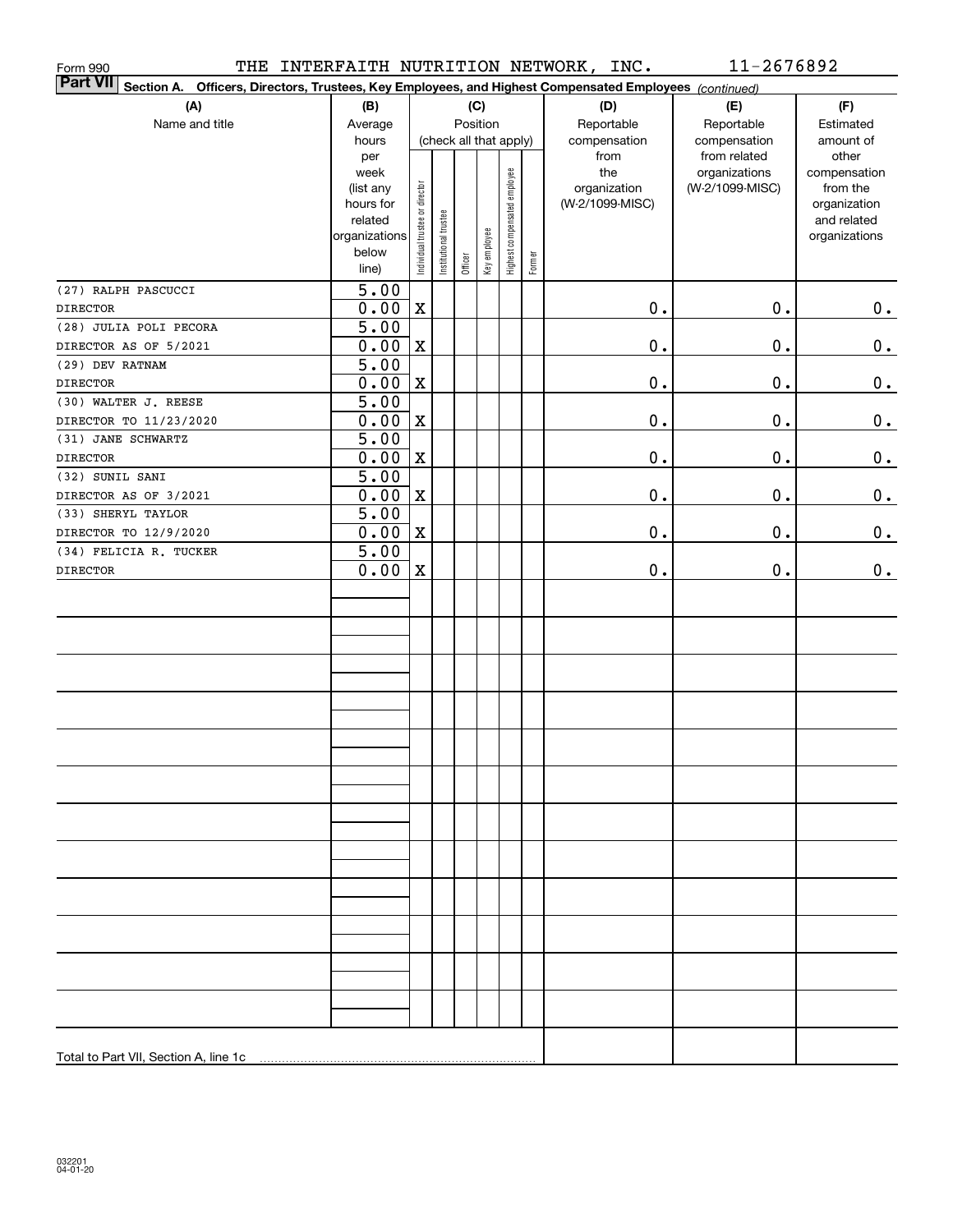|                                                           |                                                                                      |    | Form 990 (2020)                                                                              |    |        |                      |                       | THE INTERFAITH NUTRITION NETWORK, INC. |                          | 11-2676892       | Page 9                  |
|-----------------------------------------------------------|--------------------------------------------------------------------------------------|----|----------------------------------------------------------------------------------------------|----|--------|----------------------|-----------------------|----------------------------------------|--------------------------|------------------|-------------------------|
|                                                           | <b>Part VIII</b>                                                                     |    | <b>Statement of Revenue</b>                                                                  |    |        |                      |                       |                                        |                          |                  |                         |
|                                                           |                                                                                      |    | Check if Schedule O contains a response or note to any line in this Part VIII                |    |        |                      |                       |                                        |                          |                  |                         |
|                                                           |                                                                                      |    |                                                                                              |    |        |                      |                       | (A)<br>Total revenue                   | (B)<br>Related or exempt | (C)<br>Unrelated | (D)<br>Revenue excluded |
|                                                           |                                                                                      |    |                                                                                              |    |        |                      |                       |                                        | function revenue         | business revenue | from tax under          |
|                                                           |                                                                                      |    |                                                                                              |    |        |                      |                       |                                        |                          |                  | sections 512 - 514      |
|                                                           |                                                                                      |    | 1 a Federated campaigns                                                                      |    |        | 1a                   | 6,950.                |                                        |                          |                  |                         |
|                                                           |                                                                                      |    | <b>b</b> Membership dues                                                                     |    |        | 1 <sub>b</sub>       | 2,591,934.            |                                        |                          |                  |                         |
|                                                           |                                                                                      |    | c Fundraising events                                                                         |    |        | 1c<br>1 <sub>d</sub> |                       |                                        |                          |                  |                         |
|                                                           |                                                                                      |    | d Related organizations<br>e Government grants (contributions)                               |    |        | 1e                   | 3,478,595.            |                                        |                          |                  |                         |
|                                                           |                                                                                      |    | f All other contributions, gifts, grants, and                                                |    |        |                      |                       |                                        |                          |                  |                         |
|                                                           |                                                                                      |    | similar amounts not included above                                                           |    |        | 1f                   | 4,494,995.            |                                        |                          |                  |                         |
|                                                           |                                                                                      |    | Noncash contributions included in lines 1a-1f                                                |    |        | $1g$ \$              | 613,338.              |                                        |                          |                  |                         |
| Contributions, Gifts, Grants<br>and Other Similar Amounts |                                                                                      |    |                                                                                              |    |        |                      |                       | 10,572,474.                            |                          |                  |                         |
|                                                           |                                                                                      |    |                                                                                              |    |        |                      | <b>Business Code</b>  |                                        |                          |                  |                         |
|                                                           |                                                                                      | 2a | RENTAL INCOME                                                                                |    |        |                      | 532000                | 121,654.                               | 121,654.                 |                  |                         |
|                                                           |                                                                                      | b  |                                                                                              |    |        |                      |                       |                                        |                          |                  |                         |
|                                                           |                                                                                      | c  |                                                                                              |    |        |                      |                       |                                        |                          |                  |                         |
|                                                           |                                                                                      | d  |                                                                                              |    |        |                      |                       |                                        |                          |                  |                         |
| Program Service<br>Revenue                                |                                                                                      | е  |                                                                                              |    |        |                      |                       |                                        |                          |                  |                         |
|                                                           |                                                                                      | f. | All other program service revenue                                                            |    |        |                      |                       |                                        |                          |                  |                         |
|                                                           |                                                                                      | a  |                                                                                              |    |        |                      | $\blacktriangleright$ | 121,654.                               |                          |                  |                         |
|                                                           | 3                                                                                    |    |                                                                                              |    |        |                      |                       |                                        |                          |                  |                         |
|                                                           | Investment income (including dividends, interest, and                                |    |                                                                                              |    |        |                      |                       | 14,220.                                |                          |                  | 14,220.                 |
|                                                           | Income from investment of tax-exempt bond proceeds<br>4                              |    |                                                                                              |    |        |                      |                       |                                        |                          |                  |                         |
|                                                           | 5                                                                                    |    |                                                                                              |    |        |                      |                       |                                        |                          |                  |                         |
|                                                           |                                                                                      |    |                                                                                              |    |        | (i) Real             | (ii) Personal         |                                        |                          |                  |                         |
|                                                           |                                                                                      |    | 6 a Gross rents<br>.                                                                         | 6a |        |                      |                       |                                        |                          |                  |                         |
|                                                           |                                                                                      | b  | Less: rental expenses                                                                        | 6b |        |                      |                       |                                        |                          |                  |                         |
|                                                           |                                                                                      | с  | Rental income or (loss)                                                                      | 6c |        |                      |                       |                                        |                          |                  |                         |
|                                                           | d Net rental income or (loss)                                                        |    |                                                                                              |    |        |                      |                       |                                        |                          |                  |                         |
|                                                           |                                                                                      |    | 7 a Gross amount from sales of                                                               |    |        | (i) Securities       | (ii) Other            |                                        |                          |                  |                         |
|                                                           |                                                                                      |    | assets other than inventory                                                                  | 7a |        |                      |                       |                                        |                          |                  |                         |
|                                                           |                                                                                      |    | <b>b</b> Less: cost or other basis                                                           |    |        |                      |                       |                                        |                          |                  |                         |
| venue                                                     |                                                                                      |    | and sales expenses                                                                           | 7b |        |                      |                       |                                        |                          |                  |                         |
|                                                           |                                                                                      |    | c Gain or (loss)                                                                             | 7c |        |                      |                       |                                        |                          |                  |                         |
|                                                           |                                                                                      |    |                                                                                              |    |        |                      |                       |                                        |                          |                  |                         |
| Other Re                                                  |                                                                                      |    | 8 a Gross income from fundraising events (not                                                |    |        |                      |                       |                                        |                          |                  |                         |
|                                                           |                                                                                      |    | including \$<br>2,591,934. of                                                                |    |        |                      |                       |                                        |                          |                  |                         |
|                                                           |                                                                                      |    | contributions reported on line 1c). See                                                      |    |        |                      | 80,471.               |                                        |                          |                  |                         |
|                                                           |                                                                                      |    |                                                                                              |    |        | 8a<br>8b             | 125,004.              |                                        |                          |                  |                         |
|                                                           |                                                                                      |    |                                                                                              |    |        |                      |                       | $-44,533.$                             |                          |                  | $-44,533.$              |
|                                                           |                                                                                      | c  | Net income or (loss) from fundraising events<br>9 a Gross income from gaming activities. See |    |        |                      |                       |                                        |                          |                  |                         |
|                                                           |                                                                                      |    |                                                                                              |    |        | 9a                   | 34,295.               |                                        |                          |                  |                         |
|                                                           |                                                                                      |    | <b>b</b> Less: direct expenses                                                               |    |        | 9b                   | 20,746.               |                                        |                          |                  |                         |
|                                                           |                                                                                      |    | c Net income or (loss) from gaming activities                                                |    |        |                      |                       | 13,549.                                |                          |                  | 13,549.                 |
|                                                           |                                                                                      |    | 10 a Gross sales of inventory, less returns                                                  |    |        |                      |                       |                                        |                          |                  |                         |
|                                                           |                                                                                      |    |                                                                                              |    |        | 10a                  |                       |                                        |                          |                  |                         |
|                                                           |                                                                                      |    |                                                                                              |    |        | 10b                  |                       |                                        |                          |                  |                         |
|                                                           | <b>b</b> Less: cost of goods sold<br>c Net income or (loss) from sales of inventory. |    |                                                                                              |    |        |                      |                       |                                        |                          |                  |                         |
|                                                           |                                                                                      |    |                                                                                              |    |        |                      | <b>Business Code</b>  |                                        |                          |                  |                         |
|                                                           | RECYCLING REV<br>11 a                                                                |    |                                                                                              |    | 900099 | 2,581.               | 2,581.                |                                        |                          |                  |                         |
|                                                           | INSURANCE PROCEEDS<br>b<br>с                                                         |    |                                                                                              |    |        | 900099               | 1,972.                | 1,972.                                 |                          |                  |                         |
|                                                           |                                                                                      |    |                                                                                              |    |        |                      |                       |                                        |                          |                  |                         |
| Miscellaneous<br>Revenue                                  |                                                                                      |    |                                                                                              |    |        |                      |                       |                                        |                          |                  |                         |
|                                                           |                                                                                      |    |                                                                                              |    |        |                      |                       | 4,553.                                 |                          |                  |                         |
|                                                           | 12                                                                                   |    |                                                                                              |    |        |                      |                       | 10,681,917.                            | 126,207.                 | $\mathbf{0}$ .   | $-16, 764.$             |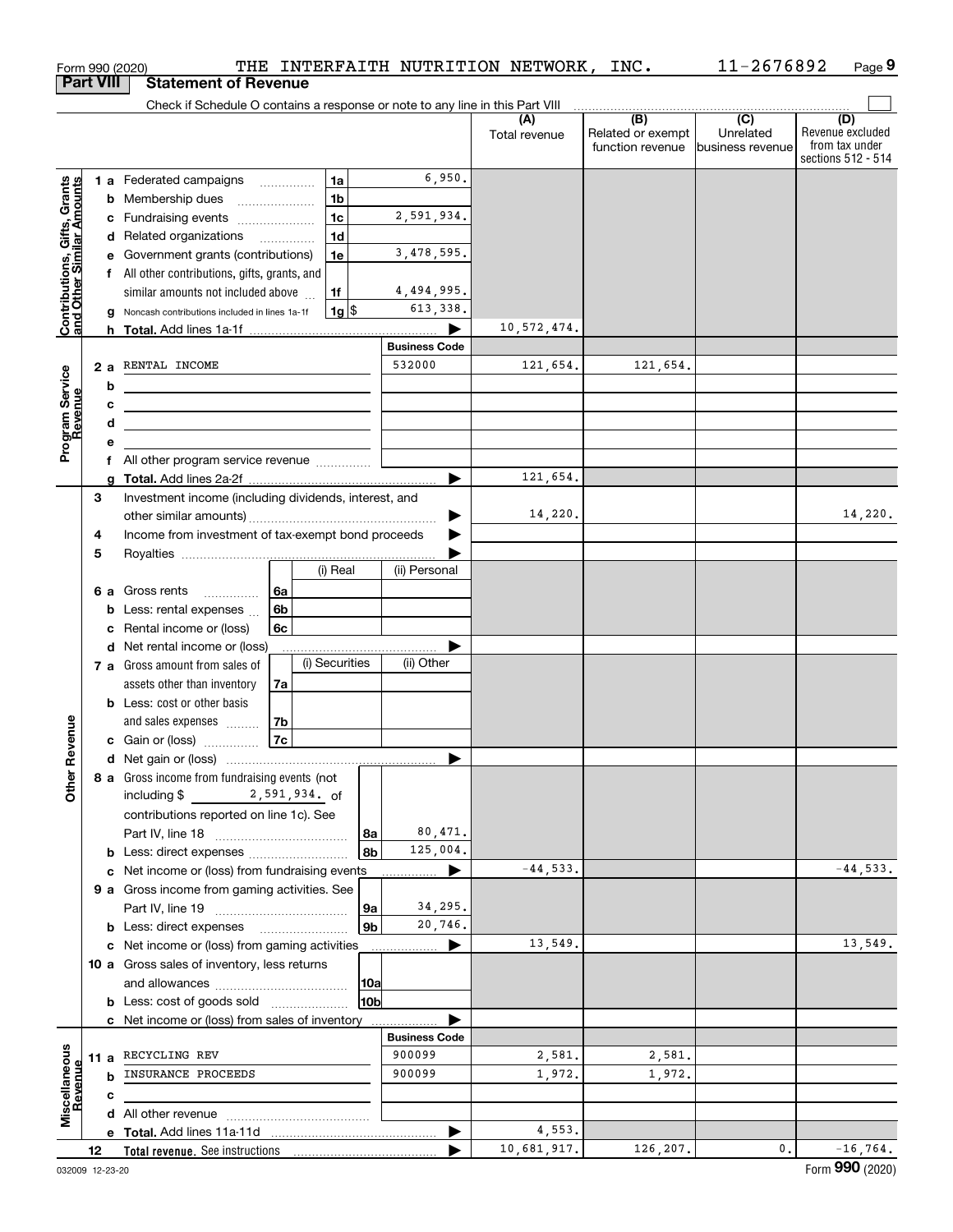**Part IX Statement of Functional Expenses**

|              | Section 501(c)(3) and 501(c)(4) organizations must complete all columns. All other organizations must complete column (A).                                                                                 |                         |                                    |                                           |                                |  |  |  |  |  |  |  |  |
|--------------|------------------------------------------------------------------------------------------------------------------------------------------------------------------------------------------------------------|-------------------------|------------------------------------|-------------------------------------------|--------------------------------|--|--|--|--|--|--|--|--|
|              | Check if Schedule O contains a response or note to any line in this Part IX                                                                                                                                |                         |                                    |                                           |                                |  |  |  |  |  |  |  |  |
|              | Do not include amounts reported on lines 6b,<br>7b, 8b, 9b, and 10b of Part VIII.                                                                                                                          | (A)<br>Total expenses   | (B)<br>Program service<br>expenses | (C)<br>Management and<br>general expenses | (D)<br>Fundraising<br>expenses |  |  |  |  |  |  |  |  |
| 1.           | Grants and other assistance to domestic organizations                                                                                                                                                      |                         |                                    |                                           |                                |  |  |  |  |  |  |  |  |
|              | and domestic governments. See Part IV, line 21                                                                                                                                                             |                         |                                    |                                           |                                |  |  |  |  |  |  |  |  |
| $\mathbf{2}$ | Grants and other assistance to domestic                                                                                                                                                                    |                         |                                    |                                           |                                |  |  |  |  |  |  |  |  |
|              | individuals. See Part IV, line 22                                                                                                                                                                          |                         |                                    |                                           |                                |  |  |  |  |  |  |  |  |
| 3            | Grants and other assistance to foreign                                                                                                                                                                     |                         |                                    |                                           |                                |  |  |  |  |  |  |  |  |
|              | organizations, foreign governments, and foreign                                                                                                                                                            |                         |                                    |                                           |                                |  |  |  |  |  |  |  |  |
|              | individuals. See Part IV, lines 15 and 16                                                                                                                                                                  |                         |                                    |                                           |                                |  |  |  |  |  |  |  |  |
| 4            | Benefits paid to or for members                                                                                                                                                                            |                         |                                    |                                           |                                |  |  |  |  |  |  |  |  |
| 5            | Compensation of current officers, directors,                                                                                                                                                               |                         |                                    |                                           |                                |  |  |  |  |  |  |  |  |
|              |                                                                                                                                                                                                            | 475,979.                | 437,961.                           | 38,018.                                   |                                |  |  |  |  |  |  |  |  |
| 6            | Compensation not included above to disqualified                                                                                                                                                            |                         |                                    |                                           |                                |  |  |  |  |  |  |  |  |
|              | persons (as defined under section 4958(f)(1)) and                                                                                                                                                          |                         |                                    |                                           |                                |  |  |  |  |  |  |  |  |
|              | persons described in section 4958(c)(3)(B)                                                                                                                                                                 |                         |                                    |                                           |                                |  |  |  |  |  |  |  |  |
| 7            |                                                                                                                                                                                                            | 2,508,808.              | 2,158,932.                         | 187,408.                                  | 162, 468.                      |  |  |  |  |  |  |  |  |
| 8            | Pension plan accruals and contributions (include                                                                                                                                                           |                         |                                    |                                           |                                |  |  |  |  |  |  |  |  |
|              | section 401(k) and 403(b) employer contributions)                                                                                                                                                          | $\frac{3,375}{399,831}$ | $\frac{1,990}{291,766}$            | 1,385.<br>78,335.                         |                                |  |  |  |  |  |  |  |  |
| 9            |                                                                                                                                                                                                            |                         |                                    |                                           | 29,730.                        |  |  |  |  |  |  |  |  |
| 10           |                                                                                                                                                                                                            | 251,020.                | 210,095.                           | $\overline{29,335}$ .                     | 11,590.                        |  |  |  |  |  |  |  |  |
| 11           | Fees for services (nonemployees):                                                                                                                                                                          |                         |                                    |                                           |                                |  |  |  |  |  |  |  |  |
| a            |                                                                                                                                                                                                            |                         |                                    |                                           |                                |  |  |  |  |  |  |  |  |
| b            |                                                                                                                                                                                                            | 26,022.<br>43,600.      | 9,574.<br>$\overline{25,713}$ .    | 16,448.<br>17,887.                        |                                |  |  |  |  |  |  |  |  |
| c            |                                                                                                                                                                                                            |                         |                                    |                                           |                                |  |  |  |  |  |  |  |  |
| d            |                                                                                                                                                                                                            |                         |                                    |                                           |                                |  |  |  |  |  |  |  |  |
|              | Professional fundraising services. See Part IV, line 17                                                                                                                                                    |                         |                                    |                                           |                                |  |  |  |  |  |  |  |  |
| f            | Investment management fees                                                                                                                                                                                 |                         |                                    |                                           |                                |  |  |  |  |  |  |  |  |
| g            | Other. (If line 11g amount exceeds 10% of line 25,                                                                                                                                                         | 66,890.                 |                                    |                                           |                                |  |  |  |  |  |  |  |  |
|              | column (A) amount, list line 11g expenses on Sch O.)                                                                                                                                                       | $\overline{9,719.}$     | 434.                               | $\frac{66,890}{9,285}$                    |                                |  |  |  |  |  |  |  |  |
| 12           |                                                                                                                                                                                                            | 211,408.                | 149,441.                           | 61, 279.                                  | 688.                           |  |  |  |  |  |  |  |  |
| 13           |                                                                                                                                                                                                            |                         |                                    |                                           |                                |  |  |  |  |  |  |  |  |
| 14<br>15     |                                                                                                                                                                                                            |                         |                                    |                                           |                                |  |  |  |  |  |  |  |  |
| 16           |                                                                                                                                                                                                            | 206,524.                | 176,900.                           | 29,624.                                   |                                |  |  |  |  |  |  |  |  |
| 17           |                                                                                                                                                                                                            | 11,871.                 | $\overline{2,191.}$                | 9,680.                                    |                                |  |  |  |  |  |  |  |  |
| 18           | Payments of travel or entertainment expenses                                                                                                                                                               |                         |                                    |                                           |                                |  |  |  |  |  |  |  |  |
|              | for any federal, state, or local public officials                                                                                                                                                          |                         |                                    |                                           |                                |  |  |  |  |  |  |  |  |
| 19           | Conferences, conventions, and meetings                                                                                                                                                                     |                         |                                    |                                           |                                |  |  |  |  |  |  |  |  |
| 20           | Interest                                                                                                                                                                                                   |                         |                                    |                                           |                                |  |  |  |  |  |  |  |  |
| 21           |                                                                                                                                                                                                            |                         |                                    |                                           |                                |  |  |  |  |  |  |  |  |
| 22           | Depreciation, depletion, and amortization                                                                                                                                                                  | 261,478.                | 208,371.                           | 53,107.                                   |                                |  |  |  |  |  |  |  |  |
| 23           | Insurance                                                                                                                                                                                                  | 178,603.                | 118, 713.                          | 59,890.                                   |                                |  |  |  |  |  |  |  |  |
| 24           | Other expenses. Itemize expenses not covered<br>above (List miscellaneous expenses on line 24e. If<br>line 24e amount exceeds 10% of line 25, column (A)<br>amount, list line 24e expenses on Schedule 0.) |                         |                                    |                                           |                                |  |  |  |  |  |  |  |  |
| a            | FOOD & RELATED COSTS                                                                                                                                                                                       | 1,786,989.              | 1,786,854.                         | 135.                                      |                                |  |  |  |  |  |  |  |  |
| b            | VOLUNTEER & GUEST RELAT                                                                                                                                                                                    | 558,658.                | 558, 210.                          | 448.                                      |                                |  |  |  |  |  |  |  |  |
| C            | REPAIRS AND MAINTENANCE                                                                                                                                                                                    | 482,914.                | 455,095.                           | 27,819.                                   |                                |  |  |  |  |  |  |  |  |
| d            | LICENSES, PERMITS & FEE                                                                                                                                                                                    | 152, 108.               | 101,584.                           | 50, 524.                                  |                                |  |  |  |  |  |  |  |  |
| е            | All other expenses                                                                                                                                                                                         | 265,007.                | 37,418.                            | 50,854.                                   | 176,735.                       |  |  |  |  |  |  |  |  |
| 25           | Total functional expenses. Add lines 1 through 24e                                                                                                                                                         | 7,900,804.              | 6,731,242.                         | 788, 351.                                 | 381, 211.                      |  |  |  |  |  |  |  |  |
| 26           | Joint costs. Complete this line only if the organization                                                                                                                                                   |                         |                                    |                                           |                                |  |  |  |  |  |  |  |  |
|              | reported in column (B) joint costs from a combined                                                                                                                                                         |                         |                                    |                                           |                                |  |  |  |  |  |  |  |  |
|              | educational campaign and fundraising solicitation.                                                                                                                                                         |                         |                                    |                                           |                                |  |  |  |  |  |  |  |  |
|              | Check here $\blacktriangleright$<br>if following SOP 98-2 (ASC 958-720)                                                                                                                                    |                         |                                    |                                           |                                |  |  |  |  |  |  |  |  |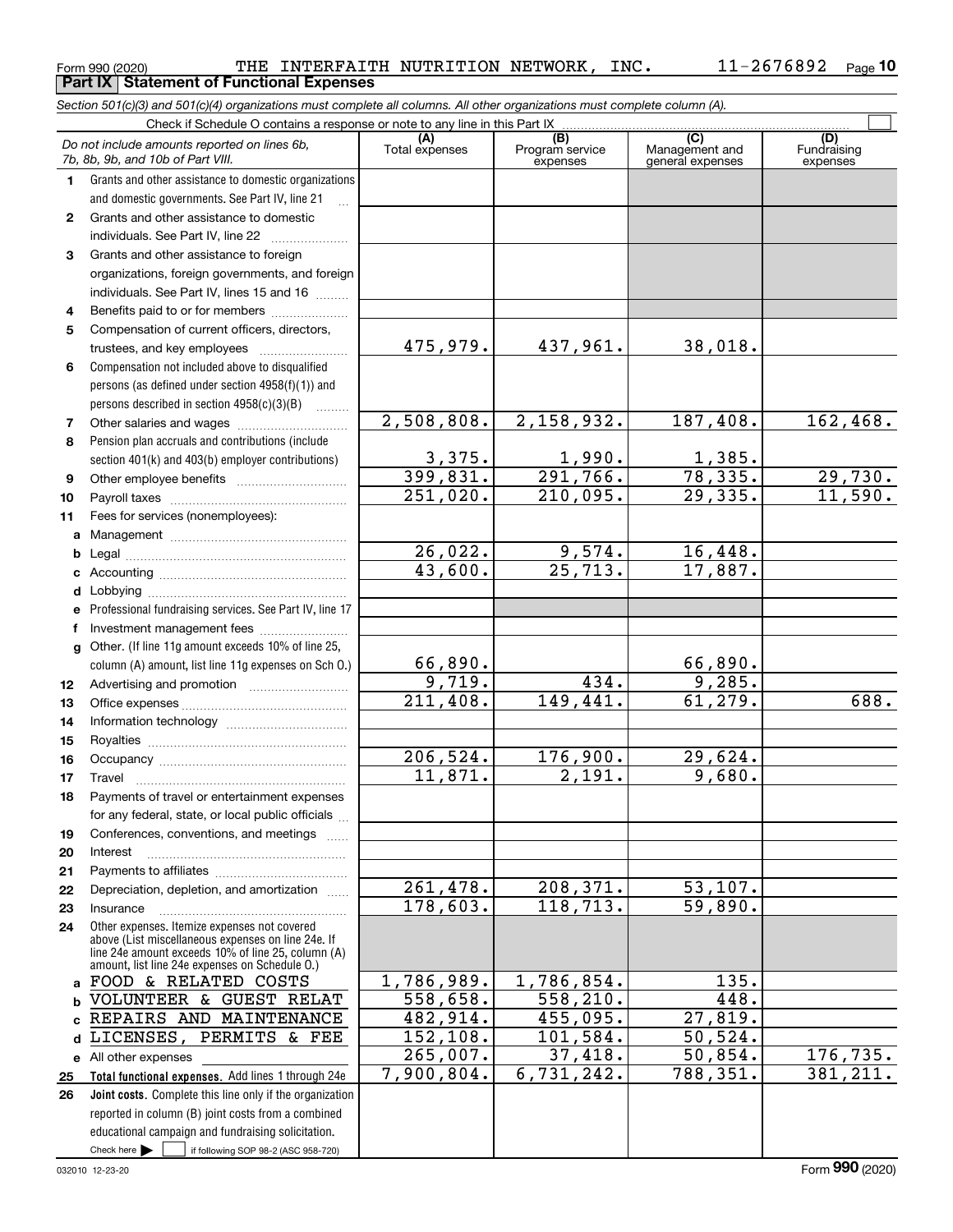| orm 990 (2020) |                      | гне | INTERFAITH | NUTRITION | <b>NETWORK</b> | INC. | $\overline{\phantom{0}}$<br>40.<br>00YZ | Page |
|----------------|----------------------|-----|------------|-----------|----------------|------|-----------------------------------------|------|
| Part X         | <b>Balance Sheet</b> |     |            |           |                |      |                                         |      |
|                |                      |     |            |           |                |      |                                         |      |

Form 990 (2020) 'I'HE INTERFAITH NUTRITION NETWORK, INC。 II-2676892 Page THE INTERFAITH NUTRITION NETWORK, INC. 11-2676892

|                             |    |                                                                                                                                                                                                                                |  |            | (A)<br>Beginning of year |                         | (B)<br>End of year |
|-----------------------------|----|--------------------------------------------------------------------------------------------------------------------------------------------------------------------------------------------------------------------------------|--|------------|--------------------------|-------------------------|--------------------|
|                             | 1  |                                                                                                                                                                                                                                |  |            | 13, 101.                 | $\mathbf{1}$            | 13,156.            |
|                             | 2  |                                                                                                                                                                                                                                |  |            | 4,709,447.               | $\mathbf{2}$            | 5,781,942.         |
|                             | з  |                                                                                                                                                                                                                                |  |            | 436,602.                 | $\mathbf{3}$            | 966,698.           |
|                             | 4  |                                                                                                                                                                                                                                |  |            | 15,114.                  | $\overline{\mathbf{4}}$ | 0.                 |
|                             | 5  | Loans and other receivables from any current or former officer, director,                                                                                                                                                      |  |            |                          |                         |                    |
|                             |    | trustee, key employee, creator or founder, substantial contributor, or 35%                                                                                                                                                     |  |            |                          |                         |                    |
|                             |    | controlled entity or family member of any of these persons                                                                                                                                                                     |  |            |                          | 5                       |                    |
|                             | 6  | Loans and other receivables from other disqualified persons (as defined                                                                                                                                                        |  |            |                          |                         |                    |
|                             |    | under section 4958(f)(1)), and persons described in section 4958(c)(3)(B)                                                                                                                                                      |  | $\ldots$   |                          | 6                       |                    |
|                             | 7  |                                                                                                                                                                                                                                |  |            |                          | $\overline{7}$          |                    |
| Assets                      | 8  |                                                                                                                                                                                                                                |  |            | 50,077.                  | 8                       | 105,074.           |
|                             | 9  | Prepaid expenses and deferred charges                                                                                                                                                                                          |  |            | 30,054.                  | $\boldsymbol{9}$        | 26,022.            |
|                             |    | <b>10a</b> Land, buildings, and equipment: cost or other                                                                                                                                                                       |  |            |                          |                         |                    |
|                             |    | basis. Complete Part VI of Schedule D  10a   8,832,161.                                                                                                                                                                        |  |            |                          |                         |                    |
|                             |    | <b>b</b> Less: accumulated depreciation                                                                                                                                                                                        |  | 5,187,948. | 3,507,250.               | 10 <sub>c</sub>         | 3,644,213.         |
|                             | 11 |                                                                                                                                                                                                                                |  |            |                          | 11                      |                    |
|                             | 12 |                                                                                                                                                                                                                                |  | 12         |                          |                         |                    |
|                             | 13 |                                                                                                                                                                                                                                |  |            | 13                       |                         |                    |
|                             | 14 |                                                                                                                                                                                                                                |  | 14         |                          |                         |                    |
|                             | 15 |                                                                                                                                                                                                                                |  | 11,449.    | 15                       | 22,777.                 |                    |
|                             | 16 |                                                                                                                                                                                                                                |  |            | 8,773,094.               | 16                      | 10,559,882.        |
|                             | 17 |                                                                                                                                                                                                                                |  | 277, 255.  | 17                       | 565, 201.               |                    |
|                             | 18 |                                                                                                                                                                                                                                |  | 18         |                          |                         |                    |
|                             | 19 | Deferred revenue manual contracts and contracts are contracted and contract and contract are contracted and contract are contracted and contract are contracted and contract are contracted and contract are contracted and co |  | 1,285,571. | 19                       | 5,000.                  |                    |
|                             | 20 |                                                                                                                                                                                                                                |  |            |                          | 20                      |                    |
|                             | 21 | Escrow or custodial account liability. Complete Part IV of Schedule D                                                                                                                                                          |  |            |                          | 21                      |                    |
|                             | 22 | Loans and other payables to any current or former officer, director,                                                                                                                                                           |  |            |                          |                         |                    |
| Liabilities                 |    | trustee, key employee, creator or founder, substantial contributor, or 35%                                                                                                                                                     |  |            |                          |                         |                    |
|                             |    | controlled entity or family member of any of these persons                                                                                                                                                                     |  |            |                          | 22                      |                    |
|                             | 23 | Secured mortgages and notes payable to unrelated third parties                                                                                                                                                                 |  |            |                          | 23                      |                    |
|                             | 24 | Unsecured notes and loans payable to unrelated third parties                                                                                                                                                                   |  |            |                          | 24                      |                    |
|                             | 25 | Other liabilities (including federal income tax, payables to related third                                                                                                                                                     |  |            |                          |                         |                    |
|                             |    | parties, and other liabilities not included on lines 17-24). Complete Part X                                                                                                                                                   |  |            |                          |                         |                    |
|                             |    | of Schedule D                                                                                                                                                                                                                  |  |            | 11,318.                  | 25                      | 9,618.             |
|                             | 26 | Total liabilities. Add lines 17 through 25                                                                                                                                                                                     |  |            | 1,574,144.               | 26                      | 579,819.           |
|                             |    | Organizations that follow FASB ASC 958, check here $\triangleright \lfloor X \rfloor$                                                                                                                                          |  |            |                          |                         |                    |
|                             |    | and complete lines 27, 28, 32, and 33.                                                                                                                                                                                         |  |            |                          |                         |                    |
|                             | 27 |                                                                                                                                                                                                                                |  |            | 6,709,095.               | 27                      | 9, 273, 541.       |
|                             | 28 |                                                                                                                                                                                                                                |  | 489,855.   | 28                       | 706, 522.               |                    |
|                             |    | Organizations that do not follow FASB ASC 958, check here ▶ □                                                                                                                                                                  |  |            |                          |                         |                    |
|                             |    | and complete lines 29 through 33.                                                                                                                                                                                              |  |            |                          |                         |                    |
|                             | 29 |                                                                                                                                                                                                                                |  |            |                          | 29                      |                    |
| Net Assets or Fund Balances | 30 | Paid-in or capital surplus, or land, building, or equipment fund                                                                                                                                                               |  |            |                          | 30                      |                    |
|                             | 31 | Retained earnings, endowment, accumulated income, or other funds                                                                                                                                                               |  |            |                          | 31                      |                    |
|                             | 32 |                                                                                                                                                                                                                                |  |            | 7,198,950.               | 32                      | 9,980,063.         |
|                             | 33 |                                                                                                                                                                                                                                |  |            | 8,773,094.               | 33                      | 10, 559, 882.      |

Form (2020) **990**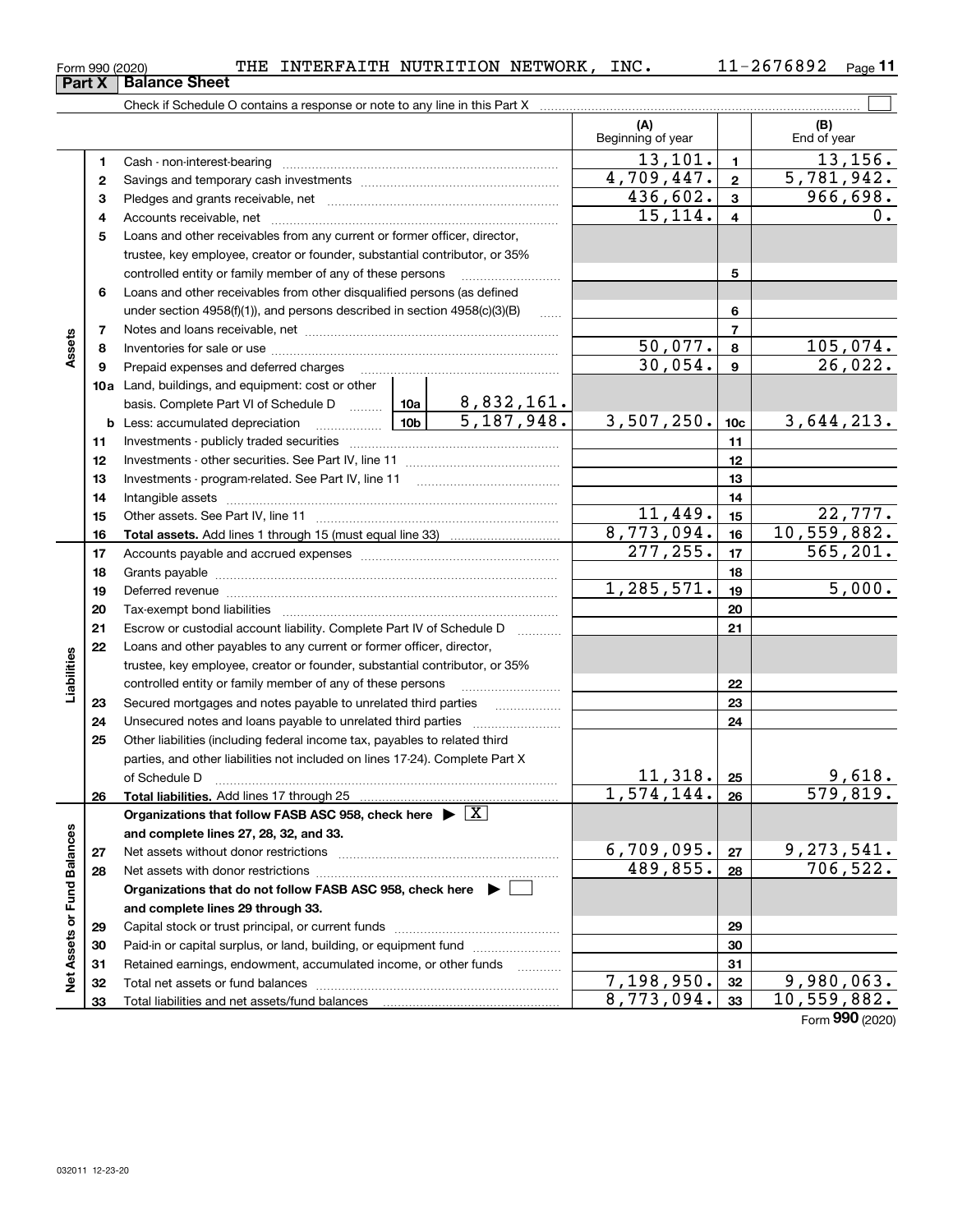|    | THE<br>INTERFAITH NUTRITION NETWORK, INC.<br>Form 990 (2020)                                                                                                        |                | 11-2676892     |     | Page $12$  |
|----|---------------------------------------------------------------------------------------------------------------------------------------------------------------------|----------------|----------------|-----|------------|
|    | Part XI<br><b>Reconciliation of Net Assets</b>                                                                                                                      |                |                |     |            |
|    |                                                                                                                                                                     |                |                |     |            |
|    |                                                                                                                                                                     |                |                |     |            |
| 1  | Total revenue (must equal Part VIII, column (A), line 12)                                                                                                           | 1.             | 10,681,917.    |     |            |
| 2  |                                                                                                                                                                     | $\mathbf{2}$   | 7,900,804.     |     |            |
| з  | Revenue less expenses. Subtract line 2 from line 1                                                                                                                  | 3              |                |     | 2,781,113. |
| 4  |                                                                                                                                                                     | 4              |                |     | 7,198,950. |
| 5  |                                                                                                                                                                     | 5              |                |     |            |
| 6  |                                                                                                                                                                     | 6              |                |     |            |
| 7  |                                                                                                                                                                     | $\overline{7}$ |                |     |            |
| 8  | Prior period adjustments                                                                                                                                            | 8              |                |     |            |
| 9  | Other changes in net assets or fund balances (explain on Schedule O)                                                                                                | 9              |                |     | 0.         |
| 10 | Net assets or fund balances at end of year. Combine lines 3 through 9 (must equal Part X, line 32,                                                                  |                |                |     |            |
|    | column (B))                                                                                                                                                         | 10             | 9,980,063.     |     |            |
|    | Part XII Financial Statements and Reporting                                                                                                                         |                |                |     |            |
|    | Check if Schedule O contains a response or note to any line in this Part XII [11] [12] Check if Schedule O contains a response or note to any line in this Part XII |                |                |     |            |
|    |                                                                                                                                                                     |                |                | Yes | No         |
| 1  | $\vert X \vert$ Accrual<br>Accounting method used to prepare the Form 990: [130] Cash<br>Other                                                                      |                |                |     |            |
|    | If the organization changed its method of accounting from a prior year or checked "Other," explain in Schedule O.                                                   |                |                |     |            |
|    | 2a Were the organization's financial statements compiled or reviewed by an independent accountant?                                                                  |                | 2a             |     | X          |
|    | If "Yes," check a box below to indicate whether the financial statements for the year were compiled or reviewed on a                                                |                |                |     |            |
|    | separate basis, consolidated basis, or both:                                                                                                                        |                |                |     |            |
|    | Separate basis<br>Consolidated basis<br>Both consolidated and separate basis                                                                                        |                |                |     |            |
|    | <b>b</b> Were the organization's financial statements audited by an independent accountant?                                                                         |                | 2 <sub>b</sub> | X   |            |
|    | If "Yes," check a box below to indicate whether the financial statements for the year were audited on a separate basis,                                             |                |                |     |            |
|    | consolidated basis, or both:                                                                                                                                        |                |                |     |            |
|    | $X$ Separate basis<br><b>Consolidated basis</b><br>Both consolidated and separate basis                                                                             |                |                |     |            |
| c  | If "Yes" to line 2a or 2b, does the organization have a committee that assumes responsibility for oversight of the audit,                                           |                |                |     |            |
|    |                                                                                                                                                                     |                | 2c             | х   |            |
|    | If the organization changed either its oversight process or selection process during the tax year, explain on Schedule O.                                           |                |                |     |            |
|    | 3a As a result of a federal award, was the organization required to undergo an audit or audits as set forth in the Single Audit                                     |                |                |     |            |
|    |                                                                                                                                                                     |                | За             | X   |            |
|    | b If "Yes," did the organization undergo the required audit or audits? If the organization did not undergo the required audit                                       |                |                |     |            |
|    |                                                                                                                                                                     |                | 3b             | X   |            |

Form (2020) **990**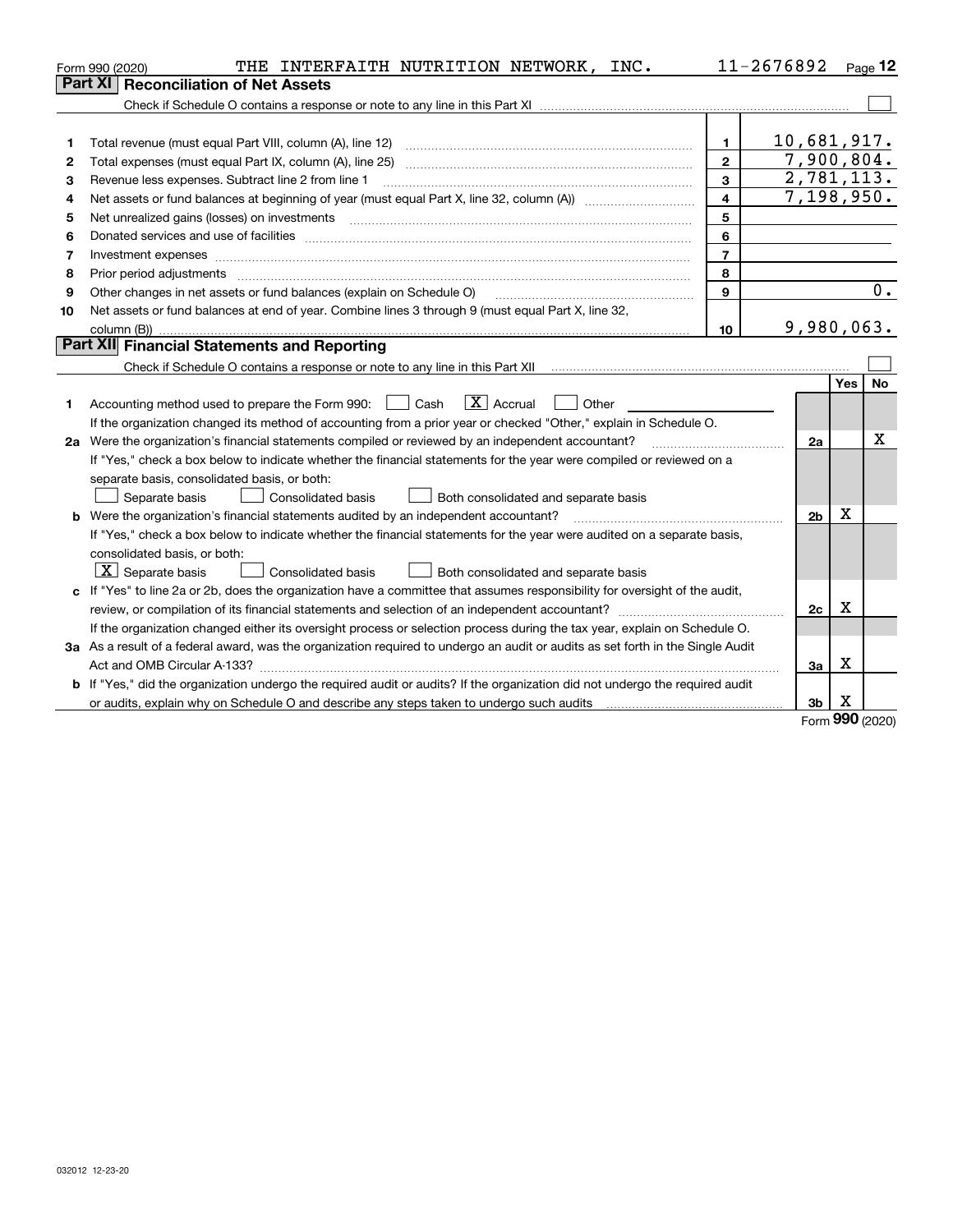|  | <b>SCHEDULE A</b> |
|--|-------------------|
|--|-------------------|

**(Form 990 or 990-EZ)**

# **Public Charity Status and Public Support**

**Complete if the organization is a section 501(c)(3) organization or a section 4947(a)(1) nonexempt charitable trust. | Attach to Form 990 or Form 990-EZ.** 

|  |  | www.irs.gov/Form990 for instructions and the latest information |  |
|--|--|-----------------------------------------------------------------|--|

| OMB No. 1545-0047                   |
|-------------------------------------|
| 1170                                |
| <b>Open to Public</b><br>Inspection |

٦

|        | Department of the Treasury<br>Attach to Form 990 or Form 990-EZ.<br>Internal Revenue Service<br>Inspection<br>$\blacktriangleright$ Go to www.irs.gov/Form990 for instructions and the latest information. |                                               |  |                                                                        |                                                                                                                                              |     |                                                                |                            | <b>Open to Public</b> |                                       |
|--------|------------------------------------------------------------------------------------------------------------------------------------------------------------------------------------------------------------|-----------------------------------------------|--|------------------------------------------------------------------------|----------------------------------------------------------------------------------------------------------------------------------------------|-----|----------------------------------------------------------------|----------------------------|-----------------------|---------------------------------------|
|        |                                                                                                                                                                                                            | Name of the organization                      |  |                                                                        |                                                                                                                                              |     |                                                                |                            |                       | <b>Employer identification number</b> |
|        |                                                                                                                                                                                                            |                                               |  |                                                                        | THE INTERFAITH NUTRITION NETWORK, INC.                                                                                                       |     |                                                                |                            |                       | 11-2676892                            |
| Part I |                                                                                                                                                                                                            |                                               |  |                                                                        | Reason for Public Charity Status. (All organizations must complete this part.) See instructions.                                             |     |                                                                |                            |                       |                                       |
|        |                                                                                                                                                                                                            |                                               |  |                                                                        | The organization is not a private foundation because it is: (For lines 1 through 12, check only one box.)                                    |     |                                                                |                            |                       |                                       |
| 1      |                                                                                                                                                                                                            |                                               |  |                                                                        | A church, convention of churches, or association of churches described in section 170(b)(1)(A)(i).                                           |     |                                                                |                            |                       |                                       |
| 2      |                                                                                                                                                                                                            |                                               |  |                                                                        | A school described in section 170(b)(1)(A)(ii). (Attach Schedule E (Form 990 or 990-EZ).)                                                    |     |                                                                |                            |                       |                                       |
| з      |                                                                                                                                                                                                            |                                               |  |                                                                        | A hospital or a cooperative hospital service organization described in section 170(b)(1)(A)(iii).                                            |     |                                                                |                            |                       |                                       |
| 4      |                                                                                                                                                                                                            |                                               |  |                                                                        | A medical research organization operated in conjunction with a hospital described in section 170(b)(1)(A)(iii). Enter the hospital's name,   |     |                                                                |                            |                       |                                       |
|        |                                                                                                                                                                                                            | city, and state:                              |  |                                                                        |                                                                                                                                              |     |                                                                |                            |                       |                                       |
| 5      |                                                                                                                                                                                                            |                                               |  |                                                                        | An organization operated for the benefit of a college or university owned or operated by a governmental unit described in                    |     |                                                                |                            |                       |                                       |
|        |                                                                                                                                                                                                            |                                               |  | section 170(b)(1)(A)(iv). (Complete Part II.)                          |                                                                                                                                              |     |                                                                |                            |                       |                                       |
| 6      |                                                                                                                                                                                                            |                                               |  |                                                                        | A federal, state, or local government or governmental unit described in section 170(b)(1)(A)(v).                                             |     |                                                                |                            |                       |                                       |
|        | 7   X                                                                                                                                                                                                      |                                               |  |                                                                        | An organization that normally receives a substantial part of its support from a governmental unit or from the general public described in    |     |                                                                |                            |                       |                                       |
|        |                                                                                                                                                                                                            |                                               |  | section 170(b)(1)(A)(vi). (Complete Part II.)                          |                                                                                                                                              |     |                                                                |                            |                       |                                       |
| 8      |                                                                                                                                                                                                            |                                               |  |                                                                        | A community trust described in section 170(b)(1)(A)(vi). (Complete Part II.)                                                                 |     |                                                                |                            |                       |                                       |
| 9      |                                                                                                                                                                                                            |                                               |  |                                                                        | An agricultural research organization described in section 170(b)(1)(A)(ix) operated in conjunction with a land-grant college                |     |                                                                |                            |                       |                                       |
|        |                                                                                                                                                                                                            |                                               |  |                                                                        | or university or a non-land-grant college of agriculture (see instructions). Enter the name, city, and state of the college or               |     |                                                                |                            |                       |                                       |
|        |                                                                                                                                                                                                            | university:                                   |  |                                                                        |                                                                                                                                              |     |                                                                |                            |                       |                                       |
| 10     |                                                                                                                                                                                                            |                                               |  |                                                                        | An organization that normally receives (1) more than 33 1/3% of its support from contributions, membership fees, and gross receipts from     |     |                                                                |                            |                       |                                       |
|        |                                                                                                                                                                                                            |                                               |  |                                                                        | activities related to its exempt functions, subject to certain exceptions; and (2) no more than 33 1/3% of its support from gross investment |     |                                                                |                            |                       |                                       |
|        |                                                                                                                                                                                                            |                                               |  |                                                                        | income and unrelated business taxable income (less section 511 tax) from businesses acquired by the organization after June 30, 1975.        |     |                                                                |                            |                       |                                       |
|        |                                                                                                                                                                                                            |                                               |  | See section 509(a)(2). (Complete Part III.)                            |                                                                                                                                              |     |                                                                |                            |                       |                                       |
| 11     |                                                                                                                                                                                                            |                                               |  |                                                                        | An organization organized and operated exclusively to test for public safety. See section 509(a)(4).                                         |     |                                                                |                            |                       |                                       |
| 12     |                                                                                                                                                                                                            |                                               |  |                                                                        | An organization organized and operated exclusively for the benefit of, to perform the functions of, or to carry out the purposes of one or   |     |                                                                |                            |                       |                                       |
|        |                                                                                                                                                                                                            |                                               |  |                                                                        | more publicly supported organizations described in section 509(a)(1) or section 509(a)(2). See section 509(a)(3). Check the box in           |     |                                                                |                            |                       |                                       |
|        |                                                                                                                                                                                                            |                                               |  |                                                                        | lines 12a through 12d that describes the type of supporting organization and complete lines 12e, 12f, and 12g.                               |     |                                                                |                            |                       |                                       |
| а      |                                                                                                                                                                                                            |                                               |  |                                                                        | Type I. A supporting organization operated, supervised, or controlled by its supported organization(s), typically by giving                  |     |                                                                |                            |                       |                                       |
|        |                                                                                                                                                                                                            |                                               |  |                                                                        | the supported organization(s) the power to regularly appoint or elect a majority of the directors or trustees of the supporting              |     |                                                                |                            |                       |                                       |
|        |                                                                                                                                                                                                            |                                               |  | organization. You must complete Part IV, Sections A and B.             |                                                                                                                                              |     |                                                                |                            |                       |                                       |
| b      |                                                                                                                                                                                                            |                                               |  |                                                                        | Type II. A supporting organization supervised or controlled in connection with its supported organization(s), by having                      |     |                                                                |                            |                       |                                       |
|        |                                                                                                                                                                                                            |                                               |  |                                                                        | control or management of the supporting organization vested in the same persons that control or manage the supported                         |     |                                                                |                            |                       |                                       |
|        |                                                                                                                                                                                                            |                                               |  | organization(s). You must complete Part IV, Sections A and C.          |                                                                                                                                              |     |                                                                |                            |                       |                                       |
| с      |                                                                                                                                                                                                            |                                               |  |                                                                        | Type III functionally integrated. A supporting organization operated in connection with, and functionally integrated with,                   |     |                                                                |                            |                       |                                       |
|        |                                                                                                                                                                                                            |                                               |  |                                                                        | its supported organization(s) (see instructions). You must complete Part IV, Sections A, D, and E.                                           |     |                                                                |                            |                       |                                       |
| d      |                                                                                                                                                                                                            |                                               |  |                                                                        | Type III non-functionally integrated. A supporting organization operated in connection with its supported organization(s)                    |     |                                                                |                            |                       |                                       |
|        |                                                                                                                                                                                                            |                                               |  |                                                                        | that is not functionally integrated. The organization generally must satisfy a distribution requirement and an attentiveness                 |     |                                                                |                            |                       |                                       |
|        |                                                                                                                                                                                                            |                                               |  |                                                                        | requirement (see instructions). You must complete Part IV, Sections A and D, and Part V.                                                     |     |                                                                |                            |                       |                                       |
| е      |                                                                                                                                                                                                            |                                               |  |                                                                        | Check this box if the organization received a written determination from the IRS that it is a Type I, Type II, Type III                      |     |                                                                |                            |                       |                                       |
|        |                                                                                                                                                                                                            |                                               |  |                                                                        | functionally integrated, or Type III non-functionally integrated supporting organization.                                                    |     |                                                                |                            |                       |                                       |
|        |                                                                                                                                                                                                            | f Enter the number of supported organizations |  |                                                                        |                                                                                                                                              |     |                                                                |                            |                       |                                       |
| a      |                                                                                                                                                                                                            |                                               |  | Provide the following information about the supported organization(s). |                                                                                                                                              |     |                                                                |                            |                       |                                       |
|        |                                                                                                                                                                                                            | (i) Name of supported                         |  | (ii) EIN                                                               | (iii) Type of organization                                                                                                                   |     | (iv) Is the organization listed<br>in your governing document? | (v) Amount of monetary     |                       | (vi) Amount of other                  |
|        |                                                                                                                                                                                                            | organization                                  |  |                                                                        | (described on lines 1-10<br>above (see instructions))                                                                                        | Yes | No                                                             | support (see instructions) |                       | support (see instructions)            |
|        |                                                                                                                                                                                                            |                                               |  |                                                                        |                                                                                                                                              |     |                                                                |                            |                       |                                       |
|        |                                                                                                                                                                                                            |                                               |  |                                                                        |                                                                                                                                              |     |                                                                |                            |                       |                                       |
|        |                                                                                                                                                                                                            |                                               |  |                                                                        |                                                                                                                                              |     |                                                                |                            |                       |                                       |
|        |                                                                                                                                                                                                            |                                               |  |                                                                        |                                                                                                                                              |     |                                                                |                            |                       |                                       |
|        |                                                                                                                                                                                                            |                                               |  |                                                                        |                                                                                                                                              |     |                                                                |                            |                       |                                       |
|        |                                                                                                                                                                                                            |                                               |  |                                                                        |                                                                                                                                              |     |                                                                |                            |                       |                                       |
|        |                                                                                                                                                                                                            |                                               |  |                                                                        |                                                                                                                                              |     |                                                                |                            |                       |                                       |
|        |                                                                                                                                                                                                            |                                               |  |                                                                        |                                                                                                                                              |     |                                                                |                            |                       |                                       |
|        |                                                                                                                                                                                                            |                                               |  |                                                                        |                                                                                                                                              |     |                                                                |                            |                       |                                       |
|        |                                                                                                                                                                                                            |                                               |  |                                                                        |                                                                                                                                              |     |                                                                |                            |                       |                                       |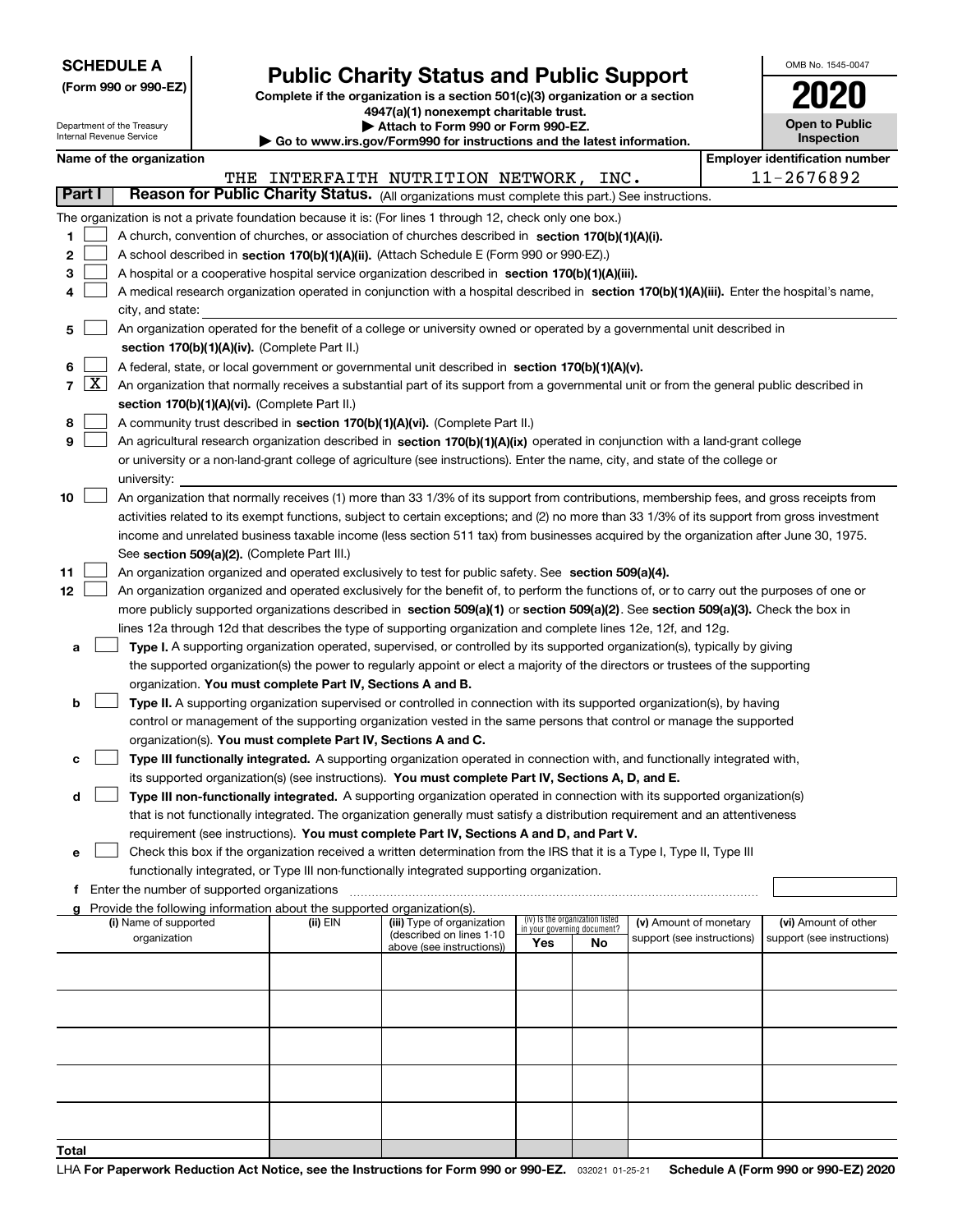#### **2** Schedule A (Form 990 or 990-EZ) 2020  $\,$  THE <code>INTERFAITH</code> <code>NUTRITION</code> <code>NETWORK</code> , <code>INC.  $\,$  <code>11–2676892</code> <code> Page</code></code> **Part II Support Schedule for Organizations Described in Sections 170(b)(1)(A)(iv) and 170(b)(1)(A)(vi)**

(Complete only if you checked the box on line 5, 7, or 8 of Part I or if the organization failed to qualify under Part III. If the organization fails to qualify under the tests listed below, please complete Part III.)

|    | <b>Section A. Public Support</b>                                                                                                                                                                                                                                                      |          |                                        |            |            |                            |                                          |
|----|---------------------------------------------------------------------------------------------------------------------------------------------------------------------------------------------------------------------------------------------------------------------------------------|----------|----------------------------------------|------------|------------|----------------------------|------------------------------------------|
|    | Calendar year (or fiscal year beginning in)                                                                                                                                                                                                                                           | (a) 2016 | (b) 2017                               | $(c)$ 2018 | $(d)$ 2019 | (e) 2020                   | (f) Total                                |
|    | 1 Gifts, grants, contributions, and                                                                                                                                                                                                                                                   |          |                                        |            |            |                            |                                          |
|    | membership fees received. (Do not                                                                                                                                                                                                                                                     |          |                                        |            |            |                            |                                          |
|    | include any "unusual grants.")                                                                                                                                                                                                                                                        | 3484076. | 6752239.                               | 6036655.   |            | 5936938.10572474.32782382. |                                          |
|    | 2 Tax revenues levied for the organ-                                                                                                                                                                                                                                                  |          |                                        |            |            |                            |                                          |
|    | ization's benefit and either paid to                                                                                                                                                                                                                                                  |          |                                        |            |            |                            |                                          |
|    | or expended on its behalf                                                                                                                                                                                                                                                             |          |                                        |            |            |                            |                                          |
|    | 3 The value of services or facilities                                                                                                                                                                                                                                                 |          |                                        |            |            |                            |                                          |
|    | furnished by a governmental unit to                                                                                                                                                                                                                                                   |          |                                        |            |            |                            |                                          |
|    | the organization without charge                                                                                                                                                                                                                                                       |          |                                        |            |            |                            |                                          |
|    | 4 Total. Add lines 1 through 3                                                                                                                                                                                                                                                        | 3484076. | 6752239.                               | 6036655.   |            | 5936938.10572474.32782382. |                                          |
| 5. | The portion of total contributions                                                                                                                                                                                                                                                    |          |                                        |            |            |                            |                                          |
|    | by each person (other than a                                                                                                                                                                                                                                                          |          |                                        |            |            |                            |                                          |
|    | governmental unit or publicly                                                                                                                                                                                                                                                         |          |                                        |            |            |                            |                                          |
|    | supported organization) included                                                                                                                                                                                                                                                      |          |                                        |            |            |                            |                                          |
|    | on line 1 that exceeds 2% of the                                                                                                                                                                                                                                                      |          |                                        |            |            |                            |                                          |
|    | amount shown on line 11,                                                                                                                                                                                                                                                              |          |                                        |            |            |                            |                                          |
|    | column (f)                                                                                                                                                                                                                                                                            |          |                                        |            |            |                            | 462,313.                                 |
|    | 6 Public support. Subtract line 5 from line 4.                                                                                                                                                                                                                                        |          |                                        |            |            |                            | 32320069.                                |
|    | <b>Section B. Total Support</b>                                                                                                                                                                                                                                                       |          |                                        |            |            |                            |                                          |
|    | Calendar year (or fiscal year beginning in)                                                                                                                                                                                                                                           | (a) 2016 | (b) 2017                               | $(c)$ 2018 | $(d)$ 2019 | (e) 2020                   | (f) Total                                |
|    | <b>7</b> Amounts from line 4                                                                                                                                                                                                                                                          | 3484076. | 6752239.                               | 6036655.   |            | 5936938.10572474.32782382. |                                          |
| 8  | Gross income from interest,                                                                                                                                                                                                                                                           |          |                                        |            |            |                            |                                          |
|    | dividends, payments received on                                                                                                                                                                                                                                                       |          |                                        |            |            |                            |                                          |
|    | securities loans, rents, royalties,                                                                                                                                                                                                                                                   |          |                                        |            |            |                            |                                          |
|    | and income from similar sources                                                                                                                                                                                                                                                       | 5,389.   | 13,241.                                | 33,022.    | 40,887.    | 14,220.                    | 106,759.                                 |
|    | 9 Net income from unrelated business                                                                                                                                                                                                                                                  |          |                                        |            |            |                            |                                          |
|    |                                                                                                                                                                                                                                                                                       |          |                                        |            |            |                            |                                          |
|    | activities, whether or not the                                                                                                                                                                                                                                                        |          |                                        |            |            |                            |                                          |
|    | business is regularly carried on                                                                                                                                                                                                                                                      |          |                                        |            |            |                            |                                          |
|    | 10 Other income. Do not include gain                                                                                                                                                                                                                                                  |          |                                        |            |            |                            |                                          |
|    | or loss from the sale of capital                                                                                                                                                                                                                                                      |          | 2812489. 438, 413. 497, 363. 127, 629. |            |            | 119,319.                   | 3995213.                                 |
|    | assets (Explain in Part VI.)                                                                                                                                                                                                                                                          |          |                                        |            |            |                            | 36884354.                                |
|    | 11 Total support. Add lines 7 through 10                                                                                                                                                                                                                                              |          |                                        |            |            |                            | 957,430.                                 |
|    | <b>12</b> Gross receipts from related activities, etc. (see instructions)                                                                                                                                                                                                             |          |                                        |            |            | 12                         |                                          |
|    | 13 First 5 years. If the Form 990 is for the organization's first, second, third, fourth, or fifth tax year as a section 501(c)(3)                                                                                                                                                    |          |                                        |            |            |                            |                                          |
|    | organization, check this box and stop here manufactured and according to the state of the state of the state of the state of the state of the state of the state of the state of the state of the state of the state of the st<br>Section C. Computation of Public Support Percentage |          |                                        |            |            |                            |                                          |
|    |                                                                                                                                                                                                                                                                                       |          |                                        |            |            |                            | 87.63                                    |
|    | 14 Public support percentage for 2020 (line 6, column (f), divided by line 11, column (f) <i>marroummaname</i>                                                                                                                                                                        |          |                                        |            |            | 14                         | %<br>96.23                               |
|    |                                                                                                                                                                                                                                                                                       |          |                                        |            |            | 15                         | %                                        |
|    | 16a 33 1/3% support test - 2020. If the organization did not check the box on line 13, and line 14 is 33 1/3% or more, check this box and                                                                                                                                             |          |                                        |            |            |                            |                                          |
|    | stop here. The organization qualifies as a publicly supported organization                                                                                                                                                                                                            |          |                                        |            |            |                            | $\blacktriangleright$ $\boxed{\text{X}}$ |
|    | b 33 1/3% support test - 2019. If the organization did not check a box on line 13 or 16a, and line 15 is 33 1/3% or more, check this box                                                                                                                                              |          |                                        |            |            |                            |                                          |
|    | and stop here. The organization qualifies as a publicly supported organization                                                                                                                                                                                                        |          |                                        |            |            |                            |                                          |
|    | 17a 10% -facts-and-circumstances test - 2020. If the organization did not check a box on line 13, 16a, or 16b, and line 14 is 10% or more,                                                                                                                                            |          |                                        |            |            |                            |                                          |
|    | and if the organization meets the facts-and-circumstances test, check this box and stop here. Explain in Part VI how the organization                                                                                                                                                 |          |                                        |            |            |                            |                                          |
|    | meets the facts-and-circumstances test. The organization qualifies as a publicly supported organization                                                                                                                                                                               |          |                                        |            |            |                            |                                          |
|    | <b>b 10% -facts-and-circumstances test - 2019.</b> If the organization did not check a box on line 13, 16a, 16b, or 17a, and line 15 is 10% or                                                                                                                                        |          |                                        |            |            |                            |                                          |
|    | more, and if the organization meets the facts-and-circumstances test, check this box and stop here. Explain in Part VI how the                                                                                                                                                        |          |                                        |            |            |                            |                                          |
|    | organization meets the facts-and-circumstances test. The organization qualifies as a publicly supported organization                                                                                                                                                                  |          |                                        |            |            |                            |                                          |
|    | 18 Private foundation. If the organization did not check a box on line 13, 16a, 16b, 17a, or 17b, check this box and see instructions                                                                                                                                                 |          |                                        |            |            |                            |                                          |

**Schedule A (Form 990 or 990-EZ) 2020**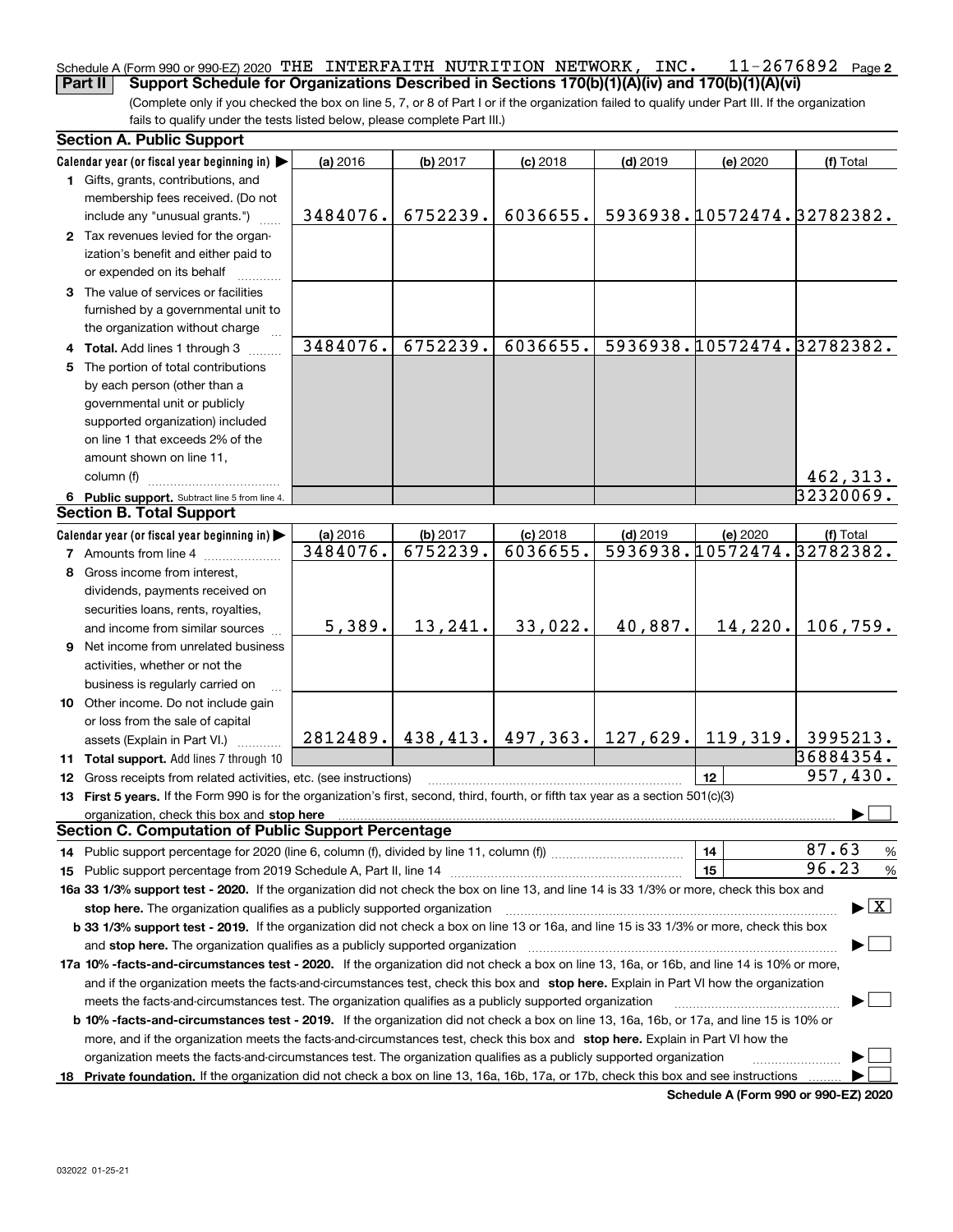#### **3** Schedule A (Form 990 or 990-EZ) 2020  $\,$  THE <code>INTERFAITH</code> <code>NUTRITION</code> <code>NETWORK</code> , <code>INC.  $\,$  <code>11–2676892</code> <code> Page</code></code> **Part III** | Support Schedule for Organizations Described in Section 509(a)(2)

(Complete only if you checked the box on line 10 of Part I or if the organization failed to qualify under Part II. If the organization fails to qualify under the tests listed below, please complete Part II.)

| <b>Section A. Public Support</b>                                                                                                                 |   |          |          |            |            |          |           |
|--------------------------------------------------------------------------------------------------------------------------------------------------|---|----------|----------|------------|------------|----------|-----------|
| Calendar year (or fiscal year beginning in) $\blacktriangleright$                                                                                |   | (a) 2016 | (b) 2017 | $(c)$ 2018 | $(d)$ 2019 | (e) 2020 | (f) Total |
| 1 Gifts, grants, contributions, and                                                                                                              |   |          |          |            |            |          |           |
| membership fees received. (Do not                                                                                                                |   |          |          |            |            |          |           |
| include any "unusual grants.")                                                                                                                   |   |          |          |            |            |          |           |
| <b>2</b> Gross receipts from admissions,                                                                                                         |   |          |          |            |            |          |           |
| merchandise sold or services per-                                                                                                                |   |          |          |            |            |          |           |
| formed, or facilities furnished in                                                                                                               |   |          |          |            |            |          |           |
| any activity that is related to the<br>organization's tax-exempt purpose                                                                         |   |          |          |            |            |          |           |
| 3 Gross receipts from activities that                                                                                                            |   |          |          |            |            |          |           |
| are not an unrelated trade or bus-                                                                                                               |   |          |          |            |            |          |           |
|                                                                                                                                                  |   |          |          |            |            |          |           |
| iness under section 513                                                                                                                          |   |          |          |            |            |          |           |
| 4 Tax revenues levied for the organ-                                                                                                             |   |          |          |            |            |          |           |
| ization's benefit and either paid to                                                                                                             |   |          |          |            |            |          |           |
| or expended on its behalf                                                                                                                        | . |          |          |            |            |          |           |
| 5 The value of services or facilities                                                                                                            |   |          |          |            |            |          |           |
| furnished by a governmental unit to                                                                                                              |   |          |          |            |            |          |           |
| the organization without charge                                                                                                                  |   |          |          |            |            |          |           |
| <b>6 Total.</b> Add lines 1 through 5                                                                                                            |   |          |          |            |            |          |           |
| 7a Amounts included on lines 1, 2, and                                                                                                           |   |          |          |            |            |          |           |
| 3 received from disqualified persons                                                                                                             |   |          |          |            |            |          |           |
| <b>b</b> Amounts included on lines 2 and 3 received                                                                                              |   |          |          |            |            |          |           |
| from other than disqualified persons that                                                                                                        |   |          |          |            |            |          |           |
| exceed the greater of \$5,000 or 1% of the<br>amount on line 13 for the year                                                                     |   |          |          |            |            |          |           |
| c Add lines 7a and 7b                                                                                                                            |   |          |          |            |            |          |           |
| 8 Public support. (Subtract line 7c from line 6.)                                                                                                |   |          |          |            |            |          |           |
| <b>Section B. Total Support</b>                                                                                                                  |   |          |          |            |            |          |           |
| Calendar year (or fiscal year beginning in)                                                                                                      |   | (a) 2016 | (b) 2017 | $(c)$ 2018 | $(d)$ 2019 | (e) 2020 | (f) Total |
| 9 Amounts from line 6                                                                                                                            |   |          |          |            |            |          |           |
| <b>10a</b> Gross income from interest,                                                                                                           |   |          |          |            |            |          |           |
| dividends, payments received on                                                                                                                  |   |          |          |            |            |          |           |
| securities loans, rents, royalties,                                                                                                              |   |          |          |            |            |          |           |
| and income from similar sources                                                                                                                  |   |          |          |            |            |          |           |
| <b>b</b> Unrelated business taxable income                                                                                                       |   |          |          |            |            |          |           |
| (less section 511 taxes) from businesses                                                                                                         |   |          |          |            |            |          |           |
| acquired after June 30, 1975 [10001]                                                                                                             |   |          |          |            |            |          |           |
| c Add lines 10a and 10b                                                                                                                          |   |          |          |            |            |          |           |
| 11 Net income from unrelated business<br>activities not included in line 10b,                                                                    |   |          |          |            |            |          |           |
| whether or not the business is                                                                                                                   |   |          |          |            |            |          |           |
| regularly carried on                                                                                                                             |   |          |          |            |            |          |           |
| <b>12</b> Other income. Do not include gain<br>or loss from the sale of capital                                                                  |   |          |          |            |            |          |           |
| assets (Explain in Part VI.)                                                                                                                     |   |          |          |            |            |          |           |
| <b>13</b> Total support. (Add lines 9, 10c, 11, and 12.)                                                                                         |   |          |          |            |            |          |           |
| 14 First 5 years. If the Form 990 is for the organization's first, second, third, fourth, or fifth tax year as a section 501(c)(3) organization, |   |          |          |            |            |          |           |
| check this box and stop here measurements are constructed as the state of the state of the state of the state o                                  |   |          |          |            |            |          |           |
| <b>Section C. Computation of Public Support Percentage</b>                                                                                       |   |          |          |            |            |          |           |
| 15 Public support percentage for 2020 (line 8, column (f), divided by line 13, column (f))                                                       |   |          |          |            |            | 15       | %         |
| 16 Public support percentage from 2019 Schedule A, Part III, line 15                                                                             |   |          |          |            |            | 16       | %         |
| <b>Section D. Computation of Investment Income Percentage</b>                                                                                    |   |          |          |            |            |          |           |
| Investment income percentage for 2020 (line 10c, column (f), divided by line 13, column (f))<br>17                                               |   |          |          |            |            | 17       | %         |
| <b>18</b> Investment income percentage from <b>2019</b> Schedule A, Part III, line 17                                                            |   |          |          |            |            | 18       | %         |
| 19a 33 1/3% support tests - 2020. If the organization did not check the box on line 14, and line 15 is more than 33 1/3%, and line 17 is not     |   |          |          |            |            |          |           |
| more than 33 1/3%, check this box and stop here. The organization qualifies as a publicly supported organization                                 |   |          |          |            |            |          | ▶         |
| b 33 1/3% support tests - 2019. If the organization did not check a box on line 14 or line 19a, and line 16 is more than 33 1/3%, and            |   |          |          |            |            |          |           |
| line 18 is not more than 33 1/3%, check this box and stop here. The organization qualifies as a publicly supported organization                  |   |          |          |            |            |          |           |
| 20                                                                                                                                               |   |          |          |            |            |          |           |
|                                                                                                                                                  |   |          |          |            |            |          |           |

**Schedule A (Form 990 or 990-EZ) 2020**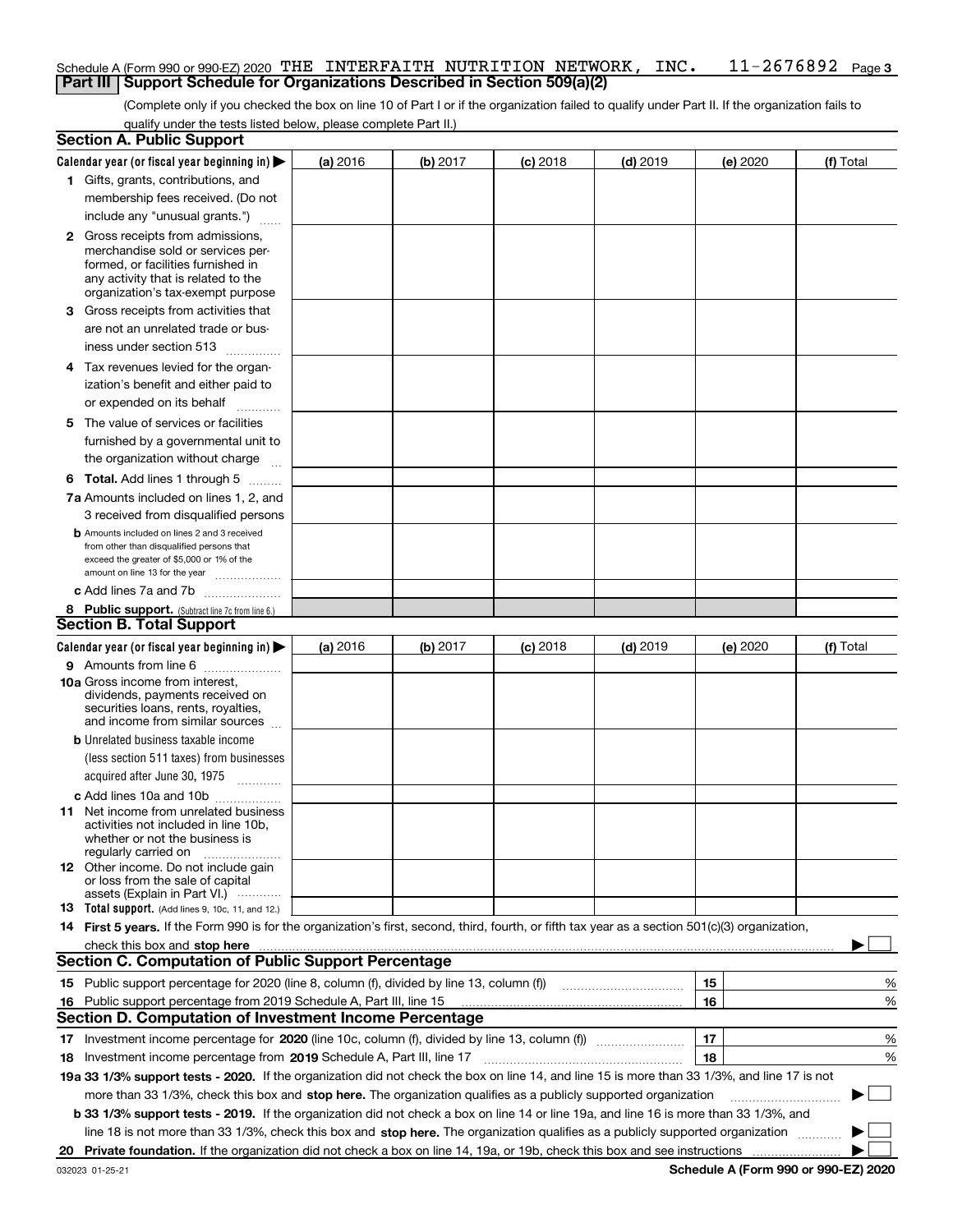#### $11 - 2676892$  Page 4 Schedule A (Form 990 or 990-EZ) 2020  $\,$  THE <code>INTERFAITH</code> <code>NUTRITION</code> <code>NETWORK</code> , <code>INC.  $\,$  <code>11–2676892</code> <code> Page</code></code>

## **Part IV Supporting Organizations**

(Complete only if you checked a box in line 12 on Part I. If you checked box 12a, Part I, complete Sections A and B. If you checked box 12b, Part I, complete Sections A and C. If you checked box 12c, Part I, complete Sections A, D, and E. If you checked box 12d, Part I, complete Sections A and D, and complete Part V.)

## **Section A. All Supporting Organizations**

- **1** Are all of the organization's supported organizations listed by name in the organization's governing documents? If "No," describe in **Part VI** how the supported organizations are designated. If designated by *class or purpose, describe the designation. If historic and continuing relationship, explain.*
- **2** Did the organization have any supported organization that does not have an IRS determination of status under section 509(a)(1) or (2)? If "Yes," explain in Part VI how the organization determined that the supported *organization was described in section 509(a)(1) or (2).*
- **3a** Did the organization have a supported organization described in section 501(c)(4), (5), or (6)? If "Yes," answer *lines 3b and 3c below.*
- **b** Did the organization confirm that each supported organization qualified under section 501(c)(4), (5), or (6) and satisfied the public support tests under section 509(a)(2)? If "Yes," describe in **Part VI** when and how the *organization made the determination.*
- **c**Did the organization ensure that all support to such organizations was used exclusively for section 170(c)(2)(B) purposes? If "Yes," explain in **Part VI** what controls the organization put in place to ensure such use.
- **4a***If* Was any supported organization not organized in the United States ("foreign supported organization")? *"Yes," and if you checked box 12a or 12b in Part I, answer lines 4b and 4c below.*
- **b** Did the organization have ultimate control and discretion in deciding whether to make grants to the foreign supported organization? If "Yes," describe in **Part VI** how the organization had such control and discretion *despite being controlled or supervised by or in connection with its supported organizations.*
- **c** Did the organization support any foreign supported organization that does not have an IRS determination under sections 501(c)(3) and 509(a)(1) or (2)? If "Yes," explain in **Part VI** what controls the organization used *to ensure that all support to the foreign supported organization was used exclusively for section 170(c)(2)(B) purposes.*
- **5a***If "Yes,"* Did the organization add, substitute, or remove any supported organizations during the tax year? answer lines 5b and 5c below (if applicable). Also, provide detail in **Part VI,** including (i) the names and EIN *numbers of the supported organizations added, substituted, or removed; (ii) the reasons for each such action; (iii) the authority under the organization's organizing document authorizing such action; and (iv) how the action was accomplished (such as by amendment to the organizing document).*
- **b** Type I or Type II only. Was any added or substituted supported organization part of a class already designated in the organization's organizing document?
- **cSubstitutions only.**  Was the substitution the result of an event beyond the organization's control?
- **6** Did the organization provide support (whether in the form of grants or the provision of services or facilities) to **Part VI.** *If "Yes," provide detail in* support or benefit one or more of the filing organization's supported organizations? anyone other than (i) its supported organizations, (ii) individuals that are part of the charitable class benefited by one or more of its supported organizations, or (iii) other supporting organizations that also
- **7**Did the organization provide a grant, loan, compensation, or other similar payment to a substantial contributor *If "Yes," complete Part I of Schedule L (Form 990 or 990-EZ).* regard to a substantial contributor? (as defined in section 4958(c)(3)(C)), a family member of a substantial contributor, or a 35% controlled entity with
- **8** Did the organization make a loan to a disqualified person (as defined in section 4958) not described in line 7? *If "Yes," complete Part I of Schedule L (Form 990 or 990-EZ).*
- **9a** Was the organization controlled directly or indirectly at any time during the tax year by one or more in section 509(a)(1) or (2))? If "Yes," *provide detail in* <code>Part VI.</code> disqualified persons, as defined in section 4946 (other than foundation managers and organizations described
- **b** Did one or more disqualified persons (as defined in line 9a) hold a controlling interest in any entity in which the supporting organization had an interest? If "Yes," provide detail in P**art VI**.
- **c**Did a disqualified person (as defined in line 9a) have an ownership interest in, or derive any personal benefit from, assets in which the supporting organization also had an interest? If "Yes," provide detail in P**art VI.**
- **10a** Was the organization subject to the excess business holdings rules of section 4943 because of section supporting organizations)? If "Yes," answer line 10b below. 4943(f) (regarding certain Type II supporting organizations, and all Type III non-functionally integrated
- **b** Did the organization have any excess business holdings in the tax year? (Use Schedule C, Form 4720, to *determine whether the organization had excess business holdings.)*

**YesNo**

**1**

**10b**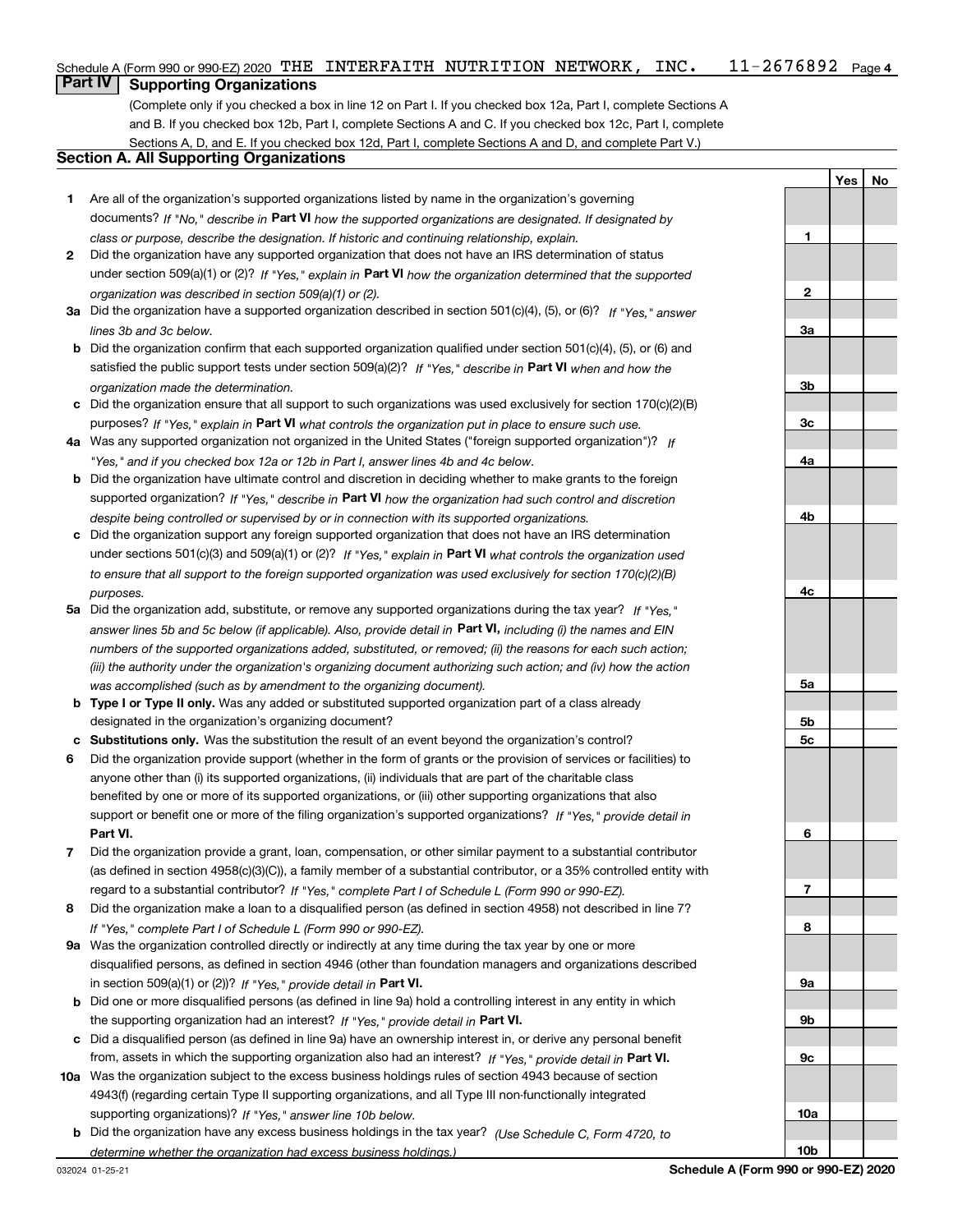#### $11 - 2676892$  Page 5 Schedule A (Form 990 or 990-EZ) 2020  $\,$  THE <code>INTERFAITH</code> <code>NUTRITION</code> <code>NETWORK</code> , <code>INC.  $\,$  <code>11–2676892</code> <code> Page</code></code> **Part IV Supporting Organizations** *(continued)*

|    |                                                                                                                      |                 | Yes | No. |
|----|----------------------------------------------------------------------------------------------------------------------|-----------------|-----|-----|
| 11 | Has the organization accepted a gift or contribution from any of the following persons?                              |                 |     |     |
|    | a A person who directly or indirectly controls, either alone or together with persons described in lines 11b and     |                 |     |     |
|    | 11c below, the governing body of a supported organization?                                                           | 11a             |     |     |
|    | <b>b</b> A family member of a person described in line 11a above?                                                    | 11 <sub>b</sub> |     |     |
|    | c A 35% controlled entity of a person described in line 11a or 11b above? If "Yes" to line 11a, 11b, or 11c, provide |                 |     |     |
|    | detail in Part VI.                                                                                                   | 11c             |     |     |
|    | <b>Section B. Type I Supporting Organizations</b>                                                                    |                 |     |     |
|    |                                                                                                                      |                 | Yes | No  |

|              | Did the governing body, members of the governing body, officers acting in their official capacity, or membership of one or<br>more supported organizations have the power to regularly appoint or elect at least a majority of the organization's officers,<br>directors, or trustees at all times during the tax year? If "No," describe in Part VI how the supported organization(s)<br>effectively operated, supervised, or controlled the organization's activities. If the organization had more than one supported<br>organization, describe how the powers to appoint and/or remove officers, directors, or trustees were allocated among the |  |
|--------------|------------------------------------------------------------------------------------------------------------------------------------------------------------------------------------------------------------------------------------------------------------------------------------------------------------------------------------------------------------------------------------------------------------------------------------------------------------------------------------------------------------------------------------------------------------------------------------------------------------------------------------------------------|--|
|              | supported organizations and what conditions or restrictions, if any, applied to such powers during the tax year.                                                                                                                                                                                                                                                                                                                                                                                                                                                                                                                                     |  |
| $\mathbf{2}$ | Did the organization operate for the benefit of any supported organization other than the supported                                                                                                                                                                                                                                                                                                                                                                                                                                                                                                                                                  |  |

*If "Yes," explain in* organization(s) that operated, supervised, or controlled the supporting organization?

**Part VI**  *how providing such benefit carried out the purposes of the supported organization(s) that operated,*

| supervised, or controlled the supporting organization. |  |
|--------------------------------------------------------|--|
| <b>Section C. Type II Supporting Organizations</b>     |  |

|                                                                                                                  | Yes | No |
|------------------------------------------------------------------------------------------------------------------|-----|----|
| Were a majority of the organization's directors or trustees during the tax year also a majority of the directors |     |    |
| or trustees of each of the organization's supported organization(s)? If "No," describe in Part VI how control    |     |    |
| or management of the supporting organization was vested in the same persons that controlled or managed           |     |    |
| the supported organization(s).                                                                                   |     |    |

|  | Section D. All Type III Supporting Organizations |
|--|--------------------------------------------------|

|              |                                                                                                                        |   | Yes |  |
|--------------|------------------------------------------------------------------------------------------------------------------------|---|-----|--|
|              | Did the organization provide to each of its supported organizations, by the last day of the fifth month of the         |   |     |  |
|              | organization's tax year, (i) a written notice describing the type and amount of support provided during the prior tax  |   |     |  |
|              | year, (ii) a copy of the Form 990 that was most recently filed as of the date of notification, and (iii) copies of the |   |     |  |
|              | organization's governing documents in effect on the date of notification, to the extent not previously provided?       |   |     |  |
| $\mathbf{2}$ | Were any of the organization's officers, directors, or trustees either (i) appointed or elected by the supported       |   |     |  |
|              | organization(s) or (ii) serving on the governing body of a supported organization? If "No," explain in Part VI how     |   |     |  |
|              | the organization maintained a close and continuous working relationship with the supported organization(s).            | 2 |     |  |
| 3            | By reason of the relationship described in line 2, above, did the organization's supported organizations have a        |   |     |  |
|              | significant voice in the organization's investment policies and in directing the use of the organization's             |   |     |  |
|              | income or assets at all times during the tax year? If "Yes," describe in Part VI the role the organization's           |   |     |  |
|              | supported organizations played in this regard.                                                                         | 3 |     |  |

# *supported organizations played in this regard.* **Section E. Type III Functionally Integrated Supporting Organizations**

|  | Check the box next to the method that the organization used to satisfy the Integral Part Test during the year (see instructions). |  |  |  |
|--|-----------------------------------------------------------------------------------------------------------------------------------|--|--|--|
|--|-----------------------------------------------------------------------------------------------------------------------------------|--|--|--|

- **a**The organization satisfied the Activities Test. *Complete* line 2 below.  $\mathcal{L}^{\text{max}}$
- **bThe organization is the parent of each of its supported organizations. Complete line 3 below.**

|  |  | c $\Box$ The organization supported a governmental entity. Describe in Part VI how you supported a governmental entity (see instructions) |  |  |  |  |  |
|--|--|-------------------------------------------------------------------------------------------------------------------------------------------|--|--|--|--|--|
|--|--|-------------------------------------------------------------------------------------------------------------------------------------------|--|--|--|--|--|

- **2Answer lines 2a and 2b below. Yes No** Activities Test.
- **a** Did substantially all of the organization's activities during the tax year directly further the exempt purposes of the supported organization(s) to which the organization was responsive? If "Yes," then in **Part VI identify those supported organizations and explain**  *how these activities directly furthered their exempt purposes, how the organization was responsive to those supported organizations, and how the organization determined that these activities constituted substantially all of its activities.*
- **b** Did the activities described in line 2a, above, constitute activities that, but for the organization's involvement, **Part VI**  *the reasons for the organization's position that its supported organization(s) would have engaged in* one or more of the organization's supported organization(s) would have been engaged in? If "Yes," e*xplain in these activities but for the organization's involvement.*
- **3** Parent of Supported Organizations. Answer lines 3a and 3b below.
- **a** Did the organization have the power to regularly appoint or elect a majority of the officers, directors, or trustees of each of the supported organizations? If "Yes" or "No" provide details in P**art VI.**

**b** Did the organization exercise a substantial degree of direction over the policies, programs, and activities of each of its supported organizations? If "Yes," describe in Part VI the role played by the organization in this regard.

**2a**

**2b**

**3a**

**3b**

**1**

**2**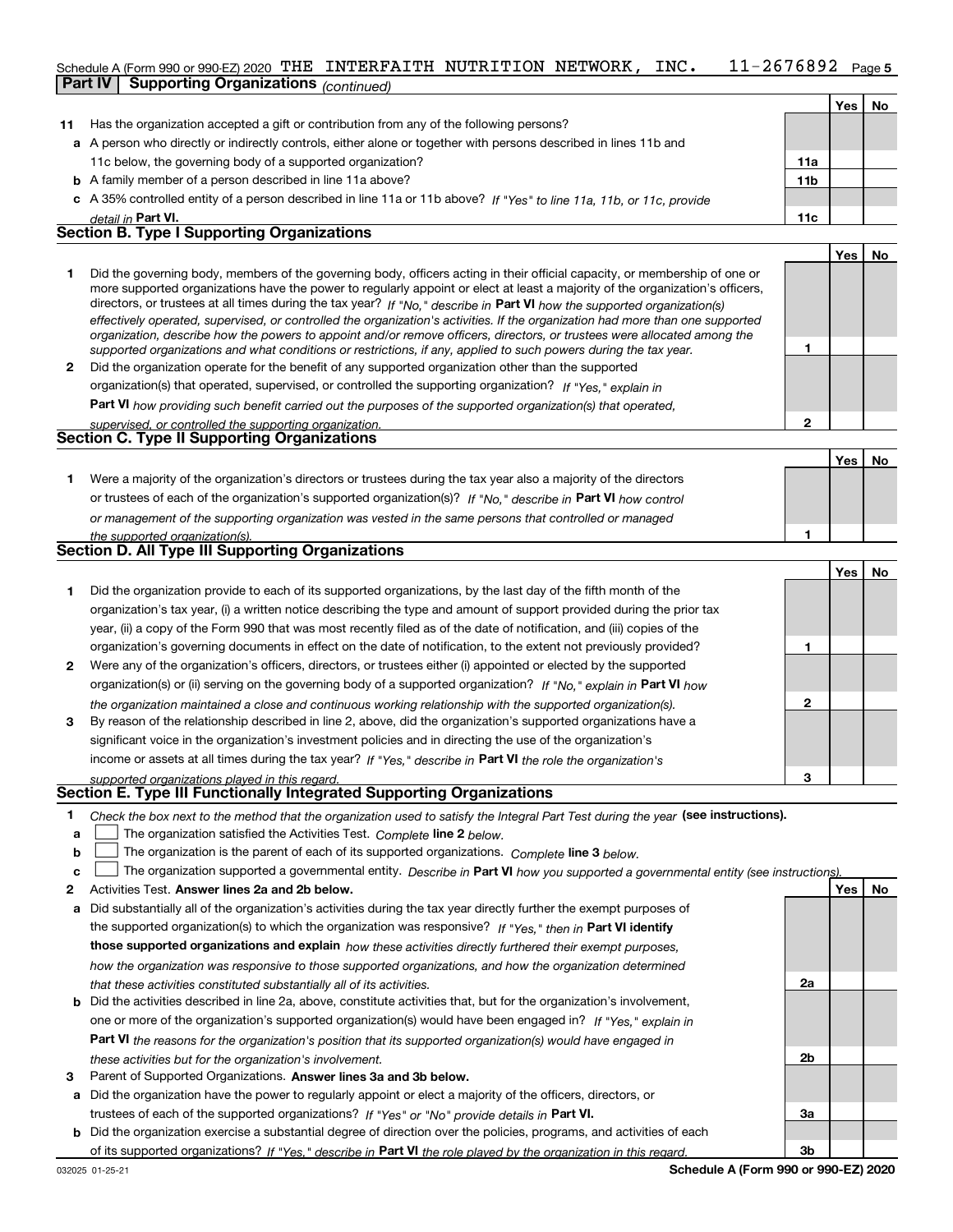|        | Schedule A (Form 990 or 990-EZ) 2020 THE INTERFAITH NUTRITION NETWORK, INC.                                                                    |                |                | $11 - 2676892$ Page 6          |
|--------|------------------------------------------------------------------------------------------------------------------------------------------------|----------------|----------------|--------------------------------|
| Part V | Type III Non-Functionally Integrated 509(a)(3) Supporting Organizations                                                                        |                |                |                                |
| 1      | Check here if the organization satisfied the Integral Part Test as a qualifying trust on Nov. 20, 1970 (explain in Part VI). See instructions. |                |                |                                |
|        | All other Type III non-functionally integrated supporting organizations must complete Sections A through E.                                    |                |                |                                |
|        | Section A - Adjusted Net Income                                                                                                                |                | (A) Prior Year | (B) Current Year<br>(optional) |
| 1      | Net short-term capital gain                                                                                                                    | 1              |                |                                |
| 2      | Recoveries of prior-year distributions                                                                                                         | 2              |                |                                |
| 3      | Other gross income (see instructions)                                                                                                          | 3              |                |                                |
| 4      | Add lines 1 through 3.                                                                                                                         | 4              |                |                                |
| 5      | Depreciation and depletion                                                                                                                     | 5              |                |                                |
| 6      | Portion of operating expenses paid or incurred for production or                                                                               |                |                |                                |
|        | collection of gross income or for management, conservation, or                                                                                 |                |                |                                |
|        | maintenance of property held for production of income (see instructions)                                                                       | 6              |                |                                |
| 7      | Other expenses (see instructions)                                                                                                              | $\overline{7}$ |                |                                |
| 8      | Adjusted Net Income (subtract lines 5, 6, and 7 from line 4)                                                                                   | 8              |                |                                |
|        | <b>Section B - Minimum Asset Amount</b>                                                                                                        |                | (A) Prior Year | (B) Current Year<br>(optional) |
| 1.     | Aggregate fair market value of all non-exempt-use assets (see                                                                                  |                |                |                                |
|        | instructions for short tax year or assets held for part of year):                                                                              |                |                |                                |
|        | <b>a</b> Average monthly value of securities                                                                                                   | 1a             |                |                                |
|        | <b>b</b> Average monthly cash balances                                                                                                         | 1b             |                |                                |
|        | c Fair market value of other non-exempt-use assets                                                                                             | 1c             |                |                                |
|        | d Total (add lines 1a, 1b, and 1c)                                                                                                             | 1d             |                |                                |
|        | e Discount claimed for blockage or other factors                                                                                               |                |                |                                |
|        | (explain in detail in Part VI):                                                                                                                |                |                |                                |
| 2      | Acquisition indebtedness applicable to non-exempt-use assets                                                                                   | 2              |                |                                |
| 3      | Subtract line 2 from line 1d.                                                                                                                  | 3              |                |                                |
| 4      | Cash deemed held for exempt use. Enter 0.015 of line 3 (for greater amount,                                                                    |                |                |                                |
|        | see instructions).                                                                                                                             | 4              |                |                                |
| 5      | Net value of non-exempt-use assets (subtract line 4 from line 3)                                                                               | 5              |                |                                |
| 6      | Multiply line 5 by 0.035.                                                                                                                      | 6              |                |                                |
| 7      | Recoveries of prior-year distributions                                                                                                         | $\overline{7}$ |                |                                |
| 8      | Minimum Asset Amount (add line 7 to line 6)                                                                                                    | 8              |                |                                |
|        | <b>Section C - Distributable Amount</b>                                                                                                        |                |                | <b>Current Year</b>            |
| 1.     | Adjusted net income for prior year (from Section A, line 8, column A)                                                                          | 1              |                |                                |
| 2      | Enter 0.85 of line 1.                                                                                                                          | 2              |                |                                |
| 3      | Minimum asset amount for prior year (from Section B, line 8, column A)                                                                         | 3              |                |                                |
| 4      | Enter greater of line 2 or line 3.                                                                                                             | 4              |                |                                |
| 5      | Income tax imposed in prior year                                                                                                               | 5              |                |                                |
| 6      | Distributable Amount. Subtract line 5 from line 4, unless subject to                                                                           |                |                |                                |
|        | emergency temporary reduction (see instructions).                                                                                              | 6              |                |                                |
| 7      | Check here if the current year is the organization's first as a non-functionally integrated Type III supporting organization (see              |                |                |                                |

instructions).

**Schedule A (Form 990 or 990-EZ) 2020**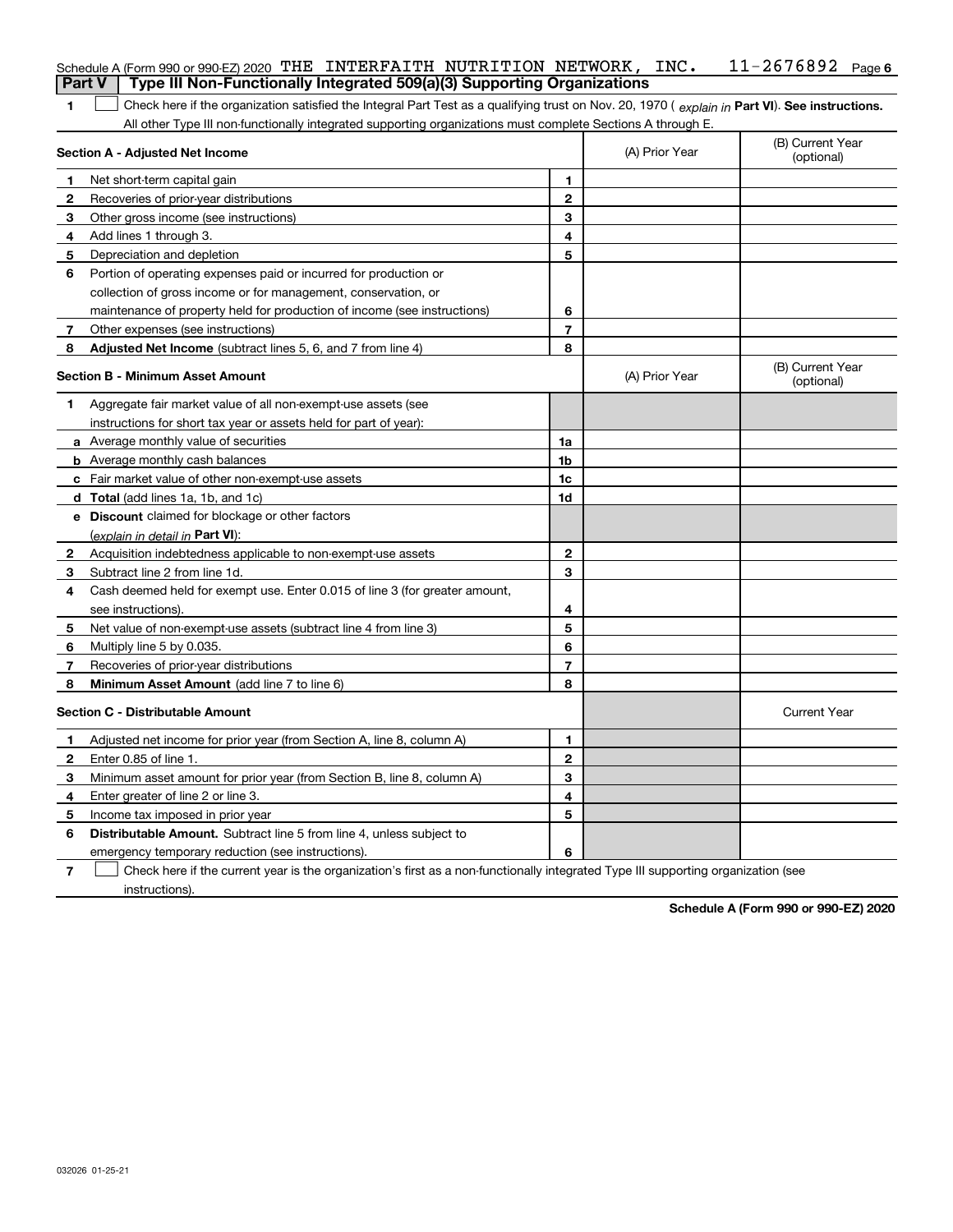|    | Schedule A (Form 990 or 990-EZ) 2020 THE INTERFAITH NUTRITION NETWORK,<br>$11 - 2676892$ Page 7<br>INC.<br>Type III Non-Functionally Integrated 509(a)(3) Supporting Organizations<br><b>Part V</b><br>(continued) |                                    |                                               |    |                                                  |  |  |  |  |
|----|--------------------------------------------------------------------------------------------------------------------------------------------------------------------------------------------------------------------|------------------------------------|-----------------------------------------------|----|--------------------------------------------------|--|--|--|--|
|    | <b>Section D - Distributions</b><br><b>Current Year</b>                                                                                                                                                            |                                    |                                               |    |                                                  |  |  |  |  |
| 1. | Amounts paid to supported organizations to accomplish exempt purposes                                                                                                                                              |                                    |                                               | 1  |                                                  |  |  |  |  |
| 2  | Amounts paid to perform activity that directly furthers exempt purposes of supported                                                                                                                               |                                    |                                               |    |                                                  |  |  |  |  |
|    | organizations, in excess of income from activity                                                                                                                                                                   |                                    |                                               | 2  |                                                  |  |  |  |  |
| 3  | Administrative expenses paid to accomplish exempt purposes of supported organizations                                                                                                                              |                                    |                                               | 3  |                                                  |  |  |  |  |
| 4  | Amounts paid to acquire exempt-use assets                                                                                                                                                                          |                                    | 4                                             |    |                                                  |  |  |  |  |
| 5  | Qualified set aside amounts (prior IRS approval required - provide details in Part VI)                                                                                                                             |                                    | 5                                             |    |                                                  |  |  |  |  |
| 6  | Other distributions ( <i>describe in</i> Part VI). See instructions.                                                                                                                                               |                                    | 6                                             |    |                                                  |  |  |  |  |
| 7  | Total annual distributions. Add lines 1 through 6.                                                                                                                                                                 |                                    |                                               | 7  |                                                  |  |  |  |  |
| 8  | Distributions to attentive supported organizations to which the organization is responsive                                                                                                                         |                                    |                                               |    |                                                  |  |  |  |  |
|    | (provide details in Part VI). See instructions.                                                                                                                                                                    |                                    |                                               | 8  |                                                  |  |  |  |  |
| 9  | Distributable amount for 2020 from Section C, line 6                                                                                                                                                               |                                    |                                               | 9  |                                                  |  |  |  |  |
| 10 | Line 8 amount divided by line 9 amount                                                                                                                                                                             |                                    |                                               | 10 |                                                  |  |  |  |  |
|    | <b>Section E - Distribution Allocations</b> (see instructions)                                                                                                                                                     | (i)<br><b>Excess Distributions</b> | (ii)<br><b>Underdistributions</b><br>Pre-2020 |    | (iii)<br><b>Distributable</b><br>Amount for 2020 |  |  |  |  |
| 1. | Distributable amount for 2020 from Section C, line 6                                                                                                                                                               |                                    |                                               |    |                                                  |  |  |  |  |
| 2  | Underdistributions, if any, for years prior to 2020 (reason-                                                                                                                                                       |                                    |                                               |    |                                                  |  |  |  |  |
|    | able cause required - explain in Part VI). See instructions.                                                                                                                                                       |                                    |                                               |    |                                                  |  |  |  |  |
| 3. | Excess distributions carryover, if any, to 2020                                                                                                                                                                    |                                    |                                               |    |                                                  |  |  |  |  |
|    | <b>a</b> From 2015                                                                                                                                                                                                 |                                    |                                               |    |                                                  |  |  |  |  |
|    | $b$ From 2016                                                                                                                                                                                                      |                                    |                                               |    |                                                  |  |  |  |  |
|    | c From 2017                                                                                                                                                                                                        |                                    |                                               |    |                                                  |  |  |  |  |
|    | d From 2018                                                                                                                                                                                                        |                                    |                                               |    |                                                  |  |  |  |  |
|    | e From 2019                                                                                                                                                                                                        |                                    |                                               |    |                                                  |  |  |  |  |
|    | f Total of lines 3a through 3e                                                                                                                                                                                     |                                    |                                               |    |                                                  |  |  |  |  |
|    | g Applied to underdistributions of prior years                                                                                                                                                                     |                                    |                                               |    |                                                  |  |  |  |  |
|    | <b>h</b> Applied to 2020 distributable amount                                                                                                                                                                      |                                    |                                               |    |                                                  |  |  |  |  |
|    | i Carryover from 2015 not applied (see instructions)                                                                                                                                                               |                                    |                                               |    |                                                  |  |  |  |  |
|    | Remainder. Subtract lines 3g, 3h, and 3i from line 3f.                                                                                                                                                             |                                    |                                               |    |                                                  |  |  |  |  |
| 4  | Distributions for 2020 from Section D,                                                                                                                                                                             |                                    |                                               |    |                                                  |  |  |  |  |
|    | line $7:$                                                                                                                                                                                                          |                                    |                                               |    |                                                  |  |  |  |  |
|    | a Applied to underdistributions of prior years                                                                                                                                                                     |                                    |                                               |    |                                                  |  |  |  |  |
|    | <b>b</b> Applied to 2020 distributable amount                                                                                                                                                                      |                                    |                                               |    |                                                  |  |  |  |  |
|    | <b>c</b> Remainder. Subtract lines 4a and 4b from line 4.                                                                                                                                                          |                                    |                                               |    |                                                  |  |  |  |  |
|    | Remaining underdistributions for years prior to 2020, if                                                                                                                                                           |                                    |                                               |    |                                                  |  |  |  |  |
|    | any. Subtract lines 3g and 4a from line 2. For result greater                                                                                                                                                      |                                    |                                               |    |                                                  |  |  |  |  |
|    | than zero, explain in Part VI. See instructions.                                                                                                                                                                   |                                    |                                               |    |                                                  |  |  |  |  |
| 6  | Remaining underdistributions for 2020. Subtract lines 3h                                                                                                                                                           |                                    |                                               |    |                                                  |  |  |  |  |
|    | and 4b from line 1. For result greater than zero, explain in                                                                                                                                                       |                                    |                                               |    |                                                  |  |  |  |  |
|    | <b>Part VI.</b> See instructions.                                                                                                                                                                                  |                                    |                                               |    |                                                  |  |  |  |  |
| 7  | Excess distributions carryover to 2021. Add lines 3j                                                                                                                                                               |                                    |                                               |    |                                                  |  |  |  |  |
|    | and 4c.                                                                                                                                                                                                            |                                    |                                               |    |                                                  |  |  |  |  |
| 8  | Breakdown of line 7:                                                                                                                                                                                               |                                    |                                               |    |                                                  |  |  |  |  |
|    | a Excess from 2016                                                                                                                                                                                                 |                                    |                                               |    |                                                  |  |  |  |  |
|    | <b>b</b> Excess from 2017                                                                                                                                                                                          |                                    |                                               |    |                                                  |  |  |  |  |
|    | c Excess from 2018                                                                                                                                                                                                 |                                    |                                               |    |                                                  |  |  |  |  |
|    | d Excess from 2019                                                                                                                                                                                                 |                                    |                                               |    |                                                  |  |  |  |  |
|    | e Excess from 2020                                                                                                                                                                                                 |                                    |                                               |    |                                                  |  |  |  |  |

**Schedule A (Form 990 or 990-EZ) 2020**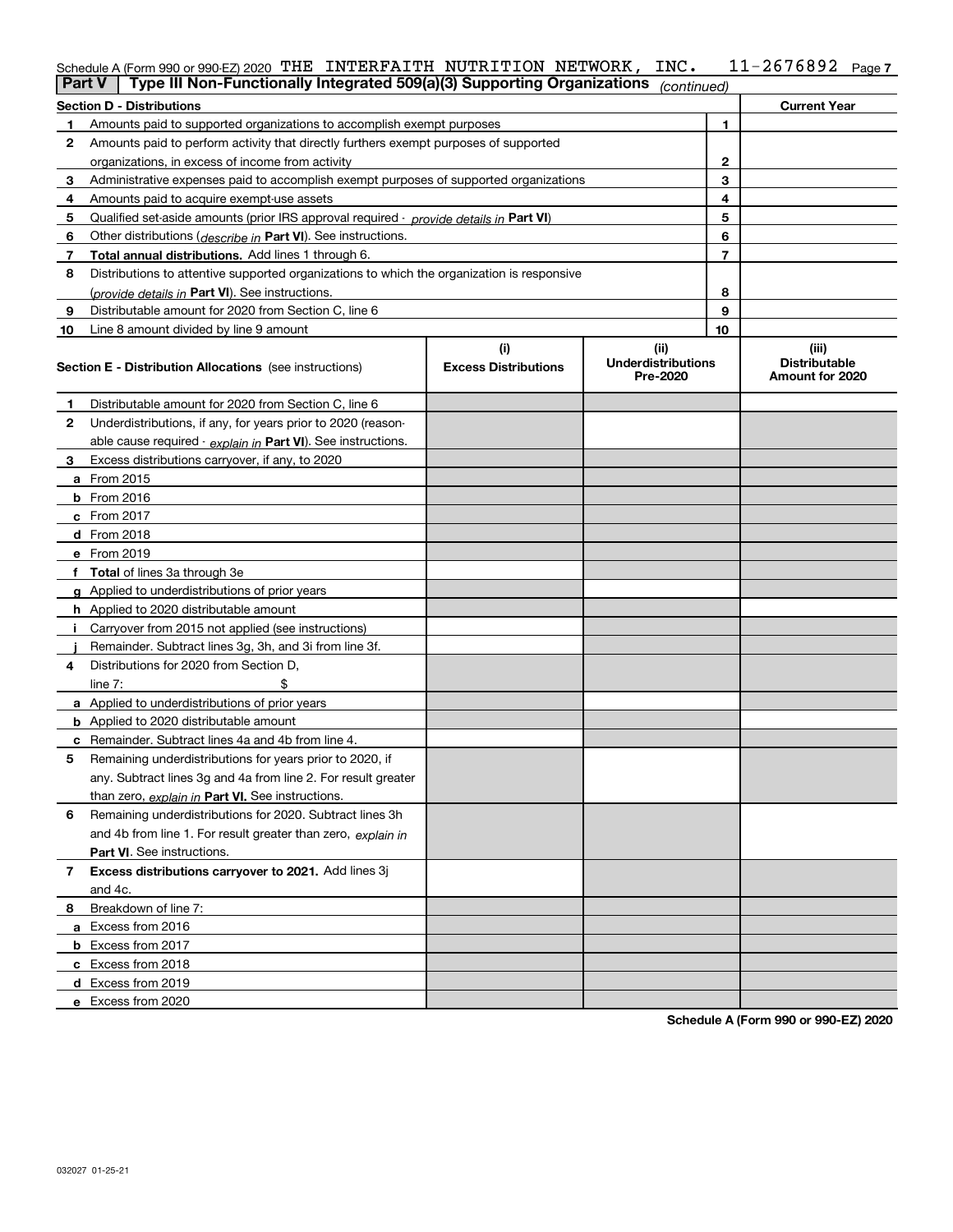| <b>Part VI</b> |                          |     | Schedule A (Form 990 or 990-EZ) 2020 THE INTERFAITH NUTRITION NETWORK, INC.<br>$11 - 2676892$ Page 8<br>Supplemental Information. Provide the explanations required by Part II, line 10; Part II, line 17a or 17b; Part III, line 12;                                                                                                                                                                                               |
|----------------|--------------------------|-----|-------------------------------------------------------------------------------------------------------------------------------------------------------------------------------------------------------------------------------------------------------------------------------------------------------------------------------------------------------------------------------------------------------------------------------------|
|                | (See instructions.)      |     | Part IV, Section A, lines 1, 2, 3b, 3c, 4b, 4c, 5a, 6, 9a, 9b, 9c, 11a, 11b, and 11c; Part IV, Section B, lines 1 and 2; Part IV, Section C,<br>line 1; Part IV, Section D, lines 2 and 3; Part IV, Section E, lines 1c, 2a, 2b, 3a, and 3b; Part V, line 1; Part V, Section B, line 1e; Part V,<br>Section D, lines 5, 6, and 8; and Part V, Section E, lines 2, 5, and 6. Also complete this part for any additional information. |
|                |                          |     | SCHEDULE A, PART II, LINE 10, EXPLANATION FOR OTHER INCOME:                                                                                                                                                                                                                                                                                                                                                                         |
|                | MISCELLANEOUS REVENUE    |     | the control of the control of the control of the control of the control of the control of the control of the control of the control of the control of the control of the control of the control of the control of the control                                                                                                                                                                                                       |
|                | 2016 AMOUNT:             | \$. |                                                                                                                                                                                                                                                                                                                                                                                                                                     |
|                |                          |     | 2018 AMOUNT: \$ 5, 217.                                                                                                                                                                                                                                                                                                                                                                                                             |
|                | <b>AUXILIARY INCOME</b>  |     |                                                                                                                                                                                                                                                                                                                                                                                                                                     |
|                | 2017 AMOUNT: \$          |     |                                                                                                                                                                                                                                                                                                                                                                                                                                     |
|                | INSURANCE PROCEEDS       |     |                                                                                                                                                                                                                                                                                                                                                                                                                                     |
|                | 2018 AMOUNT:             | \$  | 48, 113.                                                                                                                                                                                                                                                                                                                                                                                                                            |
|                | 2020 AMOUNT: \$ 1,972.   |     | <u> 1989 - Johann Barn, amerikansk politiker (d. 1989)</u>                                                                                                                                                                                                                                                                                                                                                                          |
|                | <b>BACKGROUND CHECKS</b> |     |                                                                                                                                                                                                                                                                                                                                                                                                                                     |
|                | 2018 AMOUNT:             | S   | $1,000.$ $\qquad \qquad$ $\qquad \qquad$ $\qquad \qquad$ $\qquad \qquad$ $\qquad \qquad$ $\qquad \qquad$ $\qquad \qquad$ $\qquad \qquad$ $\qquad \qquad$ $\qquad \qquad$ $\qquad \qquad$ $\qquad \qquad$ $\qquad \qquad$ $\qquad$ $\qquad \qquad$ $\qquad$ $\qquad \qquad$ $\qquad$ $\qquad$ $\qquad$ $\qquad$ $\qquad$ $\qquad$ $\qquad$ $\qquad$ $\qquad$ $\qquad$ $\qquad$                                                       |
|                | 2019 AMOUNT:             | \$  | 560.<br><u> 1989 - Johann Harry Harry Harry Harry Harry Harry Harry Harry Harry Harry Harry Harry Harry Harry Harry Harry</u>                                                                                                                                                                                                                                                                                                       |
| <b>REFUNDS</b> |                          |     |                                                                                                                                                                                                                                                                                                                                                                                                                                     |
|                | 2018 AMOUNT: \$ 3,623.   |     |                                                                                                                                                                                                                                                                                                                                                                                                                                     |
|                | 2019 AMOUNT: \$ 1,892.   |     |                                                                                                                                                                                                                                                                                                                                                                                                                                     |
|                | 2020 AMOUNT: \$ 2,581.   |     |                                                                                                                                                                                                                                                                                                                                                                                                                                     |
|                | RECYCLING REVENUE        |     |                                                                                                                                                                                                                                                                                                                                                                                                                                     |
|                | 2018 AMOUNT: \$          |     | 27.                                                                                                                                                                                                                                                                                                                                                                                                                                 |
|                | 2019 AMOUNT: \$          |     | 4,585.                                                                                                                                                                                                                                                                                                                                                                                                                              |
|                |                          |     |                                                                                                                                                                                                                                                                                                                                                                                                                                     |
|                |                          |     | GROSS INCOME FROM FUNDRAISING                                                                                                                                                                                                                                                                                                                                                                                                       |
|                |                          |     | 2016 AMOUNT: \$ 2,787,498.                                                                                                                                                                                                                                                                                                                                                                                                          |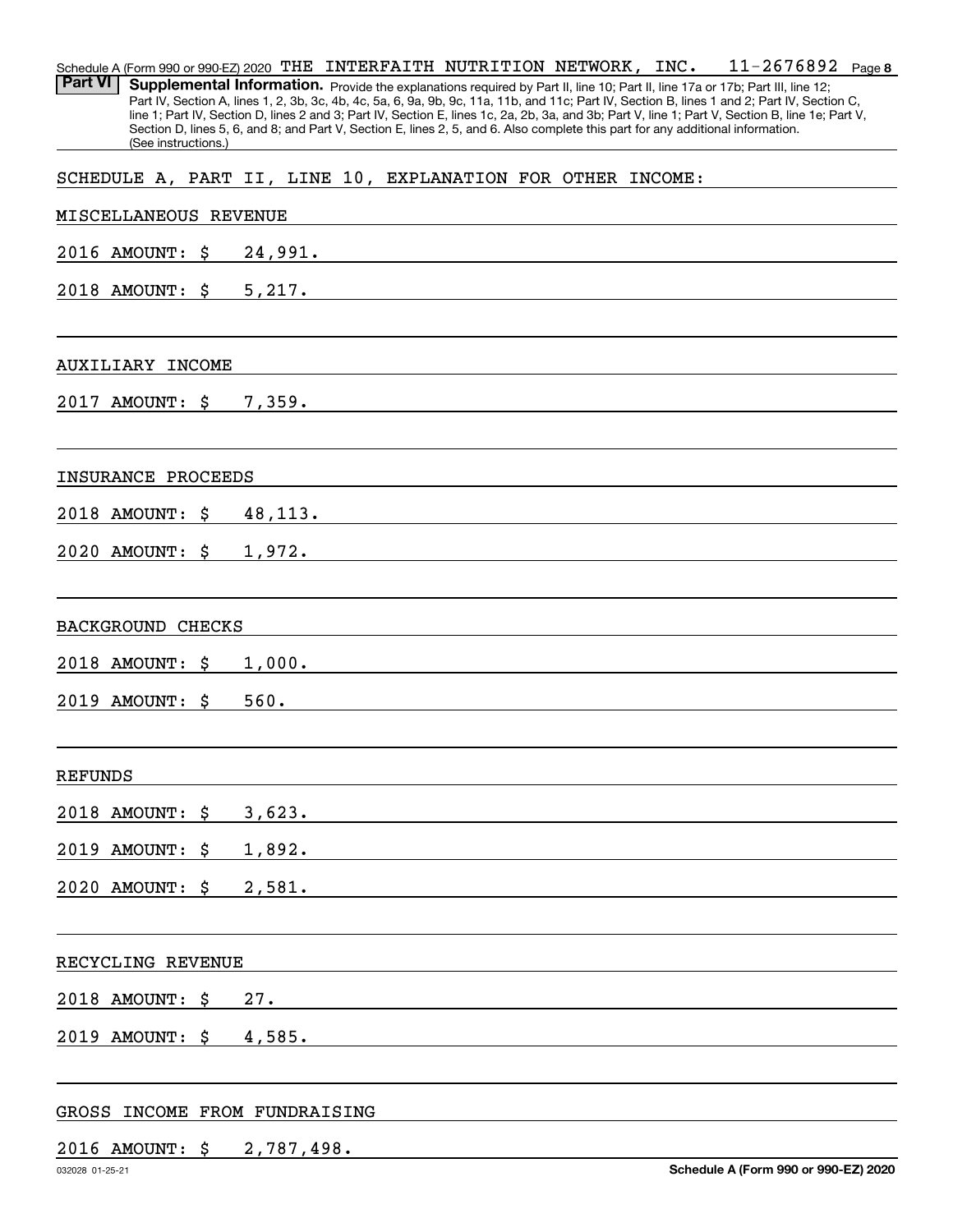|                |                     |                    | Schedule A (Form 990 or 990-EZ) 2020 THE INTERFAITH NUTRITION NETWORK, INC.                                                     |  | 11-2676892                                                                                                                                       | Page 8 |
|----------------|---------------------|--------------------|---------------------------------------------------------------------------------------------------------------------------------|--|--------------------------------------------------------------------------------------------------------------------------------------------------|--------|
| <b>Part VI</b> |                     |                    | Supplemental Information. Provide the explanations required by Part II, line 10; Part II, line 17a or 17b; Part III, line 12;   |  | Part IV, Section A, lines 1, 2, 3b, 3c, 4b, 4c, 5a, 6, 9a, 9b, 9c, 11a, 11b, and 11c; Part IV, Section B, lines 1 and 2; Part IV, Section C,     |        |
|                |                     |                    |                                                                                                                                 |  | line 1; Part IV, Section D, lines 2 and 3; Part IV, Section E, lines 1c, 2a, 2b, 3a, and 3b; Part V, line 1; Part V, Section B, line 1e; Part V, |        |
|                | (See instructions.) |                    | Section D, lines 5, 6, and 8; and Part V, Section E, lines 2, 5, and 6. Also complete this part for any additional information. |  |                                                                                                                                                  |        |
| 2017           | <b>AMOUNT:</b>      | \$<br>397, 116.    |                                                                                                                                 |  |                                                                                                                                                  |        |
|                |                     |                    | <u> 1989 - Johann John Stein, markin f</u>                                                                                      |  |                                                                                                                                                  |        |
|                | 2018 AMOUNT:        | \$<br>391,646.     | <u> 1980 - Jan Samuel Barbara, martin a shekara 1980 - Shekara 1980 - Shekara 1980 - Shekara 1980 - Shekara 1980</u>            |  |                                                                                                                                                  |        |
|                | 2019 AMOUNT:        | \$<br>73,508.      | <u> 1989 - Andrea Andrew Maria (h. 1989).</u>                                                                                   |  |                                                                                                                                                  |        |
|                | 2020 AMOUNT:        | \$<br>80,471.      |                                                                                                                                 |  |                                                                                                                                                  |        |
| GROSS          |                     | INCOME FROM GAMING |                                                                                                                                 |  |                                                                                                                                                  |        |
|                |                     |                    |                                                                                                                                 |  |                                                                                                                                                  |        |
| 2017           | <b>AMOUNT:</b>      | \$<br>33,938.      |                                                                                                                                 |  |                                                                                                                                                  |        |
|                | 2018 AMOUNT:        | \$<br>47,737.      | <u> 1989 - Johann Harry Harry Harry Harry Harry Harry Harry Harry Harry Harry Harry Harry Harry Harry Harry Harry</u>           |  |                                                                                                                                                  |        |
| 2019           | <b>AMOUNT:</b>      | \$<br>47,084.      | <u> 1989 - John Stein, Amerikaansk politiker (</u>                                                                              |  |                                                                                                                                                  |        |
|                | 2020 AMOUNT:        | \$<br>34, 295.     |                                                                                                                                 |  |                                                                                                                                                  |        |
|                |                     |                    |                                                                                                                                 |  |                                                                                                                                                  |        |
|                |                     |                    |                                                                                                                                 |  |                                                                                                                                                  |        |
|                |                     |                    |                                                                                                                                 |  |                                                                                                                                                  |        |
|                |                     |                    |                                                                                                                                 |  |                                                                                                                                                  |        |
|                |                     |                    |                                                                                                                                 |  |                                                                                                                                                  |        |
|                |                     |                    |                                                                                                                                 |  |                                                                                                                                                  |        |
|                |                     |                    |                                                                                                                                 |  |                                                                                                                                                  |        |
|                |                     |                    |                                                                                                                                 |  |                                                                                                                                                  |        |
|                |                     |                    |                                                                                                                                 |  |                                                                                                                                                  |        |
|                |                     |                    |                                                                                                                                 |  |                                                                                                                                                  |        |
|                |                     |                    |                                                                                                                                 |  |                                                                                                                                                  |        |
|                |                     |                    |                                                                                                                                 |  |                                                                                                                                                  |        |
|                |                     |                    |                                                                                                                                 |  |                                                                                                                                                  |        |
|                |                     |                    |                                                                                                                                 |  |                                                                                                                                                  |        |
|                |                     |                    |                                                                                                                                 |  |                                                                                                                                                  |        |
|                |                     |                    |                                                                                                                                 |  |                                                                                                                                                  |        |
|                |                     |                    |                                                                                                                                 |  |                                                                                                                                                  |        |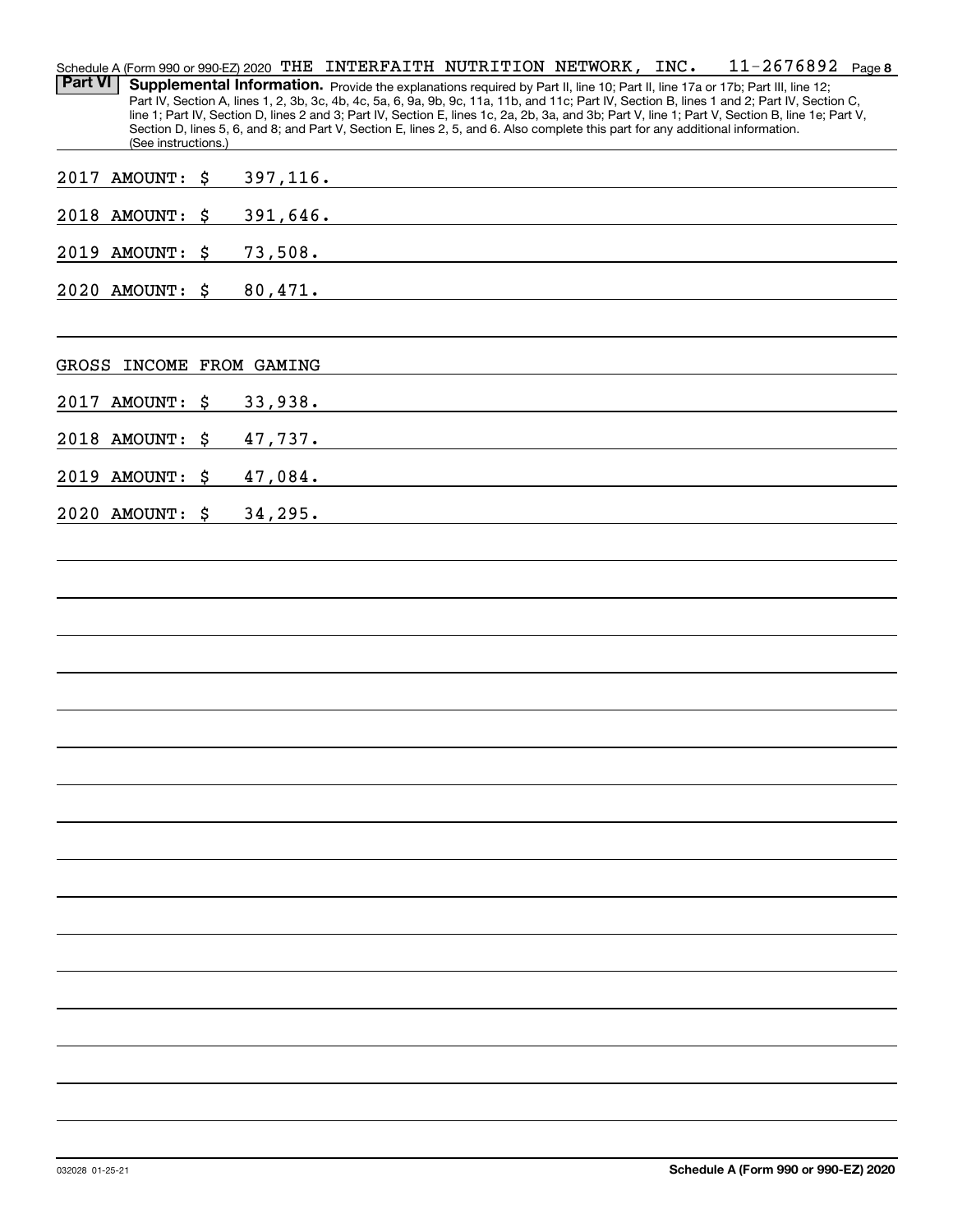Department of the Treasury Internal Revenue Service **(Form 990, 990-EZ, or 990-PF)**

Name of the organization

## \*\* PUBLIC DISCLOSURE COPY \*\*

# **Schedule B Schedule of Contributors**

**| Attach to Form 990, Form 990-EZ, or Form 990-PF. | Go to www.irs.gov/Form990 for the latest information.** OMB No. 1545-0047

**2020**

**Employer identification number**

|                                       | THE INTERFAITH NUTRITION NETWORK, INC.                                             | 11-2676892 |
|---------------------------------------|------------------------------------------------------------------------------------|------------|
| <b>Organization type (check one):</b> |                                                                                    |            |
| Filers of:                            | Section:                                                                           |            |
| Form 990 or 990-EZ                    | $X$ 501(c)( 3) (enter number) organization                                         |            |
|                                       | $4947(a)(1)$ nonexempt charitable trust <b>not</b> treated as a private foundation |            |
|                                       | 527 political organization                                                         |            |
| Form 990-PF                           | 501(c)(3) exempt private foundation                                                |            |
|                                       | 4947(a)(1) nonexempt charitable trust treated as a private foundation              |            |

501(c)(3) taxable private foundation  $\mathcal{L}^{\text{max}}$ 

Check if your organization is covered by the **General Rule** or a **Special Rule. Note:**  Only a section 501(c)(7), (8), or (10) organization can check boxes for both the General Rule and a Special Rule. See instructions.

#### **General Rule**

 $\mathcal{L}^{\text{max}}$ 

For an organization filing Form 990, 990-EZ, or 990-PF that received, during the year, contributions totaling \$5,000 or more (in money or property) from any one contributor. Complete Parts I and II. See instructions for determining a contributor's total contributions.

#### **Special Rules**

any one contributor, during the year, total contributions of the greater of  $\,$  (1) \$5,000; or **(2)** 2% of the amount on (i) Form 990, Part VIII, line 1h;  $\boxed{\textbf{X}}$  For an organization described in section 501(c)(3) filing Form 990 or 990-EZ that met the 33 1/3% support test of the regulations under sections 509(a)(1) and 170(b)(1)(A)(vi), that checked Schedule A (Form 990 or 990-EZ), Part II, line 13, 16a, or 16b, and that received from or (ii) Form 990-EZ, line 1. Complete Parts I and II.

For an organization described in section 501(c)(7), (8), or (10) filing Form 990 or 990-EZ that received from any one contributor, during the year, total contributions of more than \$1,000 exclusively for religious, charitable, scientific, literary, or educational purposes, or for the prevention of cruelty to children or animals. Complete Parts I (entering "N/A" in column (b) instead of the contributor name and address), II, and III.  $\mathcal{L}^{\text{max}}$ 

purpose. Don't complete any of the parts unless the **General Rule** applies to this organization because it received *nonexclusively* year, contributions <sub>exclusively</sub> for religious, charitable, etc., purposes, but no such contributions totaled more than \$1,000. If this box is checked, enter here the total contributions that were received during the year for an  $\;$ exclusively religious, charitable, etc., For an organization described in section 501(c)(7), (8), or (10) filing Form 990 or 990-EZ that received from any one contributor, during the religious, charitable, etc., contributions totaling \$5,000 or more during the year  $\Box$ — $\Box$   $\Box$  $\mathcal{L}^{\text{max}}$ 

**Caution:**  An organization that isn't covered by the General Rule and/or the Special Rules doesn't file Schedule B (Form 990, 990-EZ, or 990-PF),  **must** but it answer "No" on Part IV, line 2, of its Form 990; or check the box on line H of its Form 990-EZ or on its Form 990-PF, Part I, line 2, to certify that it doesn't meet the filing requirements of Schedule B (Form 990, 990-EZ, or 990-PF).

**For Paperwork Reduction Act Notice, see the instructions for Form 990, 990-EZ, or 990-PF. Schedule B (Form 990, 990-EZ, or 990-PF) (2020)** LHA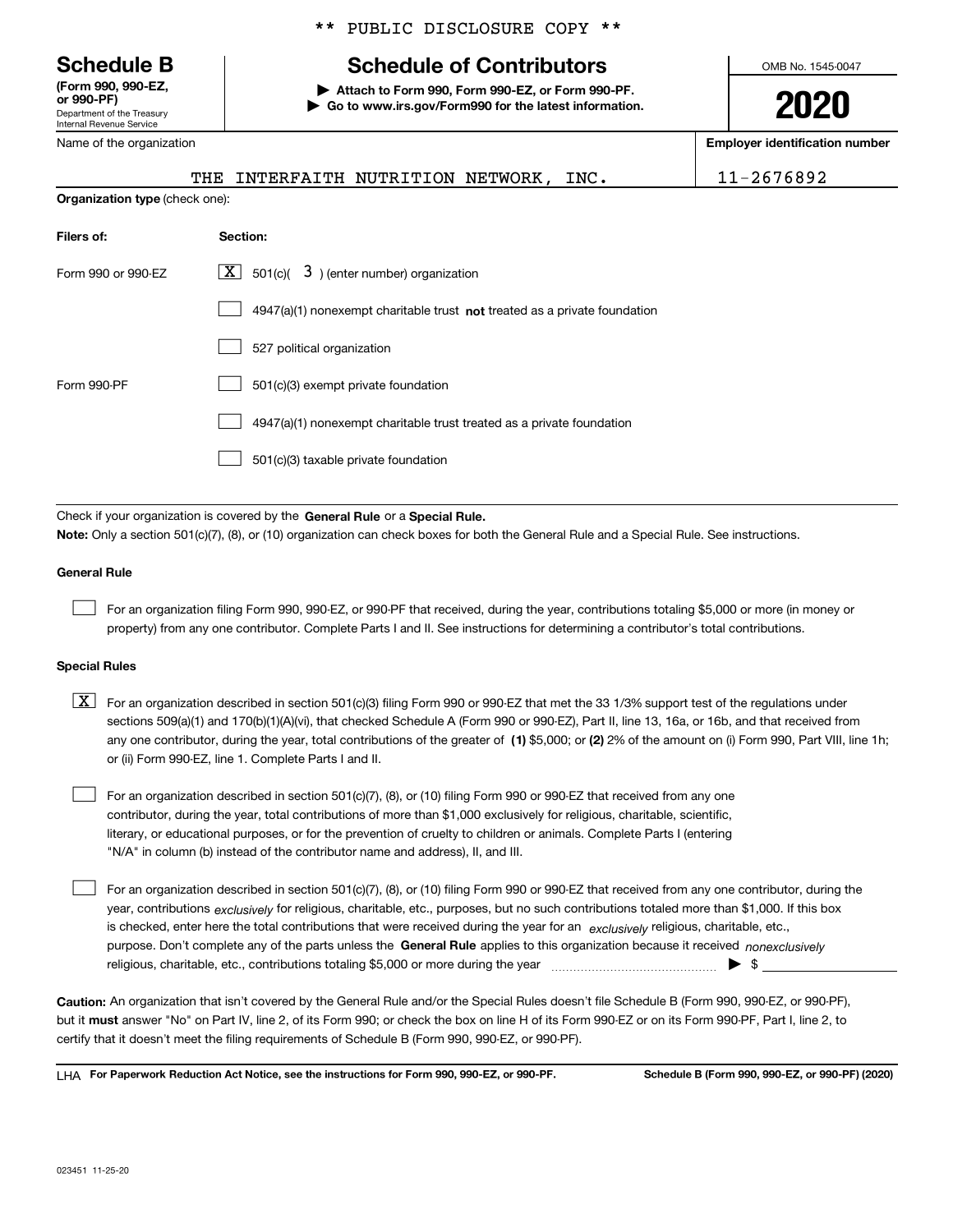Name of organization

**Employer identification number**

#### THE INTERFAITH NUTRITION NETWORK, INC.  $\vert$  11-2676892

**(a)No.(b)Name, address, and ZIP + 4 (c)Total contributions (d)Type of contribution PersonPayrollNoncash (a)No.(b)Name, address, and ZIP + 4 (c)Total contributions (d)Type of contribution PersonPayrollNoncash (a)No.(b)Name, address, and ZIP + 4 (c)Total contributions (d)Type of contribution PersonPayrollNoncash (a) No.(b) Name, address, and ZIP + 4 (c) Total contributions (d) Type of contribution PersonPayrollNoncash (a) No.(b) Name, address, and ZIP + 4 (c) Total contributions (d) Type of contribution PersonPayrollNoncash (a) No.(b)Name, address, and ZIP + 4 (c) Total contributions (d)Type of contribution PersonPayrollNoncash** Contributors (see instructions). Use duplicate copies of Part I if additional space is needed. \$(Complete Part II for noncash contributions.) \$(Complete Part II for noncash contributions.) \$(Complete Part II for noncash contributions.) \$(Complete Part II for noncash contributions.) \$(Complete Part II for noncash contributions.) \$(Complete Part II for noncash contributions.) Chedule B (Form 990, 990-EZ, or 990-PF) (2020)<br>Iame of organization<br>**2Part I 2676892**<br>Part I **Contributors** (see instructions). Use duplicate copies of Part I if additional space is needed.  $\lceil \text{X} \rceil$  $\mathcal{L}^{\text{max}}$  $\mathcal{L}^{\text{max}}$  $\boxed{\text{X}}$  $\mathcal{L}^{\text{max}}$  $\mathcal{L}^{\text{max}}$  $|X|$  $\mathcal{L}^{\text{max}}$  $\mathcal{L}^{\text{max}}$  $|X|$  $\mathcal{L}^{\text{max}}$  $\mathcal{L}^{\text{max}}$  $|X|$  $\mathcal{L}^{\text{max}}$  $\mathcal{L}^{\text{max}}$  $\mathcal{L}^{\text{max}}$  $\mathcal{L}^{\text{max}}$  $\mathcal{L}^{\text{max}}$  $\begin{array}{c|c|c|c|c|c} 1 & \hspace{1.5cm} & \hspace{1.5cm} & \hspace{1.5cm} & \hspace{1.5cm} & \hspace{1.5cm} & \hspace{1.5cm} & \hspace{1.5cm} & \hspace{1.5cm} & \hspace{1.5cm} & \hspace{1.5cm} & \hspace{1.5cm} & \hspace{1.5cm} & \hspace{1.5cm} & \hspace{1.5cm} & \hspace{1.5cm} & \hspace{1.5cm} & \hspace{1.5cm} & \hspace{1.5cm} & \hspace{1.5cm} & \hspace{1.5cm} &$ 300,000.  $2$  | Person  $\overline{\text{X}}$ 913,585.  $\overline{3}$  | Person  $\overline{X}$ 950,615.  $4$  | Person  $\overline{\text{X}}$ 591,044.  $\sim$  5 | Person X 606,286.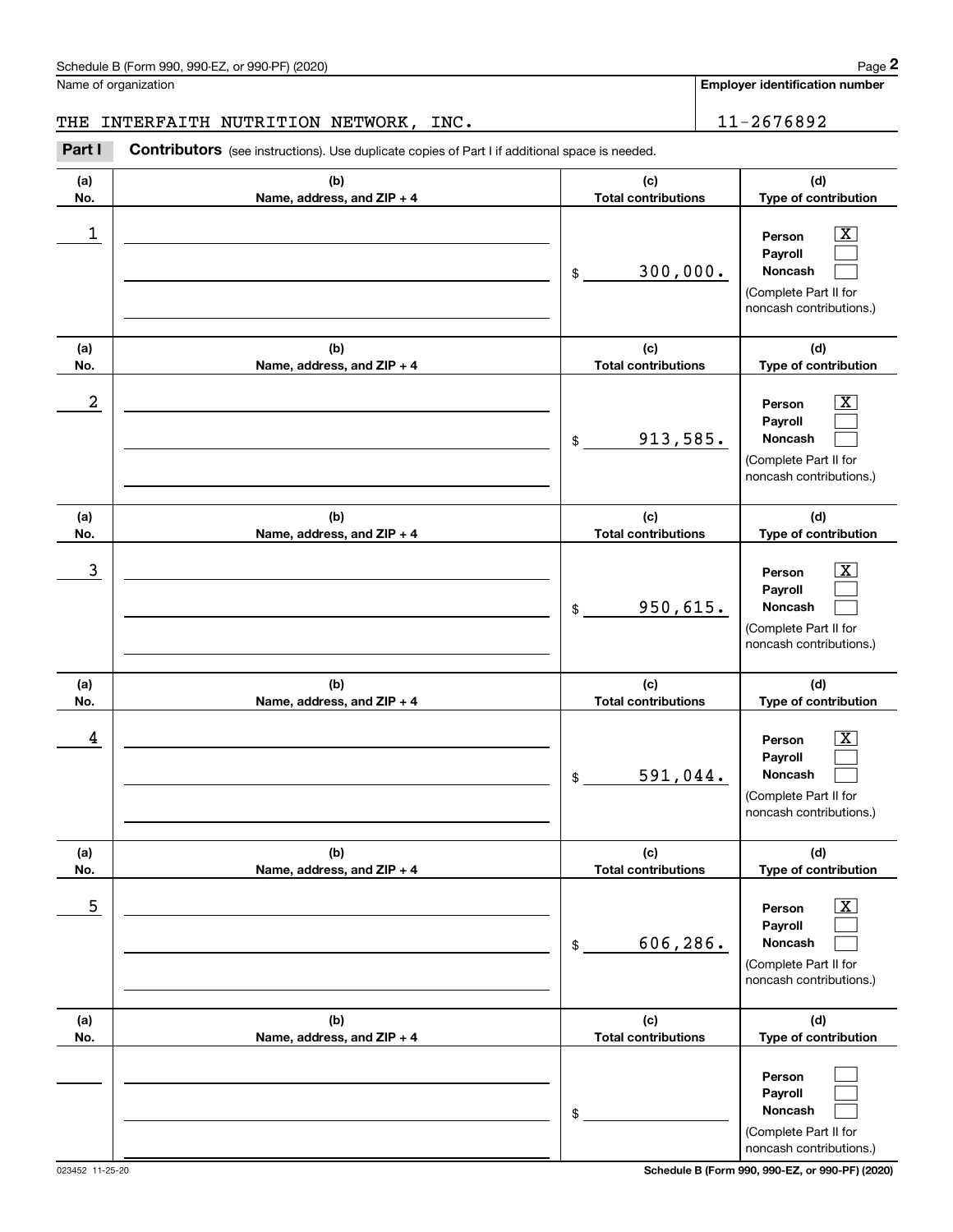|                              | Schedule B (Form 990, 990-EZ, or 990-PF) (2020)                                                     |                                                 | Page 3                                |
|------------------------------|-----------------------------------------------------------------------------------------------------|-------------------------------------------------|---------------------------------------|
|                              | Name of organization                                                                                |                                                 | <b>Employer identification number</b> |
| THE                          | INTERFAITH NUTRITION NETWORK, INC.                                                                  |                                                 | 11-2676892                            |
| Part II                      | Noncash Property (see instructions). Use duplicate copies of Part II if additional space is needed. |                                                 |                                       |
| (a)<br>No.<br>from<br>Part I | (b)<br>Description of noncash property given                                                        | (c)<br>FMV (or estimate)<br>(See instructions.) | (d)<br>Date received                  |
|                              |                                                                                                     | \$                                              |                                       |
| (a)<br>No.<br>from<br>Part I | (b)<br>Description of noncash property given                                                        | (c)<br>FMV (or estimate)<br>(See instructions.) | (d)<br>Date received                  |
|                              |                                                                                                     | \$                                              |                                       |
| (a)<br>No.<br>from<br>Part I | (b)<br>Description of noncash property given                                                        | (c)<br>FMV (or estimate)<br>(See instructions.) | (d)<br>Date received                  |
|                              |                                                                                                     | \$                                              |                                       |
| (a)<br>No.<br>from<br>Part I | (b)<br>Description of noncash property given                                                        | (c)<br>FMV (or estimate)<br>(See instructions.) | (d)<br>Date received                  |
|                              |                                                                                                     | \$                                              |                                       |
| (a)<br>No.<br>from<br>Part I | (b)<br>Description of noncash property given                                                        | (c)<br>FMV (or estimate)<br>(See instructions.) | (d)<br>Date received                  |
|                              |                                                                                                     | \$                                              |                                       |
| (a)<br>No.<br>from<br>Part I | (b)<br>Description of noncash property given                                                        | (c)<br>FMV (or estimate)<br>(See instructions.) | (d)<br>Date received                  |
|                              |                                                                                                     | \$                                              |                                       |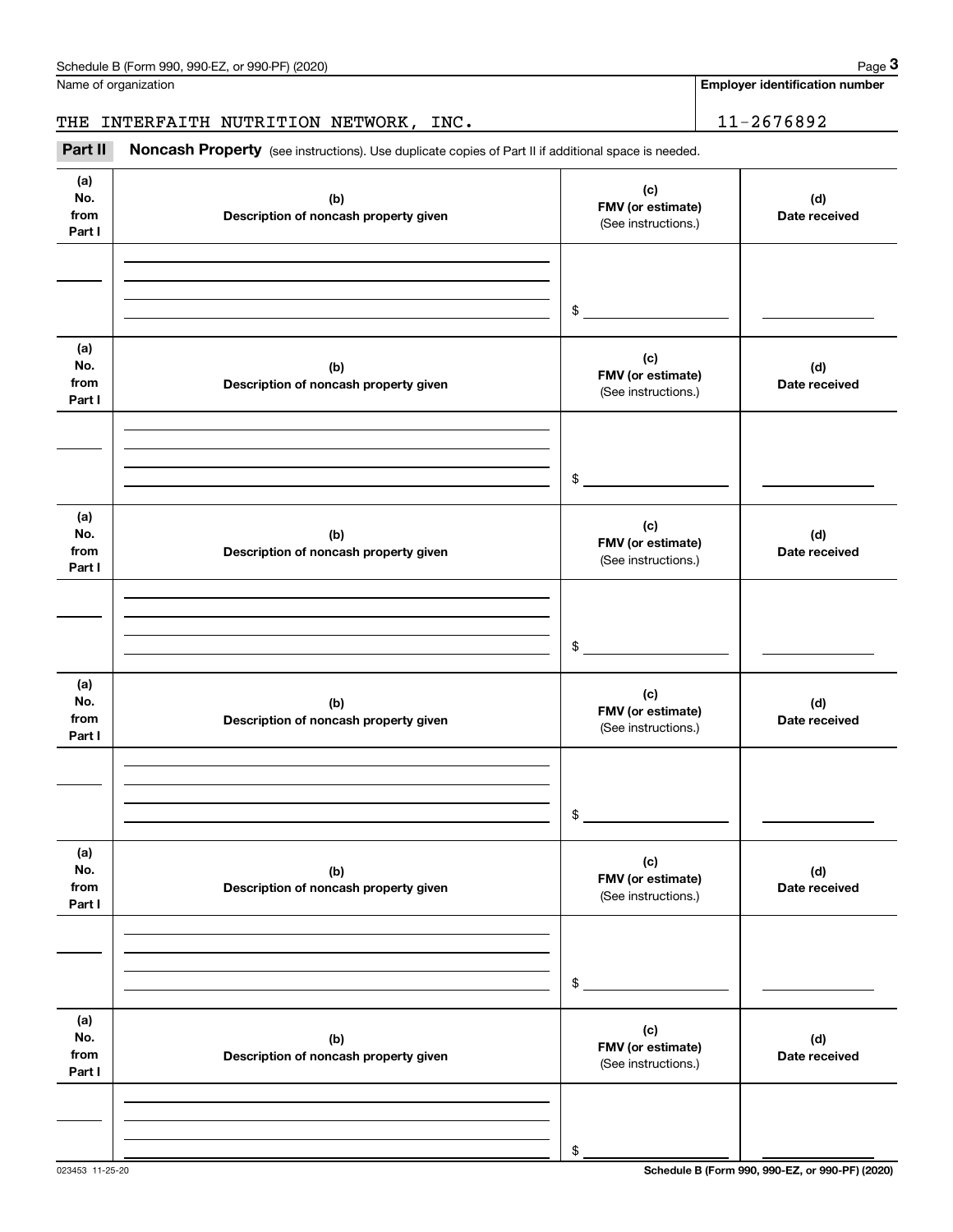|                           | Schedule B (Form 990, 990-EZ, or 990-PF) (2020)                                                                                                                                                                                                      |                      | Page 4                                                                                                                                                         |  |  |  |  |  |  |  |
|---------------------------|------------------------------------------------------------------------------------------------------------------------------------------------------------------------------------------------------------------------------------------------------|----------------------|----------------------------------------------------------------------------------------------------------------------------------------------------------------|--|--|--|--|--|--|--|
|                           | Name of organization                                                                                                                                                                                                                                 |                      | <b>Employer identification number</b>                                                                                                                          |  |  |  |  |  |  |  |
| THE                       | INTERFAITH NUTRITION NETWORK, INC.                                                                                                                                                                                                                   |                      | 11-2676892                                                                                                                                                     |  |  |  |  |  |  |  |
| Part III                  | from any one contributor. Complete columns (a) through (e) and the following line entry. For organizations                                                                                                                                           |                      | Exclusively religious, charitable, etc., contributions to organizations described in section 501(c)(7), (8), or (10) that total more than \$1,000 for the year |  |  |  |  |  |  |  |
|                           | completing Part III, enter the total of exclusively religious, charitable, etc., contributions of \$1,000 or less for the year. (Enter this info. once.) $\blacktriangleright$ \$<br>Use duplicate copies of Part III if additional space is needed. |                      |                                                                                                                                                                |  |  |  |  |  |  |  |
| (a) No.                   |                                                                                                                                                                                                                                                      |                      |                                                                                                                                                                |  |  |  |  |  |  |  |
| from<br>Part I            | (b) Purpose of gift                                                                                                                                                                                                                                  | (c) Use of gift      | (d) Description of how gift is held                                                                                                                            |  |  |  |  |  |  |  |
|                           |                                                                                                                                                                                                                                                      |                      |                                                                                                                                                                |  |  |  |  |  |  |  |
|                           |                                                                                                                                                                                                                                                      |                      |                                                                                                                                                                |  |  |  |  |  |  |  |
|                           |                                                                                                                                                                                                                                                      |                      |                                                                                                                                                                |  |  |  |  |  |  |  |
|                           |                                                                                                                                                                                                                                                      | (e) Transfer of gift |                                                                                                                                                                |  |  |  |  |  |  |  |
|                           | Transferee's name, address, and ZIP + 4                                                                                                                                                                                                              |                      | Relationship of transferor to transferee                                                                                                                       |  |  |  |  |  |  |  |
|                           |                                                                                                                                                                                                                                                      |                      |                                                                                                                                                                |  |  |  |  |  |  |  |
|                           |                                                                                                                                                                                                                                                      |                      |                                                                                                                                                                |  |  |  |  |  |  |  |
|                           |                                                                                                                                                                                                                                                      |                      |                                                                                                                                                                |  |  |  |  |  |  |  |
| (a) No.<br>from           | (b) Purpose of gift                                                                                                                                                                                                                                  | (c) Use of gift      | (d) Description of how gift is held                                                                                                                            |  |  |  |  |  |  |  |
| Part I                    |                                                                                                                                                                                                                                                      |                      |                                                                                                                                                                |  |  |  |  |  |  |  |
|                           |                                                                                                                                                                                                                                                      |                      |                                                                                                                                                                |  |  |  |  |  |  |  |
|                           |                                                                                                                                                                                                                                                      |                      |                                                                                                                                                                |  |  |  |  |  |  |  |
|                           | (e) Transfer of gift                                                                                                                                                                                                                                 |                      |                                                                                                                                                                |  |  |  |  |  |  |  |
|                           |                                                                                                                                                                                                                                                      |                      |                                                                                                                                                                |  |  |  |  |  |  |  |
|                           | Transferee's name, address, and ZIP + 4                                                                                                                                                                                                              |                      | Relationship of transferor to transferee                                                                                                                       |  |  |  |  |  |  |  |
|                           |                                                                                                                                                                                                                                                      |                      |                                                                                                                                                                |  |  |  |  |  |  |  |
|                           |                                                                                                                                                                                                                                                      |                      |                                                                                                                                                                |  |  |  |  |  |  |  |
| (a) No.                   |                                                                                                                                                                                                                                                      |                      |                                                                                                                                                                |  |  |  |  |  |  |  |
| from<br>Part I            | (b) Purpose of gift                                                                                                                                                                                                                                  | (c) Use of gift      | (d) Description of how gift is held                                                                                                                            |  |  |  |  |  |  |  |
|                           |                                                                                                                                                                                                                                                      |                      |                                                                                                                                                                |  |  |  |  |  |  |  |
|                           |                                                                                                                                                                                                                                                      |                      |                                                                                                                                                                |  |  |  |  |  |  |  |
|                           |                                                                                                                                                                                                                                                      |                      |                                                                                                                                                                |  |  |  |  |  |  |  |
|                           | (e) Transfer of gift                                                                                                                                                                                                                                 |                      |                                                                                                                                                                |  |  |  |  |  |  |  |
|                           | Transferee's name, address, and ZIP + 4                                                                                                                                                                                                              |                      | Relationship of transferor to transferee                                                                                                                       |  |  |  |  |  |  |  |
|                           |                                                                                                                                                                                                                                                      |                      |                                                                                                                                                                |  |  |  |  |  |  |  |
|                           |                                                                                                                                                                                                                                                      |                      |                                                                                                                                                                |  |  |  |  |  |  |  |
|                           |                                                                                                                                                                                                                                                      |                      |                                                                                                                                                                |  |  |  |  |  |  |  |
| (a) No.<br>from<br>Part I | (b) Purpose of gift                                                                                                                                                                                                                                  | (c) Use of gift      | (d) Description of how gift is held                                                                                                                            |  |  |  |  |  |  |  |
|                           |                                                                                                                                                                                                                                                      |                      |                                                                                                                                                                |  |  |  |  |  |  |  |
|                           |                                                                                                                                                                                                                                                      |                      |                                                                                                                                                                |  |  |  |  |  |  |  |
|                           |                                                                                                                                                                                                                                                      |                      |                                                                                                                                                                |  |  |  |  |  |  |  |
|                           | (e) Transfer of gift                                                                                                                                                                                                                                 |                      |                                                                                                                                                                |  |  |  |  |  |  |  |
|                           |                                                                                                                                                                                                                                                      |                      |                                                                                                                                                                |  |  |  |  |  |  |  |
|                           | Transferee's name, address, and ZIP + 4                                                                                                                                                                                                              |                      | Relationship of transferor to transferee                                                                                                                       |  |  |  |  |  |  |  |
|                           |                                                                                                                                                                                                                                                      |                      |                                                                                                                                                                |  |  |  |  |  |  |  |
|                           |                                                                                                                                                                                                                                                      |                      |                                                                                                                                                                |  |  |  |  |  |  |  |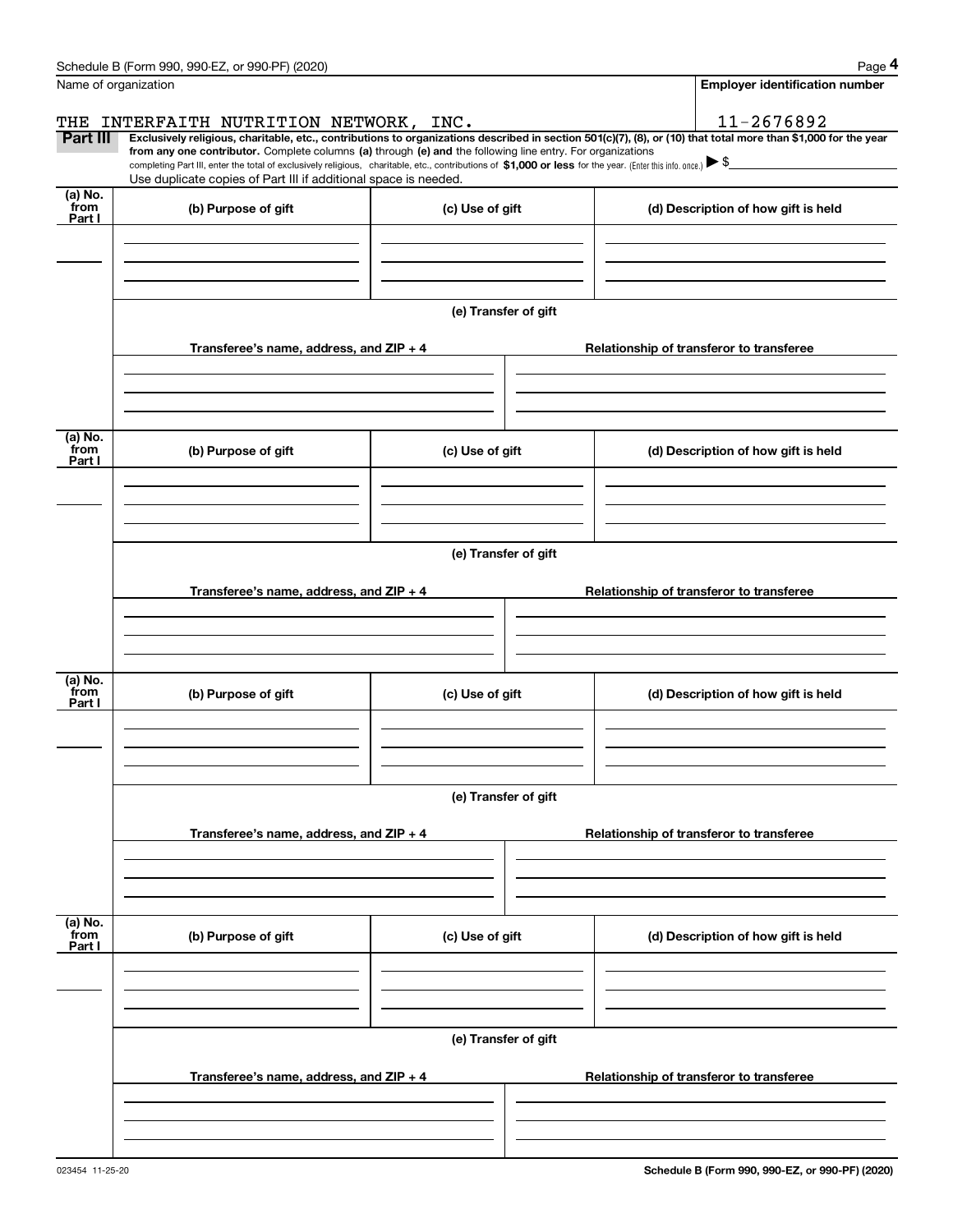| <b>SCHEDULE D</b> |
|-------------------|
|-------------------|

| (Form 990) |
|------------|
|            |

# **SCHEDULE D Supplemental Financial Statements**

(Form 990)<br>
Pepartment of the Treasury<br>
Department of the Treasury<br>
Department of the Treasury<br>
Department of the Treasury<br> **Co to www.irs.gov/Form990 for instructions and the latest information.**<br> **Co to www.irs.gov/Form9** 



Department of the Treasury Internal Revenue Service

|         | Name of the organization                                                                                                                       | THE INTERFAITH NUTRITION NETWORK, INC. | <b>Employer identification number</b><br>11-2676892 |
|---------|------------------------------------------------------------------------------------------------------------------------------------------------|----------------------------------------|-----------------------------------------------------|
| Part I  | Organizations Maintaining Donor Advised Funds or Other Similar Funds or Accounts. Complete if the                                              |                                        |                                                     |
|         | organization answered "Yes" on Form 990, Part IV, line 6.                                                                                      |                                        |                                                     |
|         |                                                                                                                                                | (a) Donor advised funds                | (b) Funds and other accounts                        |
| 1.      |                                                                                                                                                |                                        |                                                     |
| 2       | Aggregate value of contributions to (during year)                                                                                              |                                        |                                                     |
| з       |                                                                                                                                                |                                        |                                                     |
| 4       |                                                                                                                                                |                                        |                                                     |
| 5       | Did the organization inform all donors and donor advisors in writing that the assets held in donor advised funds                               |                                        |                                                     |
|         |                                                                                                                                                |                                        | Yes<br>No                                           |
| 6       | Did the organization inform all grantees, donors, and donor advisors in writing that grant funds can be used only                              |                                        |                                                     |
|         | for charitable purposes and not for the benefit of the donor or donor advisor, or for any other purpose conferring                             |                                        |                                                     |
|         |                                                                                                                                                |                                        | Yes<br>No                                           |
| Part II | Conservation Easements. Complete if the organization answered "Yes" on Form 990, Part IV, line 7.                                              |                                        |                                                     |
| 1       | Purpose(s) of conservation easements held by the organization (check all that apply).                                                          |                                        |                                                     |
|         | Preservation of land for public use (for example, recreation or education)                                                                     |                                        | Preservation of a historically important land area  |
|         | Protection of natural habitat                                                                                                                  |                                        | Preservation of a certified historic structure      |
|         | Preservation of open space                                                                                                                     |                                        |                                                     |
| 2       | Complete lines 2a through 2d if the organization held a qualified conservation contribution in the form of a conservation easement on the last |                                        |                                                     |
|         | day of the tax year.                                                                                                                           |                                        | Held at the End of the Tax Year                     |
| а       | Total number of conservation easements                                                                                                         |                                        | 2a                                                  |
| b       | Total acreage restricted by conservation easements                                                                                             |                                        | 2 <sub>b</sub>                                      |
| с       |                                                                                                                                                |                                        | 2c                                                  |
| d       | Number of conservation easements included in (c) acquired after 7/25/06, and not on a historic structure                                       |                                        |                                                     |
|         |                                                                                                                                                |                                        | 2d                                                  |
| З.      | Number of conservation easements modified, transferred, released, extinguished, or terminated by the organization during the tax               |                                        |                                                     |
|         | $year \blacktriangleright$                                                                                                                     |                                        |                                                     |
| 4       | Number of states where property subject to conservation easement is located >                                                                  |                                        |                                                     |
| 5       | Does the organization have a written policy regarding the periodic monitoring, inspection, handling of                                         |                                        |                                                     |
|         | violations, and enforcement of the conservation easements it holds?                                                                            |                                        | Yes<br>No                                           |
| 6       | Staff and volunteer hours devoted to monitoring, inspecting, handling of violations, and enforcing conservation easements during the year      |                                        |                                                     |
|         | Amount of expenses incurred in monitoring, inspecting, handling of violations, and enforcing conservation easements during the year            |                                        |                                                     |
| 7       | $\blacktriangleright$ s                                                                                                                        |                                        |                                                     |
| 8       | Does each conservation easement reported on line 2(d) above satisfy the requirements of section 170(h)(4)(B)(i)                                |                                        |                                                     |
|         |                                                                                                                                                |                                        | Yes<br>No                                           |
|         | In Part XIII, describe how the organization reports conservation easements in its revenue and expense statement and                            |                                        |                                                     |
|         | balance sheet, and include, if applicable, the text of the footnote to the organization's financial statements that describes the              |                                        |                                                     |
|         | organization's accounting for conservation easements.                                                                                          |                                        |                                                     |
|         | Organizations Maintaining Collections of Art, Historical Treasures, or Other Similar Assets.<br>Part III                                       |                                        |                                                     |
|         | Complete if the organization answered "Yes" on Form 990, Part IV, line 8.                                                                      |                                        |                                                     |
|         | 1a If the organization elected, as permitted under FASB ASC 958, not to report in its revenue statement and balance sheet works                |                                        |                                                     |
|         | of art, historical treasures, or other similar assets held for public exhibition, education, or research in furtherance of public              |                                        |                                                     |
|         | service, provide in Part XIII the text of the footnote to its financial statements that describes these items.                                 |                                        |                                                     |
| b       | If the organization elected, as permitted under FASB ASC 958, to report in its revenue statement and balance sheet works of                    |                                        |                                                     |
|         | art, historical treasures, or other similar assets held for public exhibition, education, or research in furtherance of public service,        |                                        |                                                     |
|         | provide the following amounts relating to these items:                                                                                         |                                        |                                                     |
|         | (i)                                                                                                                                            |                                        | \$                                                  |
|         | (ii) Assets included in Form 990, Part X                                                                                                       |                                        | \$                                                  |
| 2       | If the organization received or held works of art, historical treasures, or other similar assets for financial gain, provide                   |                                        |                                                     |
|         | the following amounts required to be reported under FASB ASC 958 relating to these items:                                                      |                                        |                                                     |
| а       |                                                                                                                                                |                                        | $\frac{1}{2}$                                       |
|         |                                                                                                                                                |                                        | $\blacktriangleright$ s                             |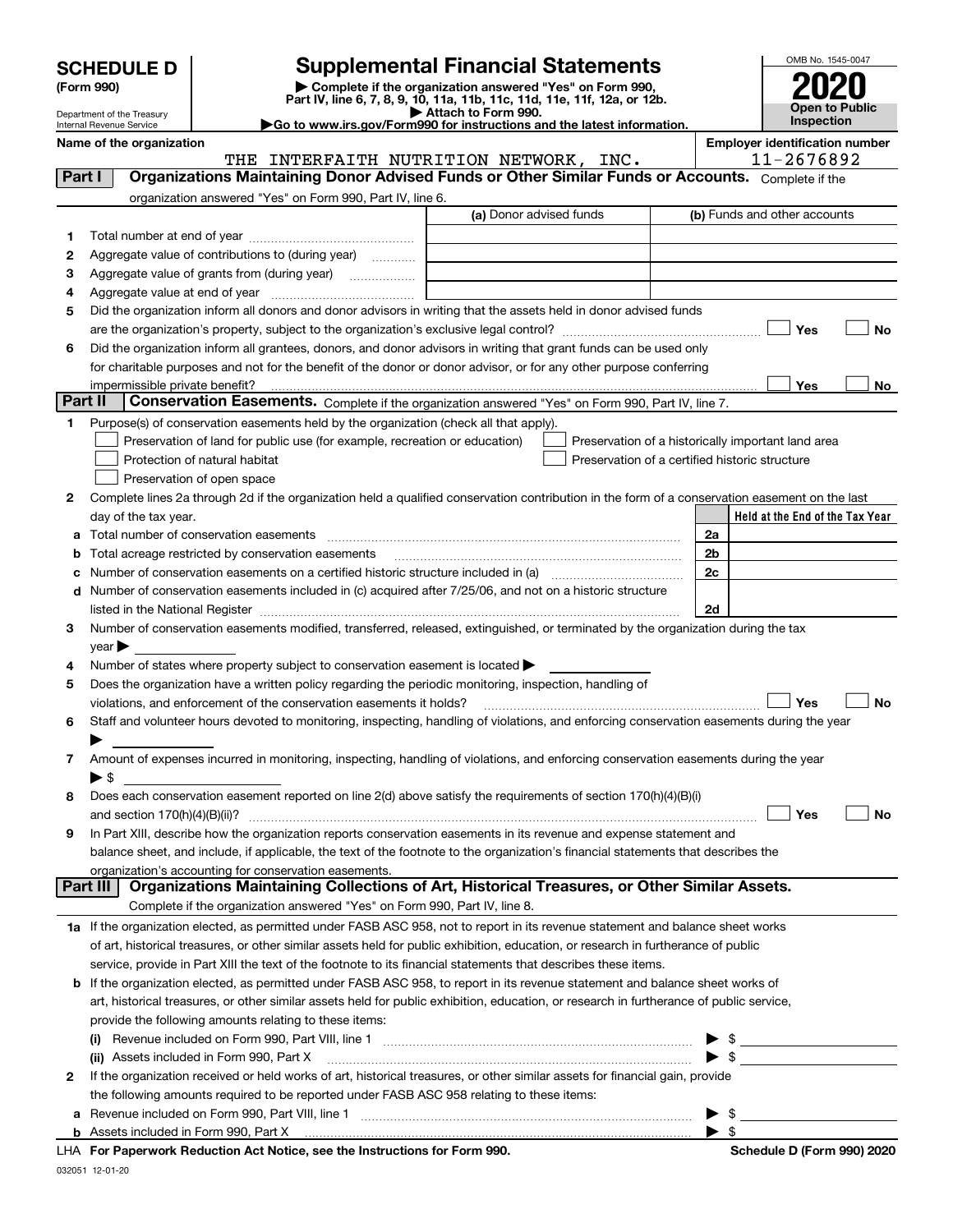| Part III<br>Organizations Maintaining Collections of Art, Historical Treasures, or Other Similar Assets (continued)<br>Using the organization's acquisition, accession, and other records, check any of the following that make significant use of its<br>3<br>collection items (check all that apply):<br>Public exhibition<br>Loan or exchange program<br>a<br>Other and the contract of the contract of the contract of the contract of the contract of the contract of the contract of the contract of the contract of the contract of the contract of the contract of the contract of the<br>Scholarly research<br>b<br>е<br>Preservation for future generations<br>c<br>Provide a description of the organization's collections and explain how they further the organization's exempt purpose in Part XIII.<br>4<br>During the year, did the organization solicit or receive donations of art, historical treasures, or other similar assets<br>5<br>to be sold to raise funds rather than to be maintained as part of the organization's collection?<br>Yes<br>No<br><b>Part IV</b><br>Escrow and Custodial Arrangements. Complete if the organization answered "Yes" on Form 990, Part IV, line 9, or<br>reported an amount on Form 990, Part X, line 21.<br>1a Is the organization an agent, trustee, custodian or other intermediary for contributions or other assets not included<br>Yes<br>No<br>on Form 990, Part X? [11] matter contracts and contracts and contracts are contracted as a function of the set of the set of the set of the set of the set of the set of the set of the set of the set of the set of the set o<br>b If "Yes," explain the arrangement in Part XIII and complete the following table:<br>Amount<br>Beginning balance<br>1c<br>c<br>Additions during the year manufactured and an annual contract of the year manufactured and a set of the year manufactured and a set of the year manufactured and a set of the year manufactured and set of the set of the set<br>1d<br>Distributions during the year measurement contains and all the state of the state of the state of the state of<br>1e<br>е<br>1f<br>Yes<br>2a Did the organization include an amount on Form 990, Part X, line 21, for escrow or custodial account liability?<br>No<br>b If "Yes," explain the arrangement in Part XIII. Check here if the explanation has been provided on Part XIII<br><b>Part V</b><br>Endowment Funds. Complete if the organization answered "Yes" on Form 990, Part IV, line 10.<br>(d) Three years back<br>(a) Current year<br>(c) Two years back<br>(e) Four years back<br>(b) Prior year<br>Beginning of year balance<br>1a<br>Net investment earnings, gains, and losses<br>e Other expenditures for facilities<br>and programs<br>End of year balance<br>g<br>Provide the estimated percentage of the current year end balance (line 1g, column (a)) held as:<br>2<br>Board designated or quasi-endowment > ____<br>%<br>%<br>b<br>%<br>Term endowment $\blacktriangleright$<br>c<br>The percentages on lines 2a, 2b, and 2c should equal 100%.<br>3a Are there endowment funds not in the possession of the organization that are held and administered for the organization<br>Yes<br>No<br>by:<br>3a(i)<br>(i)<br>3a(ii)<br>3b<br>Describe in Part XIII the intended uses of the organization's endowment funds.<br>4<br>Land, Buildings, and Equipment.<br><b>Part VI</b><br>Complete if the organization answered "Yes" on Form 990, Part IV, line 11a. See Form 990, Part X, line 10.<br>Description of property<br>(a) Cost or other<br>(b) Cost or other<br>(c) Accumulated<br>(d) Book value<br>basis (investment)<br>depreciation<br>basis (other)<br>1,060,425.<br>1,060,425.<br>$\overline{2}$ , 312, 593.<br>6,092,868.<br>3,780,275.<br>1,128,711.<br>931,358.<br>197,353.<br>476, 315.<br>$\overline{73}$ , 842.<br>550, 157.<br>e Other<br>3,644,213.<br>Total. Add lines 1a through 1e. (Column (d) must equal Form 990. Part X. column (B). line 10c.) | Schedule D (Form 990) 2020 | THE INTERFAITH NUTRITION NETWORK, INC. |  |  | 11-2676892 | Page 2 |  |
|---------------------------------------------------------------------------------------------------------------------------------------------------------------------------------------------------------------------------------------------------------------------------------------------------------------------------------------------------------------------------------------------------------------------------------------------------------------------------------------------------------------------------------------------------------------------------------------------------------------------------------------------------------------------------------------------------------------------------------------------------------------------------------------------------------------------------------------------------------------------------------------------------------------------------------------------------------------------------------------------------------------------------------------------------------------------------------------------------------------------------------------------------------------------------------------------------------------------------------------------------------------------------------------------------------------------------------------------------------------------------------------------------------------------------------------------------------------------------------------------------------------------------------------------------------------------------------------------------------------------------------------------------------------------------------------------------------------------------------------------------------------------------------------------------------------------------------------------------------------------------------------------------------------------------------------------------------------------------------------------------------------------------------------------------------------------------------------------------------------------------------------------------------------------------------------------------------------------------------------------------------------------------------------------------------------------------------------------------------------------------------------------------------------------------------------------------------------------------------------------------------------------------------------------------------------------------------------------------------------------------------------------------------------------------------------------------------------------------------------------------------------------------------------------------------------------------------------------------------------------------------------------------------------------------------------------------------------------------------------------------------------------------------------------------------------------------------------------------------------------------------------------------------------------------------------------------------------------------------------------------------------------------------------------------------------------------------------------------------------------------------------------------------------------------------------------------------------------------------------------------------------------------------------------------------------------------------------------------------------------------------------------------------------------------------------------------------------------------------------------------------------------------------------------------------------------------------------------------------------------------------------------------------------------------------------------------------------------------------------------------------------------------|----------------------------|----------------------------------------|--|--|------------|--------|--|
|                                                                                                                                                                                                                                                                                                                                                                                                                                                                                                                                                                                                                                                                                                                                                                                                                                                                                                                                                                                                                                                                                                                                                                                                                                                                                                                                                                                                                                                                                                                                                                                                                                                                                                                                                                                                                                                                                                                                                                                                                                                                                                                                                                                                                                                                                                                                                                                                                                                                                                                                                                                                                                                                                                                                                                                                                                                                                                                                                                                                                                                                                                                                                                                                                                                                                                                                                                                                                                                                                                                                                                                                                                                                                                                                                                                                                                                                                                                                                                                                                           |                            |                                        |  |  |            |        |  |
|                                                                                                                                                                                                                                                                                                                                                                                                                                                                                                                                                                                                                                                                                                                                                                                                                                                                                                                                                                                                                                                                                                                                                                                                                                                                                                                                                                                                                                                                                                                                                                                                                                                                                                                                                                                                                                                                                                                                                                                                                                                                                                                                                                                                                                                                                                                                                                                                                                                                                                                                                                                                                                                                                                                                                                                                                                                                                                                                                                                                                                                                                                                                                                                                                                                                                                                                                                                                                                                                                                                                                                                                                                                                                                                                                                                                                                                                                                                                                                                                                           |                            |                                        |  |  |            |        |  |
|                                                                                                                                                                                                                                                                                                                                                                                                                                                                                                                                                                                                                                                                                                                                                                                                                                                                                                                                                                                                                                                                                                                                                                                                                                                                                                                                                                                                                                                                                                                                                                                                                                                                                                                                                                                                                                                                                                                                                                                                                                                                                                                                                                                                                                                                                                                                                                                                                                                                                                                                                                                                                                                                                                                                                                                                                                                                                                                                                                                                                                                                                                                                                                                                                                                                                                                                                                                                                                                                                                                                                                                                                                                                                                                                                                                                                                                                                                                                                                                                                           |                            |                                        |  |  |            |        |  |
|                                                                                                                                                                                                                                                                                                                                                                                                                                                                                                                                                                                                                                                                                                                                                                                                                                                                                                                                                                                                                                                                                                                                                                                                                                                                                                                                                                                                                                                                                                                                                                                                                                                                                                                                                                                                                                                                                                                                                                                                                                                                                                                                                                                                                                                                                                                                                                                                                                                                                                                                                                                                                                                                                                                                                                                                                                                                                                                                                                                                                                                                                                                                                                                                                                                                                                                                                                                                                                                                                                                                                                                                                                                                                                                                                                                                                                                                                                                                                                                                                           |                            |                                        |  |  |            |        |  |
|                                                                                                                                                                                                                                                                                                                                                                                                                                                                                                                                                                                                                                                                                                                                                                                                                                                                                                                                                                                                                                                                                                                                                                                                                                                                                                                                                                                                                                                                                                                                                                                                                                                                                                                                                                                                                                                                                                                                                                                                                                                                                                                                                                                                                                                                                                                                                                                                                                                                                                                                                                                                                                                                                                                                                                                                                                                                                                                                                                                                                                                                                                                                                                                                                                                                                                                                                                                                                                                                                                                                                                                                                                                                                                                                                                                                                                                                                                                                                                                                                           |                            |                                        |  |  |            |        |  |
|                                                                                                                                                                                                                                                                                                                                                                                                                                                                                                                                                                                                                                                                                                                                                                                                                                                                                                                                                                                                                                                                                                                                                                                                                                                                                                                                                                                                                                                                                                                                                                                                                                                                                                                                                                                                                                                                                                                                                                                                                                                                                                                                                                                                                                                                                                                                                                                                                                                                                                                                                                                                                                                                                                                                                                                                                                                                                                                                                                                                                                                                                                                                                                                                                                                                                                                                                                                                                                                                                                                                                                                                                                                                                                                                                                                                                                                                                                                                                                                                                           |                            |                                        |  |  |            |        |  |
|                                                                                                                                                                                                                                                                                                                                                                                                                                                                                                                                                                                                                                                                                                                                                                                                                                                                                                                                                                                                                                                                                                                                                                                                                                                                                                                                                                                                                                                                                                                                                                                                                                                                                                                                                                                                                                                                                                                                                                                                                                                                                                                                                                                                                                                                                                                                                                                                                                                                                                                                                                                                                                                                                                                                                                                                                                                                                                                                                                                                                                                                                                                                                                                                                                                                                                                                                                                                                                                                                                                                                                                                                                                                                                                                                                                                                                                                                                                                                                                                                           |                            |                                        |  |  |            |        |  |
|                                                                                                                                                                                                                                                                                                                                                                                                                                                                                                                                                                                                                                                                                                                                                                                                                                                                                                                                                                                                                                                                                                                                                                                                                                                                                                                                                                                                                                                                                                                                                                                                                                                                                                                                                                                                                                                                                                                                                                                                                                                                                                                                                                                                                                                                                                                                                                                                                                                                                                                                                                                                                                                                                                                                                                                                                                                                                                                                                                                                                                                                                                                                                                                                                                                                                                                                                                                                                                                                                                                                                                                                                                                                                                                                                                                                                                                                                                                                                                                                                           |                            |                                        |  |  |            |        |  |
|                                                                                                                                                                                                                                                                                                                                                                                                                                                                                                                                                                                                                                                                                                                                                                                                                                                                                                                                                                                                                                                                                                                                                                                                                                                                                                                                                                                                                                                                                                                                                                                                                                                                                                                                                                                                                                                                                                                                                                                                                                                                                                                                                                                                                                                                                                                                                                                                                                                                                                                                                                                                                                                                                                                                                                                                                                                                                                                                                                                                                                                                                                                                                                                                                                                                                                                                                                                                                                                                                                                                                                                                                                                                                                                                                                                                                                                                                                                                                                                                                           |                            |                                        |  |  |            |        |  |
|                                                                                                                                                                                                                                                                                                                                                                                                                                                                                                                                                                                                                                                                                                                                                                                                                                                                                                                                                                                                                                                                                                                                                                                                                                                                                                                                                                                                                                                                                                                                                                                                                                                                                                                                                                                                                                                                                                                                                                                                                                                                                                                                                                                                                                                                                                                                                                                                                                                                                                                                                                                                                                                                                                                                                                                                                                                                                                                                                                                                                                                                                                                                                                                                                                                                                                                                                                                                                                                                                                                                                                                                                                                                                                                                                                                                                                                                                                                                                                                                                           |                            |                                        |  |  |            |        |  |
|                                                                                                                                                                                                                                                                                                                                                                                                                                                                                                                                                                                                                                                                                                                                                                                                                                                                                                                                                                                                                                                                                                                                                                                                                                                                                                                                                                                                                                                                                                                                                                                                                                                                                                                                                                                                                                                                                                                                                                                                                                                                                                                                                                                                                                                                                                                                                                                                                                                                                                                                                                                                                                                                                                                                                                                                                                                                                                                                                                                                                                                                                                                                                                                                                                                                                                                                                                                                                                                                                                                                                                                                                                                                                                                                                                                                                                                                                                                                                                                                                           |                            |                                        |  |  |            |        |  |
|                                                                                                                                                                                                                                                                                                                                                                                                                                                                                                                                                                                                                                                                                                                                                                                                                                                                                                                                                                                                                                                                                                                                                                                                                                                                                                                                                                                                                                                                                                                                                                                                                                                                                                                                                                                                                                                                                                                                                                                                                                                                                                                                                                                                                                                                                                                                                                                                                                                                                                                                                                                                                                                                                                                                                                                                                                                                                                                                                                                                                                                                                                                                                                                                                                                                                                                                                                                                                                                                                                                                                                                                                                                                                                                                                                                                                                                                                                                                                                                                                           |                            |                                        |  |  |            |        |  |
|                                                                                                                                                                                                                                                                                                                                                                                                                                                                                                                                                                                                                                                                                                                                                                                                                                                                                                                                                                                                                                                                                                                                                                                                                                                                                                                                                                                                                                                                                                                                                                                                                                                                                                                                                                                                                                                                                                                                                                                                                                                                                                                                                                                                                                                                                                                                                                                                                                                                                                                                                                                                                                                                                                                                                                                                                                                                                                                                                                                                                                                                                                                                                                                                                                                                                                                                                                                                                                                                                                                                                                                                                                                                                                                                                                                                                                                                                                                                                                                                                           |                            |                                        |  |  |            |        |  |
|                                                                                                                                                                                                                                                                                                                                                                                                                                                                                                                                                                                                                                                                                                                                                                                                                                                                                                                                                                                                                                                                                                                                                                                                                                                                                                                                                                                                                                                                                                                                                                                                                                                                                                                                                                                                                                                                                                                                                                                                                                                                                                                                                                                                                                                                                                                                                                                                                                                                                                                                                                                                                                                                                                                                                                                                                                                                                                                                                                                                                                                                                                                                                                                                                                                                                                                                                                                                                                                                                                                                                                                                                                                                                                                                                                                                                                                                                                                                                                                                                           |                            |                                        |  |  |            |        |  |
|                                                                                                                                                                                                                                                                                                                                                                                                                                                                                                                                                                                                                                                                                                                                                                                                                                                                                                                                                                                                                                                                                                                                                                                                                                                                                                                                                                                                                                                                                                                                                                                                                                                                                                                                                                                                                                                                                                                                                                                                                                                                                                                                                                                                                                                                                                                                                                                                                                                                                                                                                                                                                                                                                                                                                                                                                                                                                                                                                                                                                                                                                                                                                                                                                                                                                                                                                                                                                                                                                                                                                                                                                                                                                                                                                                                                                                                                                                                                                                                                                           |                            |                                        |  |  |            |        |  |
|                                                                                                                                                                                                                                                                                                                                                                                                                                                                                                                                                                                                                                                                                                                                                                                                                                                                                                                                                                                                                                                                                                                                                                                                                                                                                                                                                                                                                                                                                                                                                                                                                                                                                                                                                                                                                                                                                                                                                                                                                                                                                                                                                                                                                                                                                                                                                                                                                                                                                                                                                                                                                                                                                                                                                                                                                                                                                                                                                                                                                                                                                                                                                                                                                                                                                                                                                                                                                                                                                                                                                                                                                                                                                                                                                                                                                                                                                                                                                                                                                           |                            |                                        |  |  |            |        |  |
|                                                                                                                                                                                                                                                                                                                                                                                                                                                                                                                                                                                                                                                                                                                                                                                                                                                                                                                                                                                                                                                                                                                                                                                                                                                                                                                                                                                                                                                                                                                                                                                                                                                                                                                                                                                                                                                                                                                                                                                                                                                                                                                                                                                                                                                                                                                                                                                                                                                                                                                                                                                                                                                                                                                                                                                                                                                                                                                                                                                                                                                                                                                                                                                                                                                                                                                                                                                                                                                                                                                                                                                                                                                                                                                                                                                                                                                                                                                                                                                                                           |                            |                                        |  |  |            |        |  |
|                                                                                                                                                                                                                                                                                                                                                                                                                                                                                                                                                                                                                                                                                                                                                                                                                                                                                                                                                                                                                                                                                                                                                                                                                                                                                                                                                                                                                                                                                                                                                                                                                                                                                                                                                                                                                                                                                                                                                                                                                                                                                                                                                                                                                                                                                                                                                                                                                                                                                                                                                                                                                                                                                                                                                                                                                                                                                                                                                                                                                                                                                                                                                                                                                                                                                                                                                                                                                                                                                                                                                                                                                                                                                                                                                                                                                                                                                                                                                                                                                           |                            |                                        |  |  |            |        |  |
|                                                                                                                                                                                                                                                                                                                                                                                                                                                                                                                                                                                                                                                                                                                                                                                                                                                                                                                                                                                                                                                                                                                                                                                                                                                                                                                                                                                                                                                                                                                                                                                                                                                                                                                                                                                                                                                                                                                                                                                                                                                                                                                                                                                                                                                                                                                                                                                                                                                                                                                                                                                                                                                                                                                                                                                                                                                                                                                                                                                                                                                                                                                                                                                                                                                                                                                                                                                                                                                                                                                                                                                                                                                                                                                                                                                                                                                                                                                                                                                                                           |                            |                                        |  |  |            |        |  |
|                                                                                                                                                                                                                                                                                                                                                                                                                                                                                                                                                                                                                                                                                                                                                                                                                                                                                                                                                                                                                                                                                                                                                                                                                                                                                                                                                                                                                                                                                                                                                                                                                                                                                                                                                                                                                                                                                                                                                                                                                                                                                                                                                                                                                                                                                                                                                                                                                                                                                                                                                                                                                                                                                                                                                                                                                                                                                                                                                                                                                                                                                                                                                                                                                                                                                                                                                                                                                                                                                                                                                                                                                                                                                                                                                                                                                                                                                                                                                                                                                           |                            |                                        |  |  |            |        |  |
|                                                                                                                                                                                                                                                                                                                                                                                                                                                                                                                                                                                                                                                                                                                                                                                                                                                                                                                                                                                                                                                                                                                                                                                                                                                                                                                                                                                                                                                                                                                                                                                                                                                                                                                                                                                                                                                                                                                                                                                                                                                                                                                                                                                                                                                                                                                                                                                                                                                                                                                                                                                                                                                                                                                                                                                                                                                                                                                                                                                                                                                                                                                                                                                                                                                                                                                                                                                                                                                                                                                                                                                                                                                                                                                                                                                                                                                                                                                                                                                                                           |                            |                                        |  |  |            |        |  |
|                                                                                                                                                                                                                                                                                                                                                                                                                                                                                                                                                                                                                                                                                                                                                                                                                                                                                                                                                                                                                                                                                                                                                                                                                                                                                                                                                                                                                                                                                                                                                                                                                                                                                                                                                                                                                                                                                                                                                                                                                                                                                                                                                                                                                                                                                                                                                                                                                                                                                                                                                                                                                                                                                                                                                                                                                                                                                                                                                                                                                                                                                                                                                                                                                                                                                                                                                                                                                                                                                                                                                                                                                                                                                                                                                                                                                                                                                                                                                                                                                           |                            |                                        |  |  |            |        |  |
|                                                                                                                                                                                                                                                                                                                                                                                                                                                                                                                                                                                                                                                                                                                                                                                                                                                                                                                                                                                                                                                                                                                                                                                                                                                                                                                                                                                                                                                                                                                                                                                                                                                                                                                                                                                                                                                                                                                                                                                                                                                                                                                                                                                                                                                                                                                                                                                                                                                                                                                                                                                                                                                                                                                                                                                                                                                                                                                                                                                                                                                                                                                                                                                                                                                                                                                                                                                                                                                                                                                                                                                                                                                                                                                                                                                                                                                                                                                                                                                                                           |                            |                                        |  |  |            |        |  |
|                                                                                                                                                                                                                                                                                                                                                                                                                                                                                                                                                                                                                                                                                                                                                                                                                                                                                                                                                                                                                                                                                                                                                                                                                                                                                                                                                                                                                                                                                                                                                                                                                                                                                                                                                                                                                                                                                                                                                                                                                                                                                                                                                                                                                                                                                                                                                                                                                                                                                                                                                                                                                                                                                                                                                                                                                                                                                                                                                                                                                                                                                                                                                                                                                                                                                                                                                                                                                                                                                                                                                                                                                                                                                                                                                                                                                                                                                                                                                                                                                           |                            |                                        |  |  |            |        |  |
|                                                                                                                                                                                                                                                                                                                                                                                                                                                                                                                                                                                                                                                                                                                                                                                                                                                                                                                                                                                                                                                                                                                                                                                                                                                                                                                                                                                                                                                                                                                                                                                                                                                                                                                                                                                                                                                                                                                                                                                                                                                                                                                                                                                                                                                                                                                                                                                                                                                                                                                                                                                                                                                                                                                                                                                                                                                                                                                                                                                                                                                                                                                                                                                                                                                                                                                                                                                                                                                                                                                                                                                                                                                                                                                                                                                                                                                                                                                                                                                                                           |                            |                                        |  |  |            |        |  |
|                                                                                                                                                                                                                                                                                                                                                                                                                                                                                                                                                                                                                                                                                                                                                                                                                                                                                                                                                                                                                                                                                                                                                                                                                                                                                                                                                                                                                                                                                                                                                                                                                                                                                                                                                                                                                                                                                                                                                                                                                                                                                                                                                                                                                                                                                                                                                                                                                                                                                                                                                                                                                                                                                                                                                                                                                                                                                                                                                                                                                                                                                                                                                                                                                                                                                                                                                                                                                                                                                                                                                                                                                                                                                                                                                                                                                                                                                                                                                                                                                           |                            |                                        |  |  |            |        |  |
|                                                                                                                                                                                                                                                                                                                                                                                                                                                                                                                                                                                                                                                                                                                                                                                                                                                                                                                                                                                                                                                                                                                                                                                                                                                                                                                                                                                                                                                                                                                                                                                                                                                                                                                                                                                                                                                                                                                                                                                                                                                                                                                                                                                                                                                                                                                                                                                                                                                                                                                                                                                                                                                                                                                                                                                                                                                                                                                                                                                                                                                                                                                                                                                                                                                                                                                                                                                                                                                                                                                                                                                                                                                                                                                                                                                                                                                                                                                                                                                                                           |                            |                                        |  |  |            |        |  |
|                                                                                                                                                                                                                                                                                                                                                                                                                                                                                                                                                                                                                                                                                                                                                                                                                                                                                                                                                                                                                                                                                                                                                                                                                                                                                                                                                                                                                                                                                                                                                                                                                                                                                                                                                                                                                                                                                                                                                                                                                                                                                                                                                                                                                                                                                                                                                                                                                                                                                                                                                                                                                                                                                                                                                                                                                                                                                                                                                                                                                                                                                                                                                                                                                                                                                                                                                                                                                                                                                                                                                                                                                                                                                                                                                                                                                                                                                                                                                                                                                           |                            |                                        |  |  |            |        |  |
|                                                                                                                                                                                                                                                                                                                                                                                                                                                                                                                                                                                                                                                                                                                                                                                                                                                                                                                                                                                                                                                                                                                                                                                                                                                                                                                                                                                                                                                                                                                                                                                                                                                                                                                                                                                                                                                                                                                                                                                                                                                                                                                                                                                                                                                                                                                                                                                                                                                                                                                                                                                                                                                                                                                                                                                                                                                                                                                                                                                                                                                                                                                                                                                                                                                                                                                                                                                                                                                                                                                                                                                                                                                                                                                                                                                                                                                                                                                                                                                                                           |                            |                                        |  |  |            |        |  |
|                                                                                                                                                                                                                                                                                                                                                                                                                                                                                                                                                                                                                                                                                                                                                                                                                                                                                                                                                                                                                                                                                                                                                                                                                                                                                                                                                                                                                                                                                                                                                                                                                                                                                                                                                                                                                                                                                                                                                                                                                                                                                                                                                                                                                                                                                                                                                                                                                                                                                                                                                                                                                                                                                                                                                                                                                                                                                                                                                                                                                                                                                                                                                                                                                                                                                                                                                                                                                                                                                                                                                                                                                                                                                                                                                                                                                                                                                                                                                                                                                           |                            |                                        |  |  |            |        |  |
|                                                                                                                                                                                                                                                                                                                                                                                                                                                                                                                                                                                                                                                                                                                                                                                                                                                                                                                                                                                                                                                                                                                                                                                                                                                                                                                                                                                                                                                                                                                                                                                                                                                                                                                                                                                                                                                                                                                                                                                                                                                                                                                                                                                                                                                                                                                                                                                                                                                                                                                                                                                                                                                                                                                                                                                                                                                                                                                                                                                                                                                                                                                                                                                                                                                                                                                                                                                                                                                                                                                                                                                                                                                                                                                                                                                                                                                                                                                                                                                                                           |                            |                                        |  |  |            |        |  |
|                                                                                                                                                                                                                                                                                                                                                                                                                                                                                                                                                                                                                                                                                                                                                                                                                                                                                                                                                                                                                                                                                                                                                                                                                                                                                                                                                                                                                                                                                                                                                                                                                                                                                                                                                                                                                                                                                                                                                                                                                                                                                                                                                                                                                                                                                                                                                                                                                                                                                                                                                                                                                                                                                                                                                                                                                                                                                                                                                                                                                                                                                                                                                                                                                                                                                                                                                                                                                                                                                                                                                                                                                                                                                                                                                                                                                                                                                                                                                                                                                           |                            |                                        |  |  |            |        |  |
|                                                                                                                                                                                                                                                                                                                                                                                                                                                                                                                                                                                                                                                                                                                                                                                                                                                                                                                                                                                                                                                                                                                                                                                                                                                                                                                                                                                                                                                                                                                                                                                                                                                                                                                                                                                                                                                                                                                                                                                                                                                                                                                                                                                                                                                                                                                                                                                                                                                                                                                                                                                                                                                                                                                                                                                                                                                                                                                                                                                                                                                                                                                                                                                                                                                                                                                                                                                                                                                                                                                                                                                                                                                                                                                                                                                                                                                                                                                                                                                                                           |                            |                                        |  |  |            |        |  |
|                                                                                                                                                                                                                                                                                                                                                                                                                                                                                                                                                                                                                                                                                                                                                                                                                                                                                                                                                                                                                                                                                                                                                                                                                                                                                                                                                                                                                                                                                                                                                                                                                                                                                                                                                                                                                                                                                                                                                                                                                                                                                                                                                                                                                                                                                                                                                                                                                                                                                                                                                                                                                                                                                                                                                                                                                                                                                                                                                                                                                                                                                                                                                                                                                                                                                                                                                                                                                                                                                                                                                                                                                                                                                                                                                                                                                                                                                                                                                                                                                           |                            |                                        |  |  |            |        |  |
|                                                                                                                                                                                                                                                                                                                                                                                                                                                                                                                                                                                                                                                                                                                                                                                                                                                                                                                                                                                                                                                                                                                                                                                                                                                                                                                                                                                                                                                                                                                                                                                                                                                                                                                                                                                                                                                                                                                                                                                                                                                                                                                                                                                                                                                                                                                                                                                                                                                                                                                                                                                                                                                                                                                                                                                                                                                                                                                                                                                                                                                                                                                                                                                                                                                                                                                                                                                                                                                                                                                                                                                                                                                                                                                                                                                                                                                                                                                                                                                                                           |                            |                                        |  |  |            |        |  |
|                                                                                                                                                                                                                                                                                                                                                                                                                                                                                                                                                                                                                                                                                                                                                                                                                                                                                                                                                                                                                                                                                                                                                                                                                                                                                                                                                                                                                                                                                                                                                                                                                                                                                                                                                                                                                                                                                                                                                                                                                                                                                                                                                                                                                                                                                                                                                                                                                                                                                                                                                                                                                                                                                                                                                                                                                                                                                                                                                                                                                                                                                                                                                                                                                                                                                                                                                                                                                                                                                                                                                                                                                                                                                                                                                                                                                                                                                                                                                                                                                           |                            |                                        |  |  |            |        |  |
|                                                                                                                                                                                                                                                                                                                                                                                                                                                                                                                                                                                                                                                                                                                                                                                                                                                                                                                                                                                                                                                                                                                                                                                                                                                                                                                                                                                                                                                                                                                                                                                                                                                                                                                                                                                                                                                                                                                                                                                                                                                                                                                                                                                                                                                                                                                                                                                                                                                                                                                                                                                                                                                                                                                                                                                                                                                                                                                                                                                                                                                                                                                                                                                                                                                                                                                                                                                                                                                                                                                                                                                                                                                                                                                                                                                                                                                                                                                                                                                                                           |                            |                                        |  |  |            |        |  |
|                                                                                                                                                                                                                                                                                                                                                                                                                                                                                                                                                                                                                                                                                                                                                                                                                                                                                                                                                                                                                                                                                                                                                                                                                                                                                                                                                                                                                                                                                                                                                                                                                                                                                                                                                                                                                                                                                                                                                                                                                                                                                                                                                                                                                                                                                                                                                                                                                                                                                                                                                                                                                                                                                                                                                                                                                                                                                                                                                                                                                                                                                                                                                                                                                                                                                                                                                                                                                                                                                                                                                                                                                                                                                                                                                                                                                                                                                                                                                                                                                           |                            |                                        |  |  |            |        |  |
|                                                                                                                                                                                                                                                                                                                                                                                                                                                                                                                                                                                                                                                                                                                                                                                                                                                                                                                                                                                                                                                                                                                                                                                                                                                                                                                                                                                                                                                                                                                                                                                                                                                                                                                                                                                                                                                                                                                                                                                                                                                                                                                                                                                                                                                                                                                                                                                                                                                                                                                                                                                                                                                                                                                                                                                                                                                                                                                                                                                                                                                                                                                                                                                                                                                                                                                                                                                                                                                                                                                                                                                                                                                                                                                                                                                                                                                                                                                                                                                                                           |                            |                                        |  |  |            |        |  |
|                                                                                                                                                                                                                                                                                                                                                                                                                                                                                                                                                                                                                                                                                                                                                                                                                                                                                                                                                                                                                                                                                                                                                                                                                                                                                                                                                                                                                                                                                                                                                                                                                                                                                                                                                                                                                                                                                                                                                                                                                                                                                                                                                                                                                                                                                                                                                                                                                                                                                                                                                                                                                                                                                                                                                                                                                                                                                                                                                                                                                                                                                                                                                                                                                                                                                                                                                                                                                                                                                                                                                                                                                                                                                                                                                                                                                                                                                                                                                                                                                           |                            |                                        |  |  |            |        |  |
|                                                                                                                                                                                                                                                                                                                                                                                                                                                                                                                                                                                                                                                                                                                                                                                                                                                                                                                                                                                                                                                                                                                                                                                                                                                                                                                                                                                                                                                                                                                                                                                                                                                                                                                                                                                                                                                                                                                                                                                                                                                                                                                                                                                                                                                                                                                                                                                                                                                                                                                                                                                                                                                                                                                                                                                                                                                                                                                                                                                                                                                                                                                                                                                                                                                                                                                                                                                                                                                                                                                                                                                                                                                                                                                                                                                                                                                                                                                                                                                                                           |                            |                                        |  |  |            |        |  |
|                                                                                                                                                                                                                                                                                                                                                                                                                                                                                                                                                                                                                                                                                                                                                                                                                                                                                                                                                                                                                                                                                                                                                                                                                                                                                                                                                                                                                                                                                                                                                                                                                                                                                                                                                                                                                                                                                                                                                                                                                                                                                                                                                                                                                                                                                                                                                                                                                                                                                                                                                                                                                                                                                                                                                                                                                                                                                                                                                                                                                                                                                                                                                                                                                                                                                                                                                                                                                                                                                                                                                                                                                                                                                                                                                                                                                                                                                                                                                                                                                           |                            |                                        |  |  |            |        |  |
|                                                                                                                                                                                                                                                                                                                                                                                                                                                                                                                                                                                                                                                                                                                                                                                                                                                                                                                                                                                                                                                                                                                                                                                                                                                                                                                                                                                                                                                                                                                                                                                                                                                                                                                                                                                                                                                                                                                                                                                                                                                                                                                                                                                                                                                                                                                                                                                                                                                                                                                                                                                                                                                                                                                                                                                                                                                                                                                                                                                                                                                                                                                                                                                                                                                                                                                                                                                                                                                                                                                                                                                                                                                                                                                                                                                                                                                                                                                                                                                                                           |                            |                                        |  |  |            |        |  |
|                                                                                                                                                                                                                                                                                                                                                                                                                                                                                                                                                                                                                                                                                                                                                                                                                                                                                                                                                                                                                                                                                                                                                                                                                                                                                                                                                                                                                                                                                                                                                                                                                                                                                                                                                                                                                                                                                                                                                                                                                                                                                                                                                                                                                                                                                                                                                                                                                                                                                                                                                                                                                                                                                                                                                                                                                                                                                                                                                                                                                                                                                                                                                                                                                                                                                                                                                                                                                                                                                                                                                                                                                                                                                                                                                                                                                                                                                                                                                                                                                           |                            |                                        |  |  |            |        |  |
|                                                                                                                                                                                                                                                                                                                                                                                                                                                                                                                                                                                                                                                                                                                                                                                                                                                                                                                                                                                                                                                                                                                                                                                                                                                                                                                                                                                                                                                                                                                                                                                                                                                                                                                                                                                                                                                                                                                                                                                                                                                                                                                                                                                                                                                                                                                                                                                                                                                                                                                                                                                                                                                                                                                                                                                                                                                                                                                                                                                                                                                                                                                                                                                                                                                                                                                                                                                                                                                                                                                                                                                                                                                                                                                                                                                                                                                                                                                                                                                                                           |                            |                                        |  |  |            |        |  |
|                                                                                                                                                                                                                                                                                                                                                                                                                                                                                                                                                                                                                                                                                                                                                                                                                                                                                                                                                                                                                                                                                                                                                                                                                                                                                                                                                                                                                                                                                                                                                                                                                                                                                                                                                                                                                                                                                                                                                                                                                                                                                                                                                                                                                                                                                                                                                                                                                                                                                                                                                                                                                                                                                                                                                                                                                                                                                                                                                                                                                                                                                                                                                                                                                                                                                                                                                                                                                                                                                                                                                                                                                                                                                                                                                                                                                                                                                                                                                                                                                           |                            |                                        |  |  |            |        |  |
|                                                                                                                                                                                                                                                                                                                                                                                                                                                                                                                                                                                                                                                                                                                                                                                                                                                                                                                                                                                                                                                                                                                                                                                                                                                                                                                                                                                                                                                                                                                                                                                                                                                                                                                                                                                                                                                                                                                                                                                                                                                                                                                                                                                                                                                                                                                                                                                                                                                                                                                                                                                                                                                                                                                                                                                                                                                                                                                                                                                                                                                                                                                                                                                                                                                                                                                                                                                                                                                                                                                                                                                                                                                                                                                                                                                                                                                                                                                                                                                                                           |                            |                                        |  |  |            |        |  |
|                                                                                                                                                                                                                                                                                                                                                                                                                                                                                                                                                                                                                                                                                                                                                                                                                                                                                                                                                                                                                                                                                                                                                                                                                                                                                                                                                                                                                                                                                                                                                                                                                                                                                                                                                                                                                                                                                                                                                                                                                                                                                                                                                                                                                                                                                                                                                                                                                                                                                                                                                                                                                                                                                                                                                                                                                                                                                                                                                                                                                                                                                                                                                                                                                                                                                                                                                                                                                                                                                                                                                                                                                                                                                                                                                                                                                                                                                                                                                                                                                           |                            |                                        |  |  |            |        |  |
|                                                                                                                                                                                                                                                                                                                                                                                                                                                                                                                                                                                                                                                                                                                                                                                                                                                                                                                                                                                                                                                                                                                                                                                                                                                                                                                                                                                                                                                                                                                                                                                                                                                                                                                                                                                                                                                                                                                                                                                                                                                                                                                                                                                                                                                                                                                                                                                                                                                                                                                                                                                                                                                                                                                                                                                                                                                                                                                                                                                                                                                                                                                                                                                                                                                                                                                                                                                                                                                                                                                                                                                                                                                                                                                                                                                                                                                                                                                                                                                                                           |                            |                                        |  |  |            |        |  |
|                                                                                                                                                                                                                                                                                                                                                                                                                                                                                                                                                                                                                                                                                                                                                                                                                                                                                                                                                                                                                                                                                                                                                                                                                                                                                                                                                                                                                                                                                                                                                                                                                                                                                                                                                                                                                                                                                                                                                                                                                                                                                                                                                                                                                                                                                                                                                                                                                                                                                                                                                                                                                                                                                                                                                                                                                                                                                                                                                                                                                                                                                                                                                                                                                                                                                                                                                                                                                                                                                                                                                                                                                                                                                                                                                                                                                                                                                                                                                                                                                           |                            |                                        |  |  |            |        |  |

**Schedule D (Form 990) 2020**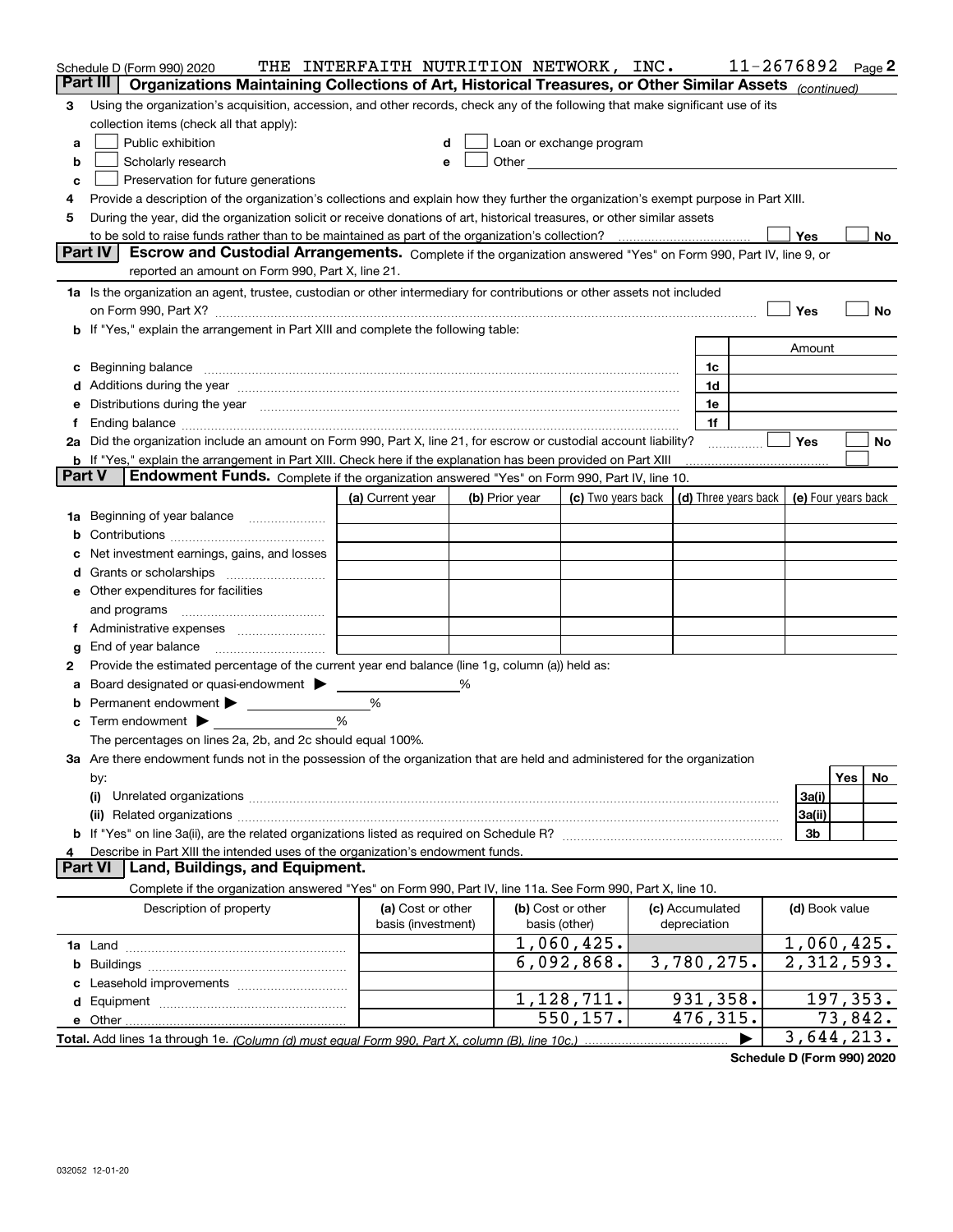|                | THE INTERFAITH NUTRITION NETWORK,<br>Schedule D (Form 990) 2020                                                                                     |                 |                | INC. | 11-2676892<br>Page $3$                                    |
|----------------|-----------------------------------------------------------------------------------------------------------------------------------------------------|-----------------|----------------|------|-----------------------------------------------------------|
|                | <b>Part VII</b> Investments - Other Securities.                                                                                                     |                 |                |      |                                                           |
|                | Complete if the organization answered "Yes" on Form 990, Part IV, line 11b. See Form 990, Part X, line 12.                                          |                 |                |      |                                                           |
|                | (a) Description of security or category (including name of security)                                                                                |                 | (b) Book value |      | (c) Method of valuation: Cost or end-of-year market value |
|                |                                                                                                                                                     |                 |                |      |                                                           |
|                |                                                                                                                                                     |                 |                |      |                                                           |
| (3) Other      |                                                                                                                                                     |                 |                |      |                                                           |
| (A)            |                                                                                                                                                     |                 |                |      |                                                           |
| (B)            |                                                                                                                                                     |                 |                |      |                                                           |
| (C)            |                                                                                                                                                     |                 |                |      |                                                           |
| (D)            |                                                                                                                                                     |                 |                |      |                                                           |
| (E)            |                                                                                                                                                     |                 |                |      |                                                           |
| (F)            |                                                                                                                                                     |                 |                |      |                                                           |
| (G)            |                                                                                                                                                     |                 |                |      |                                                           |
| (H)            |                                                                                                                                                     |                 |                |      |                                                           |
|                | Total. (Col. (b) must equal Form 990, Part X, col. (B) line 12.)                                                                                    |                 |                |      |                                                           |
|                | Part VIII Investments - Program Related.                                                                                                            |                 |                |      |                                                           |
|                | Complete if the organization answered "Yes" on Form 990, Part IV, line 11c. See Form 990, Part X, line 13.                                          |                 |                |      |                                                           |
|                | (a) Description of investment                                                                                                                       |                 | (b) Book value |      | (c) Method of valuation: Cost or end-of-year market value |
| (1)            |                                                                                                                                                     |                 |                |      |                                                           |
| (2)            |                                                                                                                                                     |                 |                |      |                                                           |
| (3)            |                                                                                                                                                     |                 |                |      |                                                           |
| (4)            |                                                                                                                                                     |                 |                |      |                                                           |
| (5)            |                                                                                                                                                     |                 |                |      |                                                           |
| (6)            |                                                                                                                                                     |                 |                |      |                                                           |
| (7)            |                                                                                                                                                     |                 |                |      |                                                           |
| (8)            |                                                                                                                                                     |                 |                |      |                                                           |
| (9)            |                                                                                                                                                     |                 |                |      |                                                           |
|                | Total. (Col. (b) must equal Form 990, Part X, col. (B) line 13.)                                                                                    |                 |                |      |                                                           |
| <b>Part IX</b> | <b>Other Assets.</b>                                                                                                                                |                 |                |      |                                                           |
|                | Complete if the organization answered "Yes" on Form 990, Part IV, line 11d. See Form 990, Part X, line 15.                                          |                 |                |      |                                                           |
|                |                                                                                                                                                     | (a) Description |                |      | (b) Book value                                            |
| (1)            |                                                                                                                                                     |                 |                |      |                                                           |
| (2)            |                                                                                                                                                     |                 |                |      |                                                           |
| (3)            |                                                                                                                                                     |                 |                |      |                                                           |
| (4)            |                                                                                                                                                     |                 |                |      |                                                           |
| (5)            |                                                                                                                                                     |                 |                |      |                                                           |
| (6)            |                                                                                                                                                     |                 |                |      |                                                           |
| (7)            |                                                                                                                                                     |                 |                |      |                                                           |
| (8)            |                                                                                                                                                     |                 |                |      |                                                           |
| (9)            |                                                                                                                                                     |                 |                |      |                                                           |
|                | Total. (Column (b) must equal Form 990. Part X, col. (B) line 15.)                                                                                  |                 |                |      |                                                           |
| <b>Part X</b>  | <b>Other Liabilities.</b>                                                                                                                           |                 |                |      |                                                           |
|                | Complete if the organization answered "Yes" on Form 990, Part IV, line 11e or 11f. See Form 990, Part X, line 25.                                   |                 |                |      |                                                           |
| 1.             | (a) Description of liability                                                                                                                        |                 |                |      | (b) Book value                                            |
| (1)            | Federal income taxes                                                                                                                                |                 |                |      |                                                           |
| (2)            | TENANT SECURITY DEPOSITS                                                                                                                            |                 |                |      | 9,618.                                                    |
| (3)            |                                                                                                                                                     |                 |                |      |                                                           |
| (4)            |                                                                                                                                                     |                 |                |      |                                                           |
| (5)            |                                                                                                                                                     |                 |                |      |                                                           |
| (6)            |                                                                                                                                                     |                 |                |      |                                                           |
| (7)            |                                                                                                                                                     |                 |                |      |                                                           |
| (8)            |                                                                                                                                                     |                 |                |      |                                                           |
| (9)            |                                                                                                                                                     |                 |                |      |                                                           |
|                | Total. (Column (b) must equal Form 990, Part X, col. (B) line 25.)                                                                                  |                 |                |      | 9,618.                                                    |
|                | 2 Liability for uncertain tax positions. In Part XIII, provide the text of the footpote to the organization's financial statements that reports the |                 |                |      |                                                           |

**2.** Liability for uncertain tax positions. In Part XIII, provide the text of the footnote to the organization's financial statements that reports the organization's liability for uncertain tax positions under FASB ASC 740. Check here if the text of the footnote has been provided in Part XIII

 $\vert$  X  $\vert$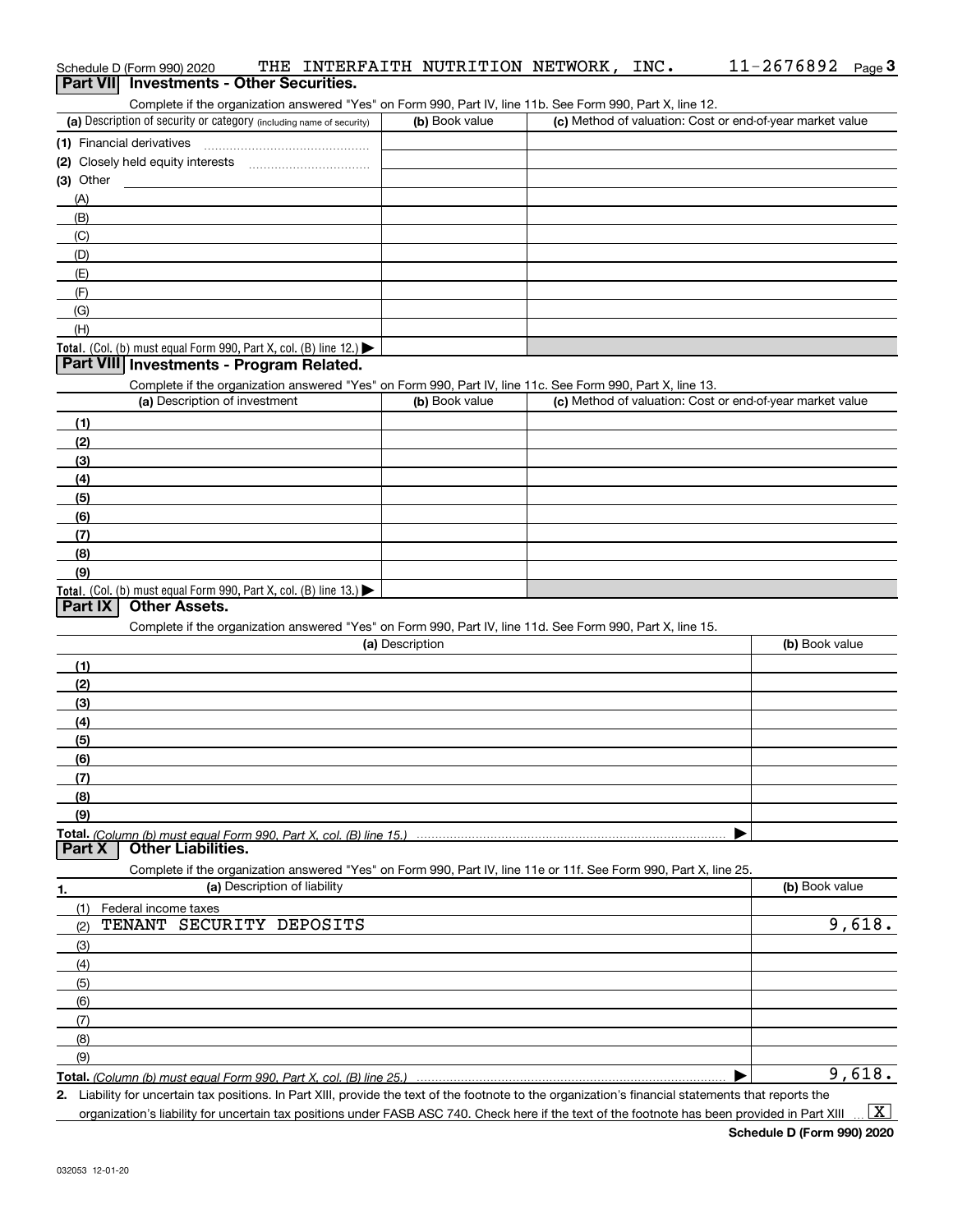|              | THE INTERFAITH NUTRITION NETWORK, INC.<br>Schedule D (Form 990) 2020                                                                                                                                                                  |                |                | 11-2676892<br>Page $4$    |
|--------------|---------------------------------------------------------------------------------------------------------------------------------------------------------------------------------------------------------------------------------------|----------------|----------------|---------------------------|
|              | <b>Part XI</b><br>Reconciliation of Revenue per Audited Financial Statements With Revenue per Return.                                                                                                                                 |                |                |                           |
|              | Complete if the organization answered "Yes" on Form 990, Part IV, line 12a.                                                                                                                                                           |                |                |                           |
| 1            | Total revenue, gains, and other support per audited financial statements                                                                                                                                                              |                | $\blacksquare$ | $\overline{10,681,917}$ . |
| $\mathbf{2}$ | Amounts included on line 1 but not on Form 990, Part VIII, line 12:                                                                                                                                                                   |                |                |                           |
| a            | Net unrealized gains (losses) on investments [11] matter contains the unrealized gains (losses) on investments                                                                                                                        | 2a             |                |                           |
|              |                                                                                                                                                                                                                                       | 2 <sub>b</sub> |                |                           |
|              | Recoveries of prior year grants [11,111] Recoveries of prior year grants [11,111] Recoveries (12,111) [11] Recoveries (12,111) [11] Recoveries (12,111) [11] [11] Recoveries (12,111) [11] [11] $\frac{1}{2}$ [11] [11] $\frac{1}{2}$ | 2c             |                |                           |
| d            |                                                                                                                                                                                                                                       | 2d             |                |                           |
| е            | Add lines 2a through 2d                                                                                                                                                                                                               |                | 2e             |                           |
| 3            |                                                                                                                                                                                                                                       |                | $\mathbf{3}$   | 10,681,917.               |
| 4            | Amounts included on Form 990, Part VIII, line 12, but not on line 1:                                                                                                                                                                  |                |                |                           |
|              |                                                                                                                                                                                                                                       | 4a             |                |                           |
| b            |                                                                                                                                                                                                                                       | 4 <sub>h</sub> |                |                           |
| c.           | Add lines 4a and 4b                                                                                                                                                                                                                   |                | 4c             | υ.                        |
|              |                                                                                                                                                                                                                                       |                |                |                           |
|              |                                                                                                                                                                                                                                       |                | 5              | 10,681,917.               |
|              | Part XII   Reconciliation of Expenses per Audited Financial Statements With Expenses per Return.                                                                                                                                      |                |                |                           |
|              | Complete if the organization answered "Yes" on Form 990, Part IV, line 12a.                                                                                                                                                           |                |                |                           |
| 1            | Total expenses and losses per audited financial statements [11, 11] manuscription control expenses and losses per audited financial statements [11] manuscription of the statements and the statements and the statements and         |                | $\mathbf{1}$   | 7,900,804.                |
| 2            | Amounts included on line 1 but not on Form 990, Part IX, line 25:                                                                                                                                                                     |                |                |                           |
| a            |                                                                                                                                                                                                                                       | 2a             |                |                           |
|              |                                                                                                                                                                                                                                       | 2 <sub>b</sub> |                |                           |
| с            |                                                                                                                                                                                                                                       | 2c             |                |                           |
| d            |                                                                                                                                                                                                                                       | 2d             |                |                           |
| е            | Add lines 2a through 2d <b>contained a contained a contained a contained a</b> contained a contact the state of the state of the state of the state of the state of the state of the state of the state of the state of the state o   |                | 2e             | 0.                        |
| 3            |                                                                                                                                                                                                                                       |                | 3              | 7,900,804.                |
| 4            | Amounts included on Form 990, Part IX, line 25, but not on line 1:                                                                                                                                                                    |                |                |                           |
| a            | Investment expenses not included on Form 990, Part VIII, line 7b                                                                                                                                                                      | 4a             |                |                           |
| b            |                                                                                                                                                                                                                                       | 4b             |                |                           |
|              | Add lines 4a and 4b                                                                                                                                                                                                                   |                | 4с             | 0.                        |
|              | Part XIII Supplemental Information.                                                                                                                                                                                                   |                | 5              | 7,900,804.                |

Provide the descriptions required for Part II, lines 3, 5, and 9; Part III, lines 1a and 4; Part IV, lines 1b and 2b; Part V, line 4; Part X, line 2; Part XI, lines 2d and 4b; and Part XII, lines 2d and 4b. Also complete this part to provide any additional information.

## PART X, LINE 2:

MANAGEMENT HAS EVALUATED THE ORGANIZATION'S TAX POSITIONS AND CONCLUDED

THAT THE ORGANIZATION HAS NOT TAKEN ANY UNCERTAIN TAX POSITIONS THAT

REQUIRE ADJUSTMENT TO THE FINANCIAL STATEMENTS TO COMPLY WITH THE

PROVISIONS OF FASB ASC NO. 740.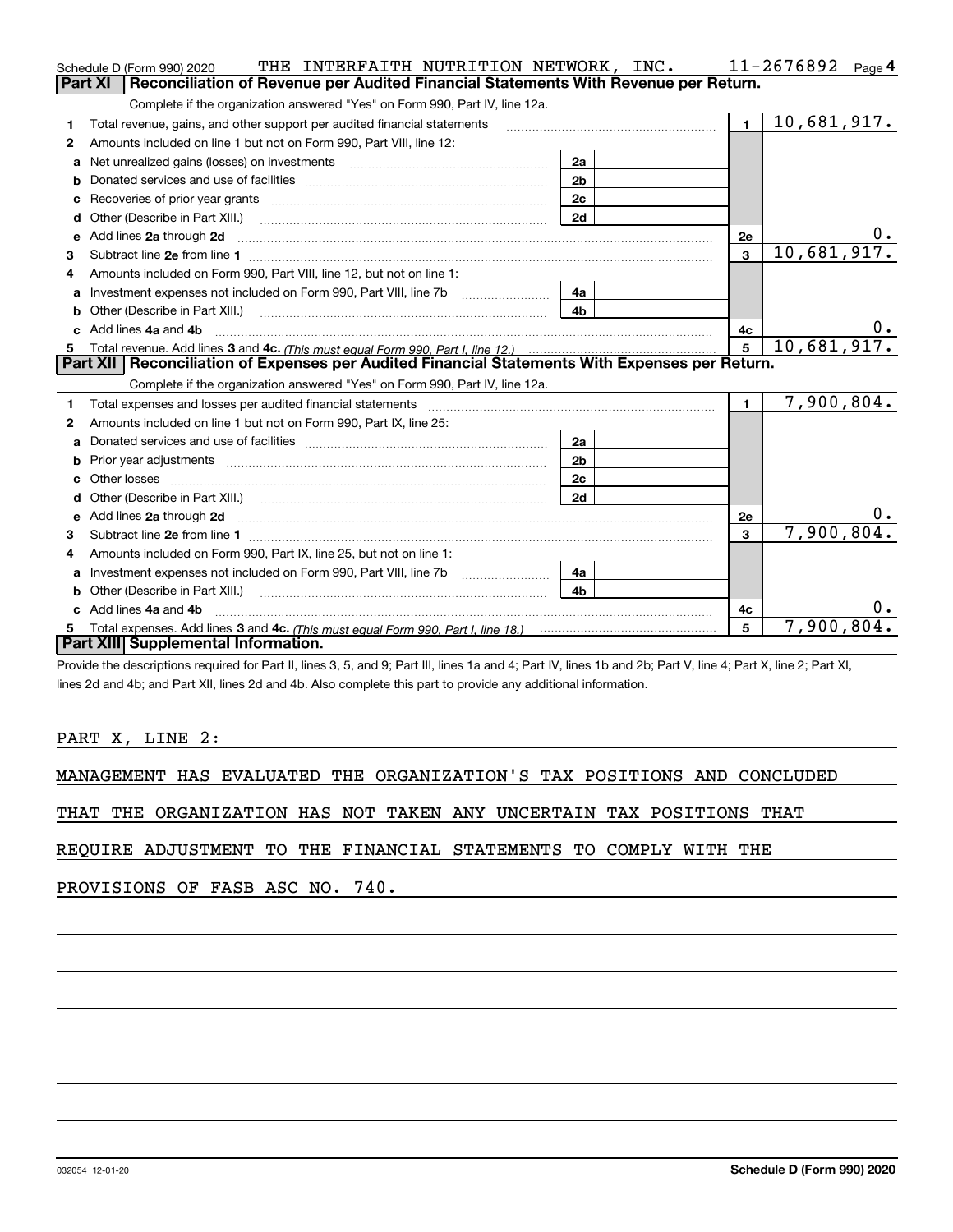| <b>SCHEDULE G</b>                                                                        |                                  | <b>Supplemental Information Regarding Fundraising or Gaming Activities</b>                                                                                                                                                                                                                                                                                                                                |                |                                                          |                                                                            |                                                                            | OMB No. 1545-0047                                       |  |
|------------------------------------------------------------------------------------------|----------------------------------|-----------------------------------------------------------------------------------------------------------------------------------------------------------------------------------------------------------------------------------------------------------------------------------------------------------------------------------------------------------------------------------------------------------|----------------|----------------------------------------------------------|----------------------------------------------------------------------------|----------------------------------------------------------------------------|---------------------------------------------------------|--|
| (Form 990 or 990-EZ)                                                                     | 2020                             |                                                                                                                                                                                                                                                                                                                                                                                                           |                |                                                          |                                                                            |                                                                            |                                                         |  |
| Department of the Treasury                                                               |                                  | Attach to Form 990 or Form 990-EZ.                                                                                                                                                                                                                                                                                                                                                                        |                |                                                          |                                                                            |                                                                            | <b>Open to Public</b>                                   |  |
| Internal Revenue Service<br>Name of the organization                                     |                                  | Go to www.irs.gov/Form990 for instructions and the latest information.                                                                                                                                                                                                                                                                                                                                    |                |                                                          |                                                                            |                                                                            | Inspection<br><b>Employer identification number</b>     |  |
|                                                                                          | 11-2676892                       |                                                                                                                                                                                                                                                                                                                                                                                                           |                |                                                          |                                                                            |                                                                            |                                                         |  |
| Part I                                                                                   | THE                              | INTERFAITH NUTRITION NETWORK, INC.<br>Fundraising Activities. Complete if the organization answered "Yes" on Form 990, Part IV, line 17. Form 990-EZ filers are not                                                                                                                                                                                                                                       |                |                                                          |                                                                            |                                                                            |                                                         |  |
|                                                                                          | required to complete this part.  |                                                                                                                                                                                                                                                                                                                                                                                                           |                |                                                          |                                                                            |                                                                            |                                                         |  |
| Mail solicitations<br>a<br>b<br>Phone solicitations<br>c<br>In-person solicitations<br>d | Internet and email solicitations | 1 Indicate whether the organization raised funds through any of the following activities. Check all that apply.<br>e<br>f<br>Special fundraising events<br>g<br>2 a Did the organization have a written or oral agreement with any individual (including officers, directors, trustees, or<br>key employees listed in Form 990, Part VII) or entity in connection with professional fundraising services? |                |                                                          | Solicitation of non-government grants<br>Solicitation of government grants |                                                                            | Yes<br>No                                               |  |
|                                                                                          |                                  | <b>b</b> If "Yes," list the 10 highest paid individuals or entities (fundraisers) pursuant to agreements under which the fundraiser is to be                                                                                                                                                                                                                                                              |                |                                                          |                                                                            |                                                                            |                                                         |  |
| compensated at least \$5,000 by the organization.                                        |                                  |                                                                                                                                                                                                                                                                                                                                                                                                           |                |                                                          |                                                                            |                                                                            |                                                         |  |
| (i) Name and address of individual<br>or entity (fundraiser)                             |                                  | (ii) Activity                                                                                                                                                                                                                                                                                                                                                                                             | contributions? | (iii) Did<br>fundraiser<br>have custody<br>or control of | (iv) Gross receipts<br>from activity                                       | (v) Amount paid<br>to (or retained by)<br>fundraiser<br>listed in col. (i) | (vi) Amount paid<br>to (or retained by)<br>organization |  |
|                                                                                          |                                  |                                                                                                                                                                                                                                                                                                                                                                                                           | Yes            | <b>No</b>                                                |                                                                            |                                                                            |                                                         |  |
|                                                                                          |                                  |                                                                                                                                                                                                                                                                                                                                                                                                           |                |                                                          |                                                                            |                                                                            |                                                         |  |
|                                                                                          |                                  |                                                                                                                                                                                                                                                                                                                                                                                                           |                |                                                          |                                                                            |                                                                            |                                                         |  |
|                                                                                          |                                  |                                                                                                                                                                                                                                                                                                                                                                                                           |                |                                                          |                                                                            |                                                                            |                                                         |  |
|                                                                                          |                                  |                                                                                                                                                                                                                                                                                                                                                                                                           |                |                                                          |                                                                            |                                                                            |                                                         |  |
|                                                                                          |                                  |                                                                                                                                                                                                                                                                                                                                                                                                           |                |                                                          |                                                                            |                                                                            |                                                         |  |
|                                                                                          |                                  |                                                                                                                                                                                                                                                                                                                                                                                                           |                |                                                          |                                                                            |                                                                            |                                                         |  |
|                                                                                          |                                  |                                                                                                                                                                                                                                                                                                                                                                                                           |                |                                                          |                                                                            |                                                                            |                                                         |  |
|                                                                                          |                                  |                                                                                                                                                                                                                                                                                                                                                                                                           |                |                                                          |                                                                            |                                                                            |                                                         |  |
|                                                                                          |                                  |                                                                                                                                                                                                                                                                                                                                                                                                           |                |                                                          |                                                                            |                                                                            |                                                         |  |
|                                                                                          |                                  |                                                                                                                                                                                                                                                                                                                                                                                                           |                |                                                          |                                                                            |                                                                            |                                                         |  |
|                                                                                          |                                  |                                                                                                                                                                                                                                                                                                                                                                                                           |                |                                                          |                                                                            |                                                                            |                                                         |  |
|                                                                                          |                                  |                                                                                                                                                                                                                                                                                                                                                                                                           |                |                                                          |                                                                            |                                                                            |                                                         |  |
|                                                                                          |                                  |                                                                                                                                                                                                                                                                                                                                                                                                           |                |                                                          |                                                                            |                                                                            |                                                         |  |
|                                                                                          |                                  |                                                                                                                                                                                                                                                                                                                                                                                                           |                |                                                          |                                                                            |                                                                            |                                                         |  |
|                                                                                          |                                  |                                                                                                                                                                                                                                                                                                                                                                                                           |                |                                                          |                                                                            |                                                                            |                                                         |  |
|                                                                                          |                                  |                                                                                                                                                                                                                                                                                                                                                                                                           |                |                                                          |                                                                            |                                                                            |                                                         |  |
| Total                                                                                    |                                  |                                                                                                                                                                                                                                                                                                                                                                                                           |                |                                                          |                                                                            |                                                                            |                                                         |  |
| or licensing                                                                             |                                  | 3 List all states in which the organization is registered or licensed to solicit contributions or has been notified it is exempt from registration                                                                                                                                                                                                                                                        |                |                                                          |                                                                            |                                                                            |                                                         |  |
|                                                                                          |                                  |                                                                                                                                                                                                                                                                                                                                                                                                           |                |                                                          |                                                                            |                                                                            |                                                         |  |
|                                                                                          |                                  |                                                                                                                                                                                                                                                                                                                                                                                                           |                |                                                          |                                                                            |                                                                            |                                                         |  |
|                                                                                          |                                  |                                                                                                                                                                                                                                                                                                                                                                                                           |                |                                                          |                                                                            |                                                                            |                                                         |  |
|                                                                                          |                                  |                                                                                                                                                                                                                                                                                                                                                                                                           |                |                                                          |                                                                            |                                                                            |                                                         |  |
|                                                                                          |                                  |                                                                                                                                                                                                                                                                                                                                                                                                           |                |                                                          |                                                                            |                                                                            |                                                         |  |

LHA For Paperwork Reduction Act Notice, see the Instructions for Form 990 or 990-EZ. Schedule G (Form 990 or 990-EZ) 2020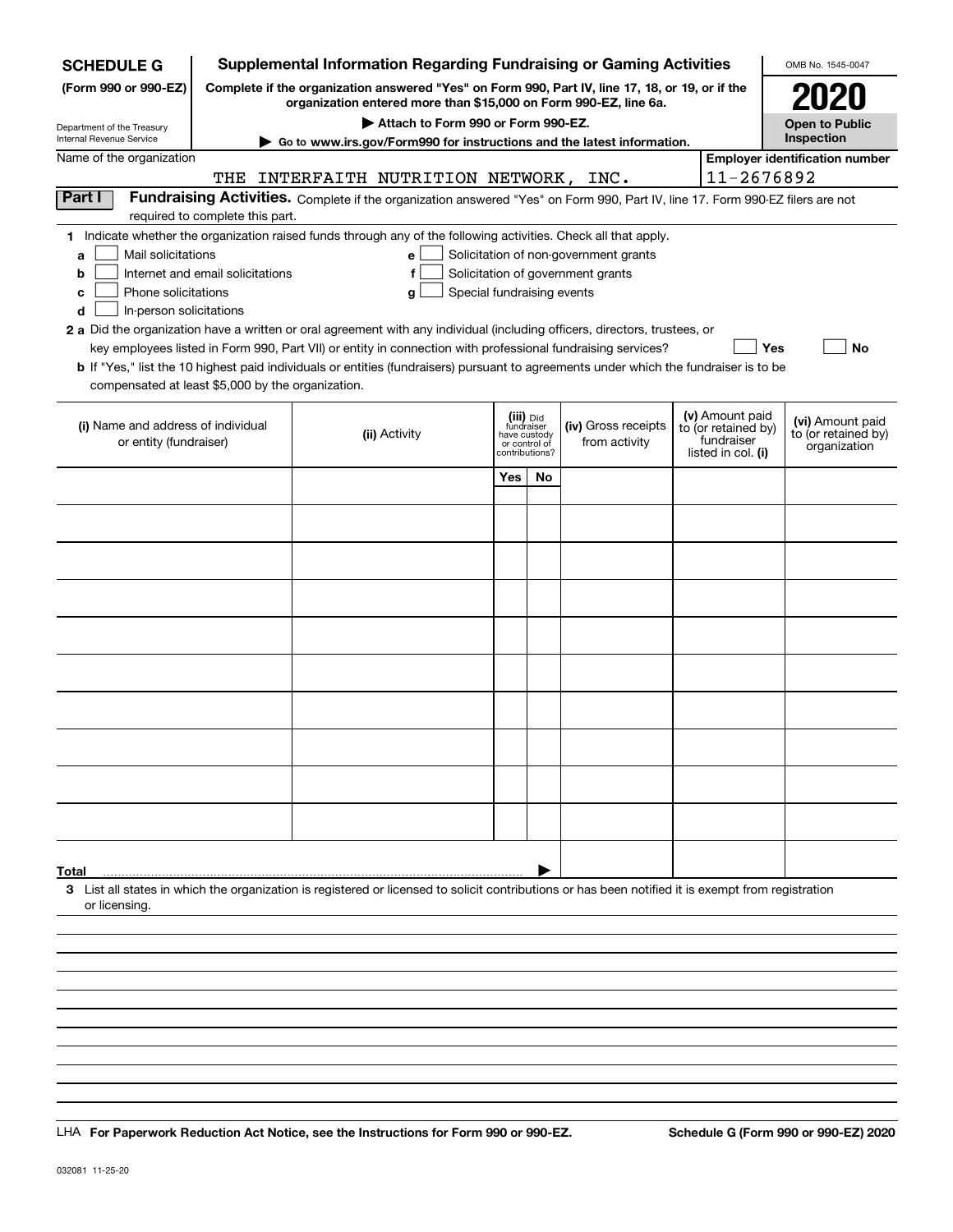**2** Schedule G (Form 990 or 990-EZ) 2020 <code>THE INTERFAITH NUTRITION NETWORK</code> , <code>INC</code> .  $11\text{--}2676892$  <code>Page</code> **Part II** | Fundraising Events. Complete if the organization answered "Yes" on Form 990, Part IV, line 18, or reported more than \$15,000

|                 |          | of fundraising event contributions and gross income on Form 990-EZ, lines 1 and 6b. List events with gross receipts greater than \$5,000. |                 |                         |                                |                              |  |
|-----------------|----------|-------------------------------------------------------------------------------------------------------------------------------------------|-----------------|-------------------------|--------------------------------|------------------------------|--|
|                 |          |                                                                                                                                           | (a) Event #1    | (b) Event #2            | (c) Other events               | (d) Total events             |  |
|                 |          |                                                                                                                                           | INNKEEPERS      |                         |                                | (add col. (a) through        |  |
|                 |          |                                                                                                                                           | BALL            | <b>GOLF CLASSIC</b>     | 6                              | col. (c))                    |  |
|                 |          |                                                                                                                                           | (event type)    | (event type)            | (total number)                 |                              |  |
|                 |          |                                                                                                                                           |                 |                         |                                |                              |  |
| Revenue         |          |                                                                                                                                           | 2, 231, 714.    | 241,323.                | 199,368.                       | 2,672,405.                   |  |
|                 |          |                                                                                                                                           |                 |                         |                                |                              |  |
|                 |          |                                                                                                                                           | 2, 214, 389.    | 191,108.                | 186, 437.                      | 2,591,934.                   |  |
|                 |          |                                                                                                                                           |                 |                         |                                |                              |  |
|                 | 3        | Gross income (line 1 minus line 2)                                                                                                        | 17,325.         | 50, 215.                | 12,931.                        | 80,471.                      |  |
|                 |          |                                                                                                                                           |                 |                         |                                |                              |  |
|                 |          |                                                                                                                                           |                 |                         |                                |                              |  |
|                 |          |                                                                                                                                           |                 |                         |                                |                              |  |
|                 |          |                                                                                                                                           |                 |                         |                                |                              |  |
|                 |          |                                                                                                                                           |                 |                         |                                |                              |  |
|                 |          |                                                                                                                                           |                 |                         |                                |                              |  |
| Direct Expenses |          | 7 Food and beverages                                                                                                                      |                 |                         |                                |                              |  |
|                 |          |                                                                                                                                           |                 |                         |                                |                              |  |
|                 | 8        |                                                                                                                                           |                 |                         |                                |                              |  |
|                 | 9        |                                                                                                                                           | 66, 216.        | 45,857.                 | 12,931.                        | 125,004.                     |  |
|                 |          | 10 Direct expense summary. Add lines 4 through 9 in column (d)                                                                            |                 |                         |                                | 125,004.                     |  |
|                 |          | 11 Net income summary. Subtract line 10 from line 3, column (d)                                                                           |                 |                         |                                | $-44,533.$                   |  |
|                 | Part III | Gaming. Complete if the organization answered "Yes" on Form 990, Part IV, line 19, or reported more than                                  |                 |                         |                                |                              |  |
|                 |          | \$15,000 on Form 990-EZ, line 6a.                                                                                                         |                 |                         |                                |                              |  |
|                 |          |                                                                                                                                           | (a) Bingo       | (b) Pull tabs/instant   | (c) Other gaming               | (d) Total gaming (add        |  |
| Revenue         |          |                                                                                                                                           |                 | bingo/progressive bingo |                                | col. (a) through col. (c))   |  |
|                 |          |                                                                                                                                           |                 |                         |                                |                              |  |
|                 | 1        |                                                                                                                                           |                 |                         | 34, 295.                       | 34, 295.                     |  |
|                 |          |                                                                                                                                           |                 |                         |                                |                              |  |
|                 |          |                                                                                                                                           |                 |                         |                                |                              |  |
| Expenses        |          |                                                                                                                                           |                 |                         |                                |                              |  |
|                 |          |                                                                                                                                           |                 |                         |                                |                              |  |
| Direct          |          |                                                                                                                                           |                 |                         |                                |                              |  |
|                 |          |                                                                                                                                           |                 |                         |                                |                              |  |
|                 |          | Other direct expenses                                                                                                                     |                 |                         | $20,746$ .                     | 20,746.                      |  |
|                 |          |                                                                                                                                           | <b>Yes</b><br>% | Yes<br>%                | $\boxed{\text{X}}$ Yes<br>100% |                              |  |
|                 |          | 6 Volunteer labor                                                                                                                         | No              | No                      | No                             |                              |  |
|                 |          |                                                                                                                                           |                 |                         |                                |                              |  |
|                 | 7        | Direct expense summary. Add lines 2 through 5 in column (d)                                                                               |                 |                         |                                | 20,746.                      |  |
|                 |          |                                                                                                                                           |                 |                         |                                |                              |  |
|                 |          |                                                                                                                                           |                 |                         |                                | 13,549.                      |  |
|                 |          |                                                                                                                                           |                 |                         |                                |                              |  |
|                 |          | <b>9</b> Enter the state(s) in which the organization conducts gaming activities: $\overline{NY}$                                         |                 |                         |                                |                              |  |
|                 |          | a Is the organization licensed to conduct gaming activities in each of these states?                                                      |                 |                         |                                | $\boxed{\text{X}}$ No<br>Yes |  |
|                 |          | b If "No." explain: THE ORGANIZATION IS NOT REQUIRED                                                                                      |                 |                         | TO HAVE A GAMING LICENSE.      |                              |  |
|                 |          |                                                                                                                                           |                 |                         |                                |                              |  |
|                 |          | 10a Were any of the organization's gaming licenses revoked, suspended, or terminated during the tax year?                                 |                 |                         |                                | $\boxed{\text{X}}$ No<br>Yes |  |
|                 |          | <b>b</b> If "Yes," explain:                                                                                                               |                 |                         |                                |                              |  |
|                 |          |                                                                                                                                           |                 |                         |                                |                              |  |
|                 |          |                                                                                                                                           |                 |                         |                                |                              |  |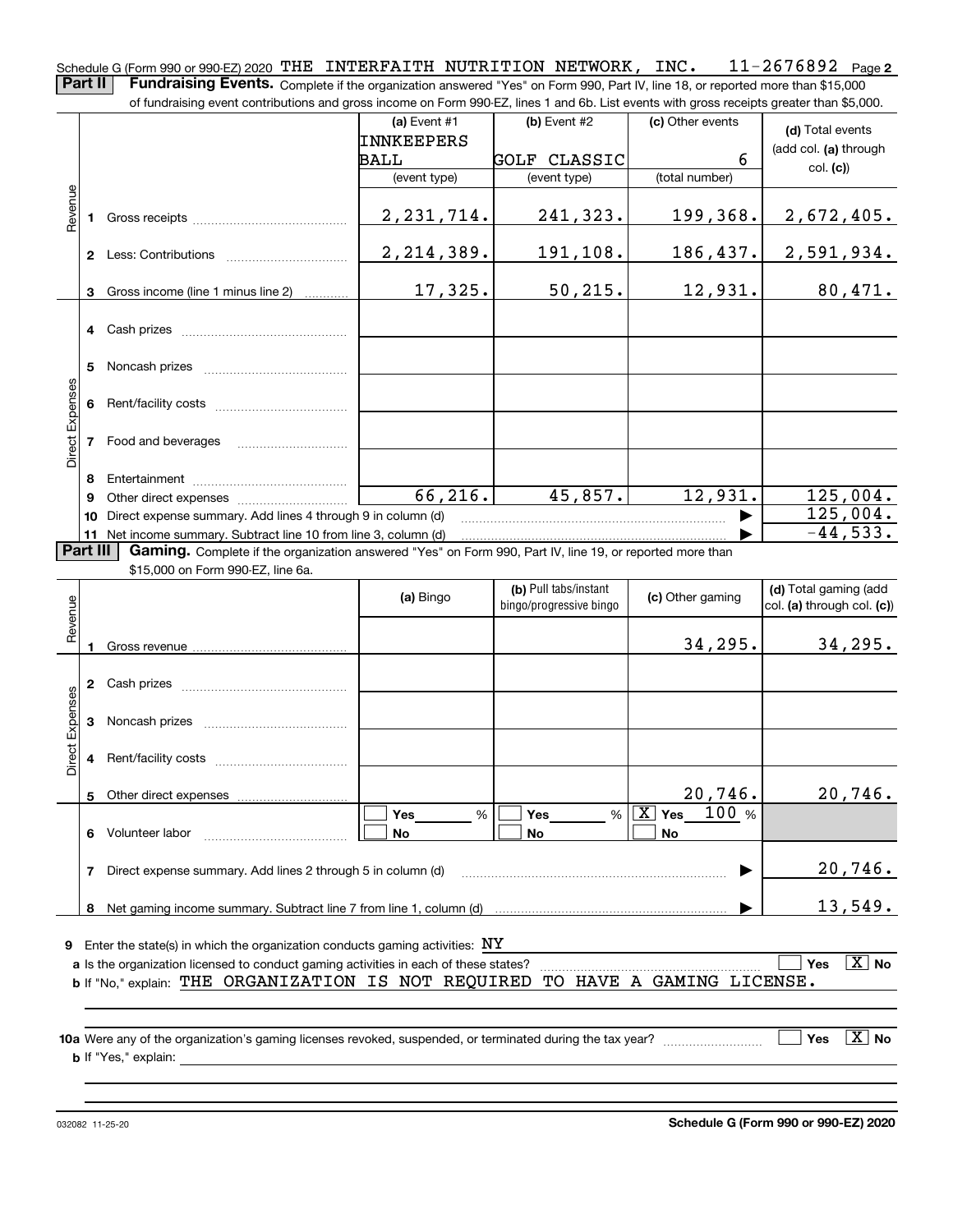| Schedule G (Form 990 or 990-EZ) 2020 THE INTERFAITH NUTRITION NETWORK, INC.                                                                              | 11-2676892                               | Page 3                |
|----------------------------------------------------------------------------------------------------------------------------------------------------------|------------------------------------------|-----------------------|
|                                                                                                                                                          | Yes                                      | $\boxed{\text{X}}$ No |
| 12 Is the organization a grantor, beneficiary or trustee of a trust, or a member of a partnership or other entity formed                                 |                                          |                       |
|                                                                                                                                                          | Yes                                      | $X$ No                |
| 13 Indicate the percentage of gaming activity conducted in:                                                                                              |                                          |                       |
|                                                                                                                                                          | 13а                                      | %                     |
| <b>b</b> An outside facility <i>www.communicality www.communicality.communicality www.communicality www.communicality.com</i>                            | $13b \, 100.00$ %                        |                       |
| 14 Enter the name and address of the person who prepares the organization's gaming/special events books and records:                                     |                                          |                       |
| Name > NORA WHITE                                                                                                                                        |                                          |                       |
| Address > 211 FULTON AVENUE - HEMPSTEAD, NY 11550                                                                                                        |                                          |                       |
|                                                                                                                                                          |                                          | $\boxed{\text{X}}$ No |
|                                                                                                                                                          |                                          |                       |
|                                                                                                                                                          |                                          |                       |
| c If "Yes," enter name and address of the third party:                                                                                                   |                                          |                       |
|                                                                                                                                                          |                                          |                       |
| Name $\blacktriangleright$                                                                                                                               |                                          |                       |
|                                                                                                                                                          |                                          |                       |
| <b>16</b> Gaming manager information:                                                                                                                    |                                          |                       |
| Name $\blacktriangleright$                                                                                                                               |                                          |                       |
|                                                                                                                                                          |                                          |                       |
| Gaming manager compensation > \$                                                                                                                         |                                          |                       |
|                                                                                                                                                          |                                          |                       |
|                                                                                                                                                          |                                          |                       |
| Director/officer<br>Employee<br>Independent contractor                                                                                                   |                                          |                       |
| <b>17</b> Mandatory distributions:                                                                                                                       |                                          |                       |
| a Is the organization required under state law to make charitable distributions from the gaming proceeds to                                              |                                          |                       |
| retain the state gaming license?                                                                                                                         | $\blacksquare$ Yes $\boxed{\text{X}}$ No |                       |
| <b>b</b> Enter the amount of distributions required under state law to be distributed to other exempt organizations or spent in the                      |                                          |                       |
| organization's own exempt activities during the tax year $\triangleright$ \$                                                                             |                                          |                       |
| <b>Part IV</b><br>Supplemental Information. Provide the explanations required by Part I, line 2b, columns (iii) and (v); and Part III, lines 9, 9b, 10b, |                                          |                       |
| 15b, 15c, 16, and 17b, as applicable. Also provide any additional information. See instructions.                                                         |                                          |                       |
|                                                                                                                                                          |                                          |                       |
|                                                                                                                                                          |                                          |                       |
|                                                                                                                                                          |                                          |                       |
|                                                                                                                                                          |                                          |                       |
|                                                                                                                                                          |                                          |                       |
|                                                                                                                                                          |                                          |                       |
|                                                                                                                                                          |                                          |                       |
|                                                                                                                                                          |                                          |                       |
|                                                                                                                                                          |                                          |                       |
|                                                                                                                                                          |                                          |                       |
|                                                                                                                                                          |                                          |                       |
|                                                                                                                                                          |                                          |                       |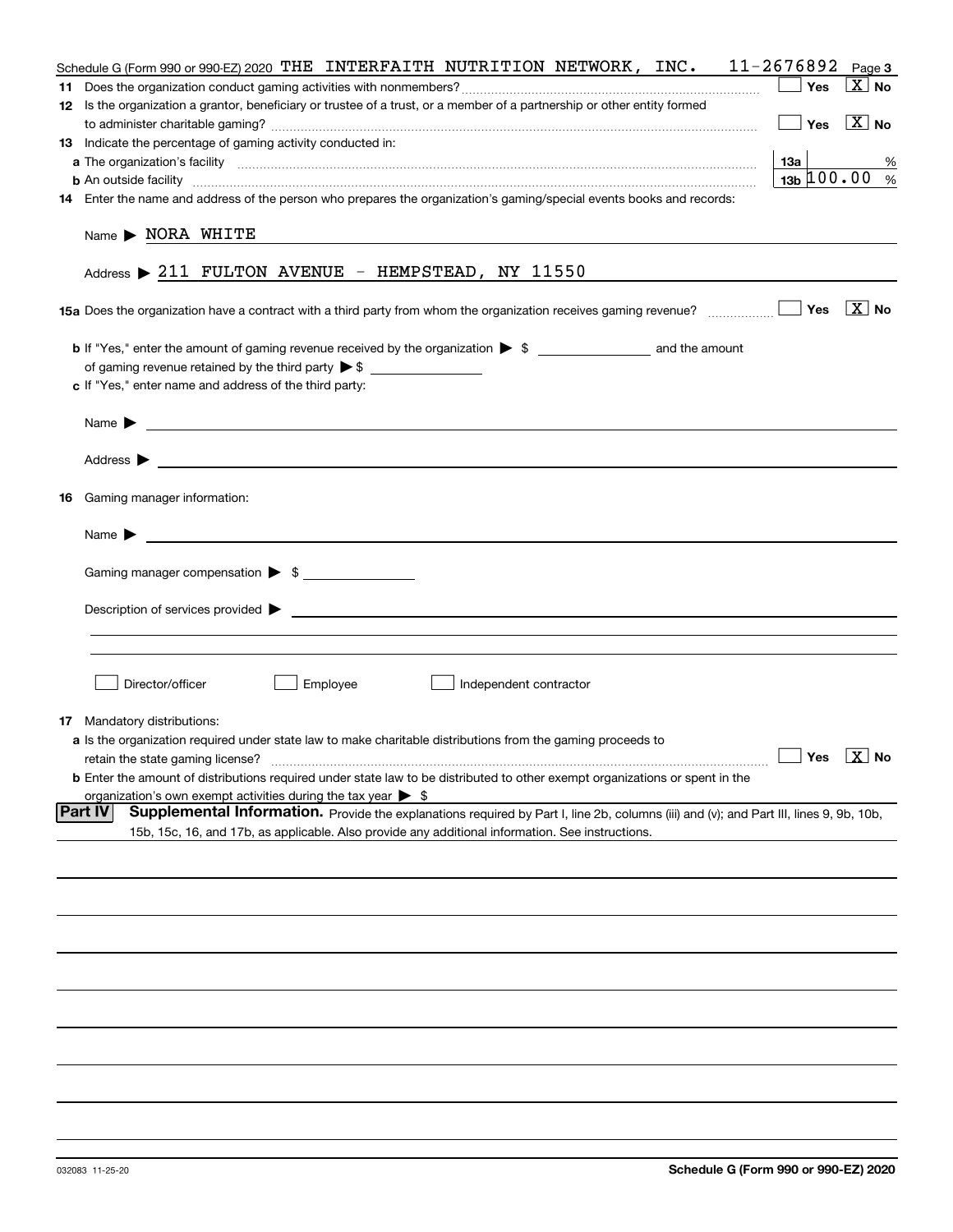| Schedule G (Form 990 or 990-EZ) THE INTERF.<br>Part IV Supplemental Information (continued) | THE INTERFAITH NUTRITION NETWORK, INC. |  | 11-2676892 Page 4 |  |
|---------------------------------------------------------------------------------------------|----------------------------------------|--|-------------------|--|
|                                                                                             |                                        |  |                   |  |
|                                                                                             |                                        |  |                   |  |
|                                                                                             |                                        |  |                   |  |
|                                                                                             |                                        |  |                   |  |
|                                                                                             |                                        |  |                   |  |
|                                                                                             |                                        |  |                   |  |
|                                                                                             |                                        |  |                   |  |
|                                                                                             |                                        |  |                   |  |
|                                                                                             |                                        |  |                   |  |
|                                                                                             |                                        |  |                   |  |
|                                                                                             |                                        |  |                   |  |
|                                                                                             |                                        |  |                   |  |
|                                                                                             |                                        |  |                   |  |
|                                                                                             |                                        |  |                   |  |
|                                                                                             |                                        |  |                   |  |
|                                                                                             |                                        |  |                   |  |
|                                                                                             |                                        |  |                   |  |
|                                                                                             |                                        |  |                   |  |
|                                                                                             |                                        |  |                   |  |
|                                                                                             |                                        |  |                   |  |
|                                                                                             |                                        |  |                   |  |
|                                                                                             |                                        |  |                   |  |
|                                                                                             |                                        |  |                   |  |
|                                                                                             |                                        |  |                   |  |
|                                                                                             |                                        |  |                   |  |
|                                                                                             |                                        |  |                   |  |
|                                                                                             |                                        |  |                   |  |
|                                                                                             |                                        |  |                   |  |
|                                                                                             |                                        |  |                   |  |
|                                                                                             |                                        |  |                   |  |
|                                                                                             |                                        |  |                   |  |
|                                                                                             |                                        |  |                   |  |
|                                                                                             |                                        |  |                   |  |
|                                                                                             |                                        |  |                   |  |
|                                                                                             |                                        |  |                   |  |
|                                                                                             |                                        |  |                   |  |
|                                                                                             |                                        |  |                   |  |
|                                                                                             |                                        |  |                   |  |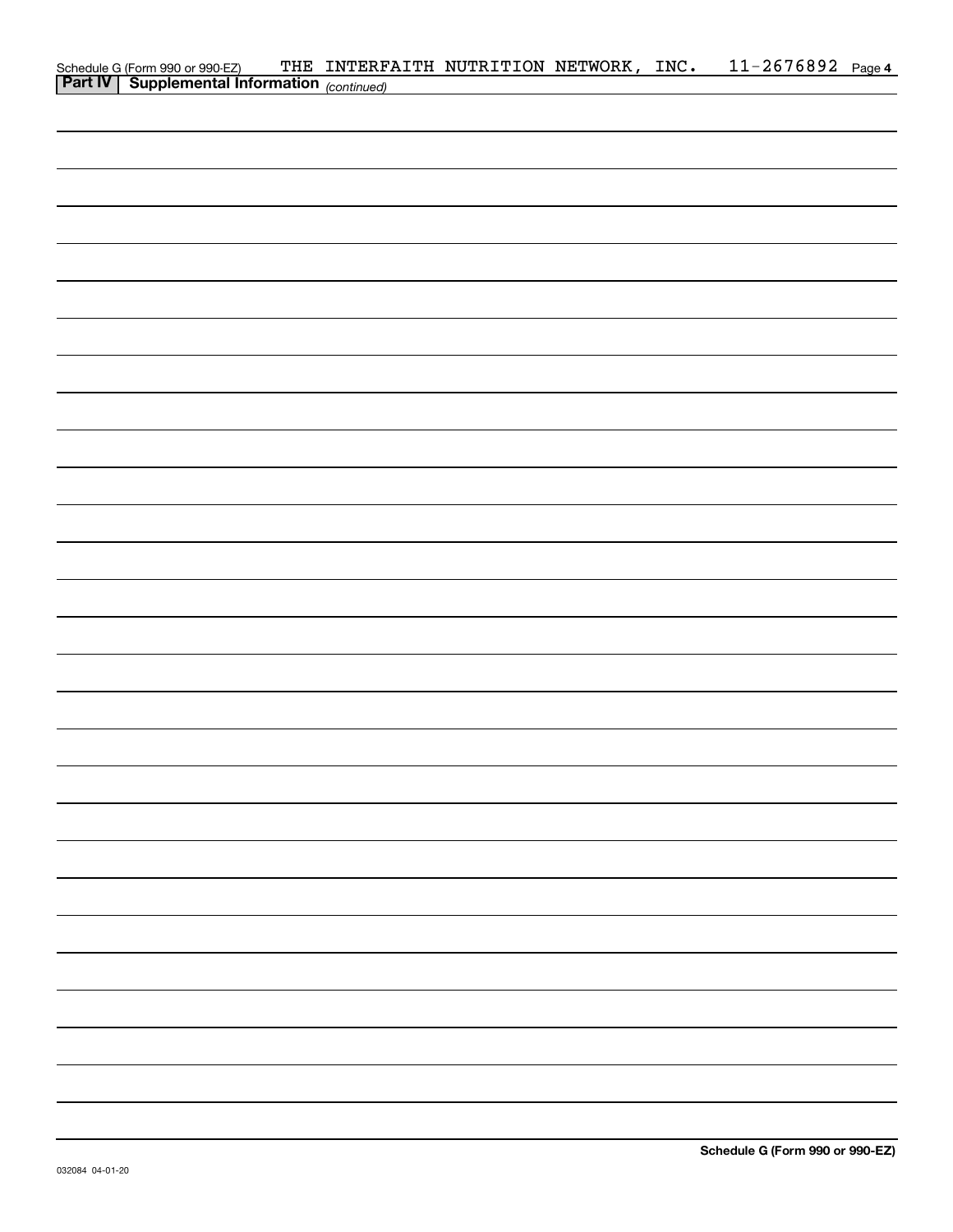|   | <b>SCHEDULE J</b>                                                                                                  |                                                                                     | <b>Compensation Information</b>                                                                                        |                                       | OMB No. 1545-0047     |     |             |
|---|--------------------------------------------------------------------------------------------------------------------|-------------------------------------------------------------------------------------|------------------------------------------------------------------------------------------------------------------------|---------------------------------------|-----------------------|-----|-------------|
|   | (Form 990)                                                                                                         |                                                                                     | For certain Officers, Directors, Trustees, Key Employees, and Highest                                                  |                                       |                       |     |             |
|   |                                                                                                                    |                                                                                     | <b>Compensated Employees</b>                                                                                           |                                       | 2020                  |     |             |
|   |                                                                                                                    |                                                                                     | Complete if the organization answered "Yes" on Form 990, Part IV, line 23.                                             |                                       | <b>Open to Public</b> |     |             |
|   | Department of the Treasury<br>Internal Revenue Service                                                             |                                                                                     | Attach to Form 990.<br>Go to www.irs.gov/Form990 for instructions and the latest information.                          |                                       | Inspection            |     |             |
|   | Name of the organization                                                                                           |                                                                                     |                                                                                                                        | <b>Employer identification number</b> |                       |     |             |
|   |                                                                                                                    |                                                                                     | THE INTERFAITH NUTRITION NETWORK,<br>INC.                                                                              |                                       | 11-2676892            |     |             |
|   | Part I                                                                                                             | <b>Questions Regarding Compensation</b>                                             |                                                                                                                        |                                       |                       |     |             |
|   |                                                                                                                    |                                                                                     |                                                                                                                        |                                       |                       | Yes | No          |
|   |                                                                                                                    |                                                                                     | Check the appropriate box(es) if the organization provided any of the following to or for a person listed on Form 990, |                                       |                       |     |             |
|   |                                                                                                                    |                                                                                     | Part VII, Section A, line 1a. Complete Part III to provide any relevant information regarding these items.             |                                       |                       |     |             |
|   | First-class or charter travel                                                                                      |                                                                                     | Housing allowance or residence for personal use                                                                        |                                       |                       |     |             |
|   | Travel for companions                                                                                              |                                                                                     | Payments for business use of personal residence                                                                        |                                       |                       |     |             |
|   |                                                                                                                    | Tax indemnification and gross-up payments                                           | Health or social club dues or initiation fees                                                                          |                                       |                       |     |             |
|   |                                                                                                                    | Discretionary spending account                                                      | Personal services (such as maid, chauffeur, chef)                                                                      |                                       |                       |     |             |
|   |                                                                                                                    |                                                                                     |                                                                                                                        |                                       |                       |     |             |
| b |                                                                                                                    |                                                                                     | If any of the boxes on line 1a are checked, did the organization follow a written policy regarding payment or          |                                       |                       |     |             |
|   |                                                                                                                    |                                                                                     | reimbursement or provision of all of the expenses described above? If "No," complete Part III to explain               |                                       | 1b                    |     |             |
| 2 |                                                                                                                    |                                                                                     | Did the organization require substantiation prior to reimbursing or allowing expenses incurred by all directors,       |                                       |                       |     |             |
|   |                                                                                                                    |                                                                                     |                                                                                                                        |                                       | $\mathbf{2}$          |     |             |
|   |                                                                                                                    |                                                                                     |                                                                                                                        |                                       |                       |     |             |
| з |                                                                                                                    |                                                                                     | Indicate which, if any, of the following the organization used to establish the compensation of the organization's     |                                       |                       |     |             |
|   |                                                                                                                    |                                                                                     | CEO/Executive Director. Check all that apply. Do not check any boxes for methods used by a related organization to     |                                       |                       |     |             |
|   |                                                                                                                    | establish compensation of the CEO/Executive Director, but explain in Part III.      |                                                                                                                        |                                       |                       |     |             |
|   | Compensation committee                                                                                             |                                                                                     | Written employment contract                                                                                            |                                       |                       |     |             |
|   |                                                                                                                    | Independent compensation consultant                                                 | $X$ Compensation survey or study                                                                                       |                                       |                       |     |             |
|   |                                                                                                                    | Form 990 of other organizations                                                     | $\mathbf{X}$ Approval by the board or compensation committee                                                           |                                       |                       |     |             |
|   |                                                                                                                    |                                                                                     |                                                                                                                        |                                       |                       |     |             |
| 4 |                                                                                                                    |                                                                                     | During the year, did any person listed on Form 990, Part VII, Section A, line 1a, with respect to the filing           |                                       |                       |     |             |
|   | organization or a related organization:                                                                            |                                                                                     |                                                                                                                        |                                       |                       |     |             |
| а |                                                                                                                    | Receive a severance payment or change-of-control payment?                           |                                                                                                                        |                                       | 4a                    |     | х           |
|   |                                                                                                                    | Participate in or receive payment from a supplemental nonqualified retirement plan? |                                                                                                                        |                                       | 4b                    |     | X           |
| с |                                                                                                                    | Participate in or receive payment from an equity-based compensation arrangement?    |                                                                                                                        |                                       | 4c                    |     | X           |
|   |                                                                                                                    |                                                                                     | If "Yes" to any of lines 4a-c, list the persons and provide the applicable amounts for each item in Part III.          |                                       |                       |     |             |
|   |                                                                                                                    |                                                                                     |                                                                                                                        |                                       |                       |     |             |
|   |                                                                                                                    |                                                                                     | Only section 501(c)(3), 501(c)(4), and 501(c)(29) organizations must complete lines 5-9.                               |                                       |                       |     |             |
|   |                                                                                                                    |                                                                                     | For persons listed on Form 990, Part VII, Section A, line 1a, did the organization pay or accrue any compensation      |                                       |                       |     |             |
|   | contingent on the revenues of:                                                                                     |                                                                                     |                                                                                                                        |                                       |                       |     |             |
| a |                                                                                                                    |                                                                                     |                                                                                                                        |                                       | 5a                    |     | X<br>X      |
|   |                                                                                                                    |                                                                                     |                                                                                                                        |                                       | 5b                    |     |             |
|   |                                                                                                                    | If "Yes" on line 5a or 5b, describe in Part III.                                    |                                                                                                                        |                                       |                       |     |             |
| 6 |                                                                                                                    |                                                                                     | For persons listed on Form 990, Part VII, Section A, line 1a, did the organization pay or accrue any compensation      |                                       |                       |     |             |
|   | contingent on the net earnings of:                                                                                 |                                                                                     |                                                                                                                        |                                       |                       |     | x           |
| a |                                                                                                                    |                                                                                     | The organization? <b>With the organization? Constitution of the organization</b> of the organization?                  |                                       | 6a                    |     | $\mathbf X$ |
|   |                                                                                                                    |                                                                                     |                                                                                                                        |                                       | 6b                    |     |             |
|   |                                                                                                                    | If "Yes" on line 6a or 6b, describe in Part III.                                    |                                                                                                                        |                                       |                       |     |             |
|   | 7 For persons listed on Form 990, Part VII, Section A, line 1a, did the organization provide any nonfixed payments |                                                                                     |                                                                                                                        |                                       |                       |     | х           |
|   |                                                                                                                    |                                                                                     | Were any amounts reported on Form 990, Part VII, paid or accrued pursuant to a contract that was subject to the        |                                       | 7                     |     |             |
| 8 |                                                                                                                    |                                                                                     |                                                                                                                        |                                       | 8                     |     | х           |
|   |                                                                                                                    |                                                                                     | initial contract exception described in Regulations section 53.4958-4(a)(3)? If "Yes," describe in Part III            |                                       |                       |     |             |
| 9 |                                                                                                                    |                                                                                     | If "Yes" on line 8, did the organization also follow the rebuttable presumption procedure described in                 |                                       | 9                     |     |             |
|   |                                                                                                                    |                                                                                     |                                                                                                                        |                                       |                       |     |             |

LHA For Paperwork Reduction Act Notice, see the Instructions for Form 990. Schedule J (Form 990) 2020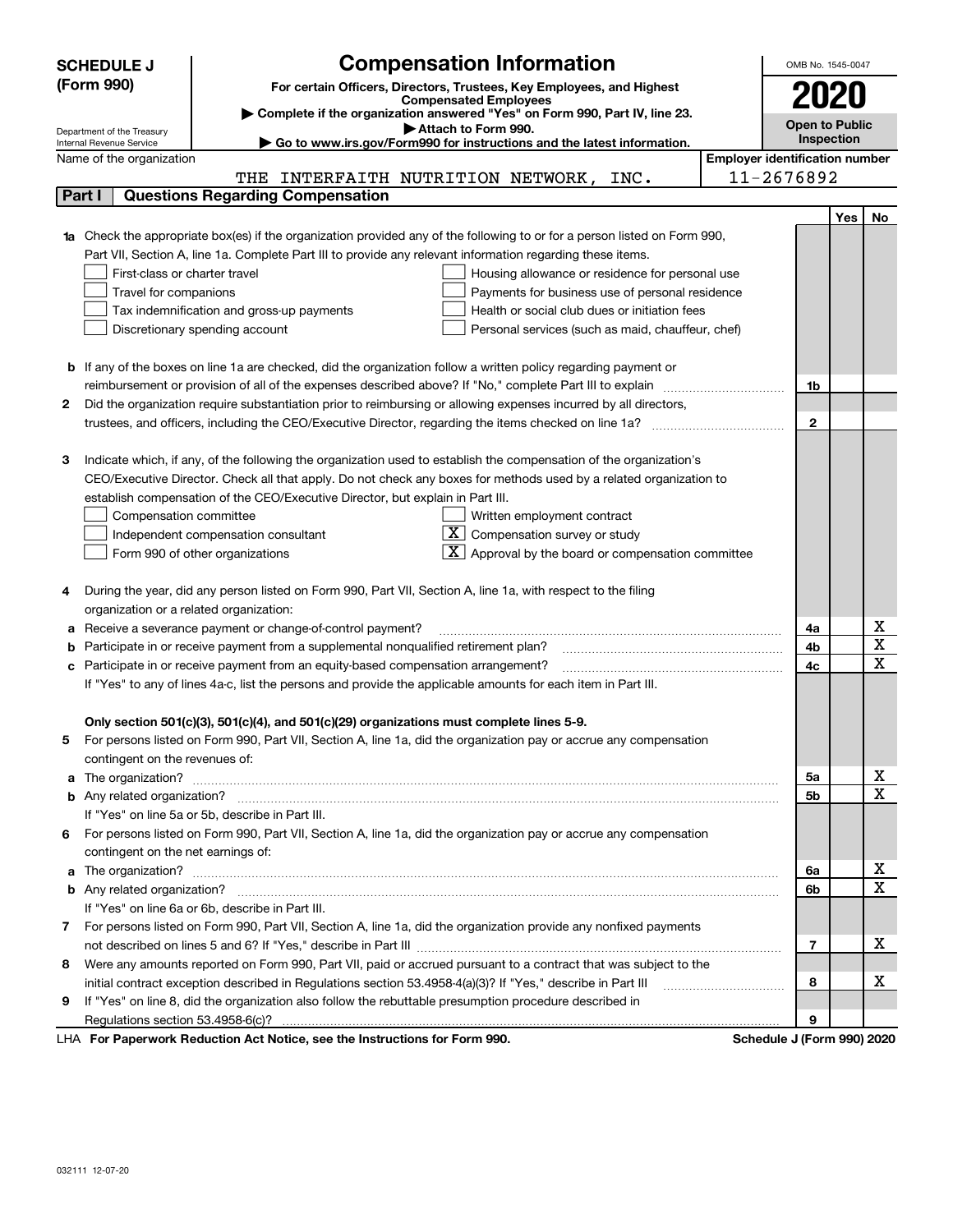#### THE INTERFAITH NUTRITION NETWORK, INC. 11-2676892

# **Part II Officers, Directors, Trustees, Key Employees, and Highest Compensated Employees.**  Schedule J (Form 990) 2020 Page Use duplicate copies if additional space is needed.

For each individual whose compensation must be reported on Schedule J, report compensation from the organization on row (i) and from related organizations, described in the instructions, on row (ii). Do not list any individuals that aren't listed on Form 990, Part VII.

**Note:**  The sum of columns (B)(i)-(iii) for each listed individual must equal the total amount of Form 990, Part VII, Section A, line 1a, applicable column (D) and (E) amounts for that individual.

| (A) Name and Title       |                           |                          | (B) Breakdown of W-2 and/or 1099-MISC compensation |                                           | (C) Retirement and<br>(D) Nontaxable<br>other deferred<br>benefits |         | (E) Total of columns<br>$(B)(i)-(D)$ | (F) Compensation<br>in column (B)         |  |
|--------------------------|---------------------------|--------------------------|----------------------------------------------------|-------------------------------------------|--------------------------------------------------------------------|---------|--------------------------------------|-------------------------------------------|--|
|                          |                           | (i) Base<br>compensation | (ii) Bonus &<br>incentive<br>compensation          | (iii) Other<br>reportable<br>compensation | compensation                                                       |         |                                      | reported as deferred<br>on prior Form 990 |  |
| <b>JEAN KELLY</b><br>(1) | (i)                       | 171, 348.                | 0.                                                 | $\overline{0}$ .                          | $\overline{0}$ .                                                   | 9,964.  | 181, 312.                            | 0.                                        |  |
| CHIEF EXECUTIVE DIRECTOR | <u>(ii)</u>               | $\overline{0}$ .         | $\overline{0}$ .                                   | $\overline{0}$ .                          | $\overline{0}$ .                                                   | 0.      | $\overline{0}$ .                     | $\overline{0}$ .                          |  |
| JOANNE ROBINSON<br>(2)   | (i)                       | 151,566.                 | $\overline{0}$ .                                   | $\overline{0}$ .                          | $\overline{0}$ .                                                   | 13,616. | 165, 182.                            | $\overline{\mathbf{0}}$ .                 |  |
| COO / MANAGING DIRECTOR  | <u>(ii)</u>               | $\overline{0}$ .         | $\overline{0}$ .                                   | $\overline{0}$ .                          | $\overline{0}$ .                                                   | 0.      | $\overline{0}$ .                     | $\overline{\mathbf{0}}$ .                 |  |
|                          | (i)                       |                          |                                                    |                                           |                                                                    |         |                                      |                                           |  |
|                          | <u>(ii)</u>               |                          |                                                    |                                           |                                                                    |         |                                      |                                           |  |
|                          | $(\sf{i})$                |                          |                                                    |                                           |                                                                    |         |                                      |                                           |  |
|                          | <u>(ii)</u>               |                          |                                                    |                                           |                                                                    |         |                                      |                                           |  |
|                          | $(\sf{i})$                |                          |                                                    |                                           |                                                                    |         |                                      |                                           |  |
|                          | <u>(ii)</u>               |                          |                                                    |                                           |                                                                    |         |                                      |                                           |  |
|                          | $(\sf{i})$                |                          |                                                    |                                           |                                                                    |         |                                      |                                           |  |
|                          | <u>(ii)</u>               |                          |                                                    |                                           |                                                                    |         |                                      |                                           |  |
|                          | (i)                       |                          |                                                    |                                           |                                                                    |         |                                      |                                           |  |
|                          | (ii)                      |                          |                                                    |                                           |                                                                    |         |                                      |                                           |  |
|                          | (i)                       |                          |                                                    |                                           |                                                                    |         |                                      |                                           |  |
|                          | (ii)                      |                          |                                                    |                                           |                                                                    |         |                                      |                                           |  |
|                          | $(\sf{i})$                |                          |                                                    |                                           |                                                                    |         |                                      |                                           |  |
|                          | (ii)                      |                          |                                                    |                                           |                                                                    |         |                                      |                                           |  |
|                          | $(\sf{i})$<br><u>(ii)</u> |                          |                                                    |                                           |                                                                    |         |                                      |                                           |  |
|                          | $(\sf{i})$                |                          |                                                    |                                           |                                                                    |         |                                      |                                           |  |
|                          | <u>(ii)</u>               |                          |                                                    |                                           |                                                                    |         |                                      |                                           |  |
|                          | (i)                       |                          |                                                    |                                           |                                                                    |         |                                      |                                           |  |
|                          | (ii)                      |                          |                                                    |                                           |                                                                    |         |                                      |                                           |  |
|                          | (i)                       |                          |                                                    |                                           |                                                                    |         |                                      |                                           |  |
|                          | (ii)                      |                          |                                                    |                                           |                                                                    |         |                                      |                                           |  |
|                          | (i)                       |                          |                                                    |                                           |                                                                    |         |                                      |                                           |  |
|                          | (ii)                      |                          |                                                    |                                           |                                                                    |         |                                      |                                           |  |
|                          | (i)                       |                          |                                                    |                                           |                                                                    |         |                                      |                                           |  |
|                          | (ii)                      |                          |                                                    |                                           |                                                                    |         |                                      |                                           |  |
|                          | (i)                       |                          |                                                    |                                           |                                                                    |         |                                      |                                           |  |
|                          | $\overline{}}$            |                          |                                                    |                                           |                                                                    |         |                                      |                                           |  |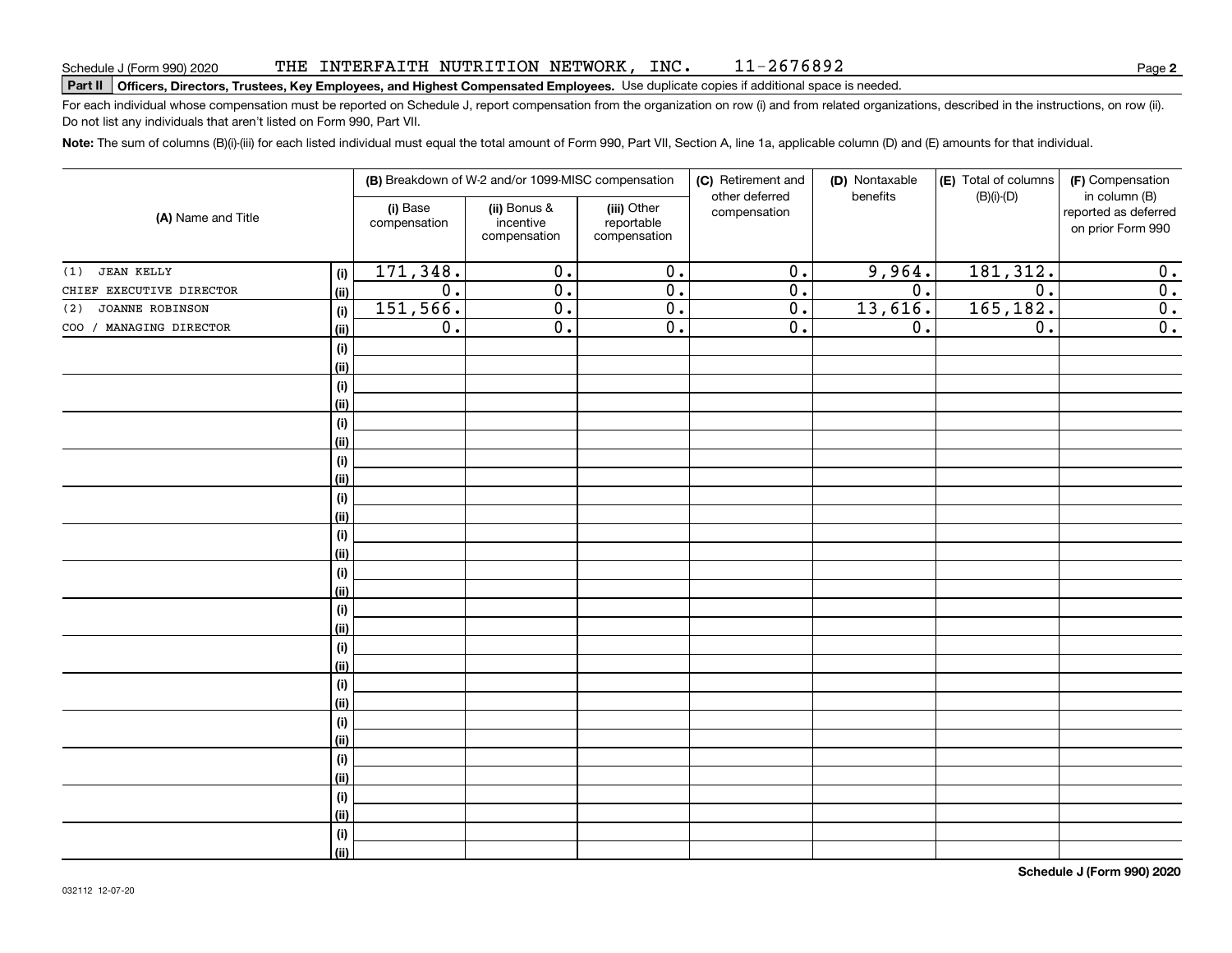## **Part III Supplemental Information**

Schedule J (Form 990) 2020 THE INTERFAITH NUTRITION NETWORK, INC.<br>
Part III Supplemental Information<br>
Provide the information, explanation, or descriptions required for Part I, lines 1a, 1b, 3, 4a, 4b, 4c, 5a, 5b, 6a, 6b,

**Schedule J (Form 990) 2020**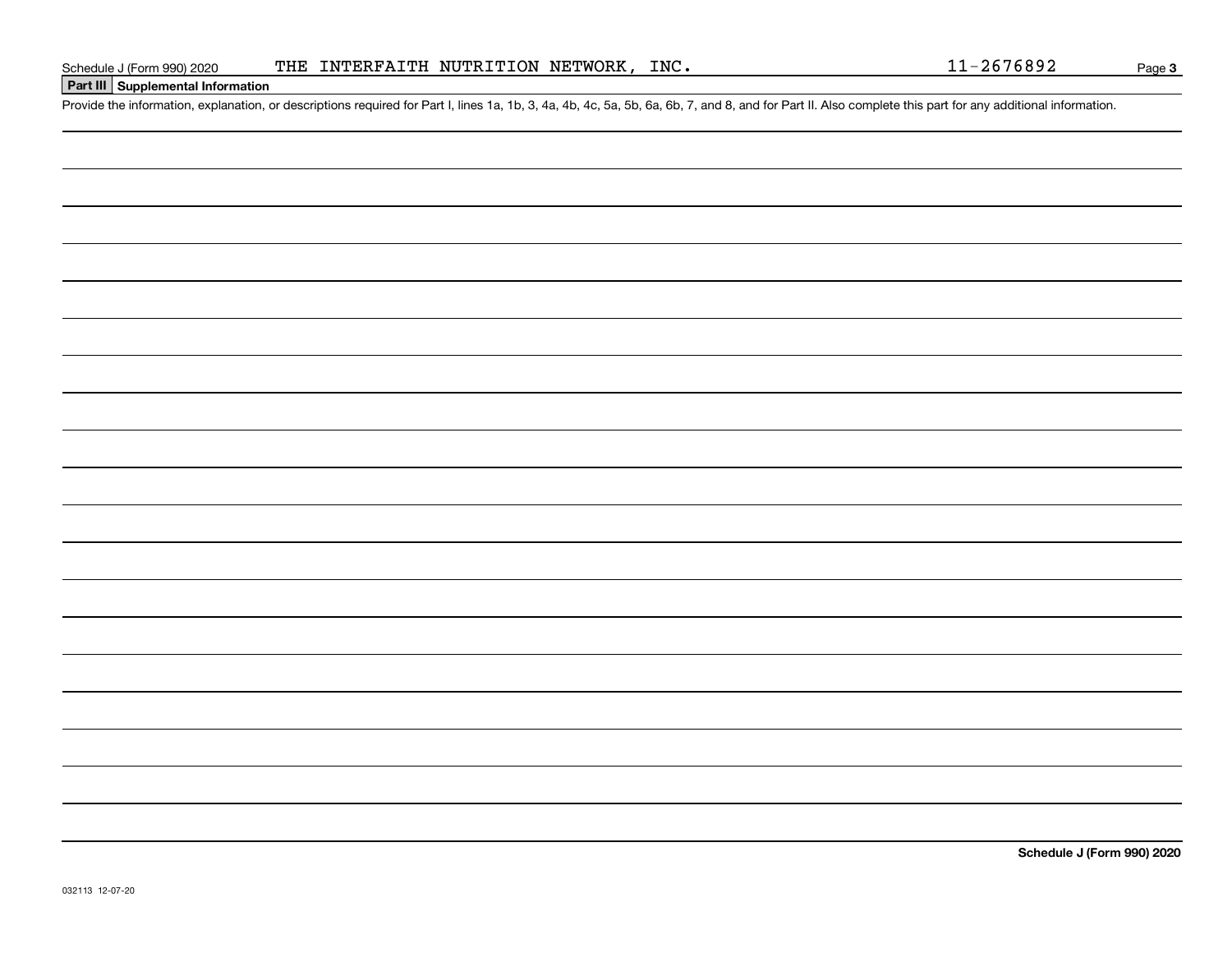### **SCHEDULE M (Form 990)**

# **Noncash Contributions**

OMB No. 1545-0047

Department of the Treasury Internal Revenue Service

**Complete if the organizations answered "Yes" on Form 990, Part IV, lines 29 or 30.** <sup>J</sup>**2020**

**Attach to Form 990.** J  **Go to www.irs.gov/Form990 for instructions and the latest information.** J **Open to Public Inspection**

THE INTERFAITH NUTRITION NETWORK, INC.

| Employer identification number |  |
|--------------------------------|--|
| 11-2676892                     |  |

| Part I | <b>Types of Property</b>                                                                                                                                                 |                               |                                                           |                                                                                    |                                                              |     |     |    |
|--------|--------------------------------------------------------------------------------------------------------------------------------------------------------------------------|-------------------------------|-----------------------------------------------------------|------------------------------------------------------------------------------------|--------------------------------------------------------------|-----|-----|----|
|        |                                                                                                                                                                          | (a)<br>Check if<br>applicable | (b)<br>Number of<br>contributions or<br>items contributed | (c)<br>Noncash contribution<br>amounts reported on<br>Form 990, Part VIII, line 1g | (d)<br>Method of determining<br>noncash contribution amounts |     |     |    |
| 1      |                                                                                                                                                                          |                               |                                                           |                                                                                    |                                                              |     |     |    |
| 2      |                                                                                                                                                                          |                               |                                                           |                                                                                    |                                                              |     |     |    |
| З      | Art - Fractional interests                                                                                                                                               |                               |                                                           |                                                                                    |                                                              |     |     |    |
| 4      | Books and publications                                                                                                                                                   |                               |                                                           |                                                                                    |                                                              |     |     |    |
| 5      | Clothing and household goods                                                                                                                                             |                               |                                                           |                                                                                    |                                                              |     |     |    |
| 6      |                                                                                                                                                                          |                               |                                                           |                                                                                    |                                                              |     |     |    |
| 7      |                                                                                                                                                                          |                               |                                                           |                                                                                    |                                                              |     |     |    |
| 8      |                                                                                                                                                                          |                               |                                                           |                                                                                    |                                                              |     |     |    |
| 9      |                                                                                                                                                                          | $\mathbf x$                   | 5                                                         | 129, 125. NYSE                                                                     |                                                              |     |     |    |
| 10     |                                                                                                                                                                          |                               |                                                           |                                                                                    |                                                              |     |     |    |
|        | Securities - Closely held stock                                                                                                                                          |                               |                                                           |                                                                                    |                                                              |     |     |    |
| 11     | Securities - Partnership, LLC, or<br>trust interests                                                                                                                     |                               |                                                           |                                                                                    |                                                              |     |     |    |
| 12     | Securities - Miscellaneous                                                                                                                                               |                               |                                                           |                                                                                    |                                                              |     |     |    |
| 13     | Qualified conservation contribution -                                                                                                                                    |                               |                                                           |                                                                                    |                                                              |     |     |    |
|        | Historic structures                                                                                                                                                      |                               |                                                           |                                                                                    |                                                              |     |     |    |
| 14     | Qualified conservation contribution - Other                                                                                                                              |                               |                                                           |                                                                                    |                                                              |     |     |    |
| 15     |                                                                                                                                                                          |                               |                                                           |                                                                                    |                                                              |     |     |    |
| 16     | Real estate - Commercial                                                                                                                                                 |                               |                                                           |                                                                                    |                                                              |     |     |    |
| 17     |                                                                                                                                                                          |                               |                                                           |                                                                                    |                                                              |     |     |    |
| 18     |                                                                                                                                                                          |                               |                                                           |                                                                                    |                                                              |     |     |    |
| 19     |                                                                                                                                                                          | $\mathbf x$                   | 238,354                                                   |                                                                                    | 414,736. NUMBER OF POUNDS                                    |     |     |    |
| 20     | Drugs and medical supplies                                                                                                                                               |                               |                                                           |                                                                                    |                                                              |     |     |    |
| 21     |                                                                                                                                                                          |                               |                                                           |                                                                                    |                                                              |     |     |    |
| 22     |                                                                                                                                                                          |                               |                                                           |                                                                                    |                                                              |     |     |    |
| 23     |                                                                                                                                                                          |                               |                                                           |                                                                                    |                                                              |     |     |    |
| 24     |                                                                                                                                                                          |                               |                                                           |                                                                                    |                                                              |     |     |    |
| 25     | (GIFT CARDS<br>Other $\blacktriangleright$                                                                                                                               | X                             | 473                                                       | $69,477.$ COST                                                                     |                                                              |     |     |    |
| 26     | Other                                                                                                                                                                    |                               |                                                           |                                                                                    |                                                              |     |     |    |
| 27     | $($ $)$                                                                                                                                                                  |                               |                                                           |                                                                                    |                                                              |     |     |    |
| 28     | Other $\blacktriangleright$<br>$\left($ $\right)$                                                                                                                        |                               |                                                           |                                                                                    |                                                              |     |     |    |
|        | Other                                                                                                                                                                    |                               |                                                           |                                                                                    |                                                              |     |     |    |
| 29     | Number of Forms 8283 received by the organization during the tax year for contributions<br>for which the organization completed Form 8283, Part V, Donee Acknowledgement |                               |                                                           | 29                                                                                 |                                                              |     | 0   |    |
|        |                                                                                                                                                                          |                               |                                                           |                                                                                    |                                                              |     |     |    |
|        | 30a During the year, did the organization receive by contribution any property reported in Part I, lines 1 through 28, that it                                           |                               |                                                           |                                                                                    |                                                              |     | Yes | No |
|        |                                                                                                                                                                          |                               |                                                           |                                                                                    |                                                              |     |     |    |
|        | must hold for at least three years from the date of the initial contribution, and which isn't required to be used for                                                    |                               |                                                           |                                                                                    |                                                              |     |     |    |
|        | exempt purposes for the entire holding period?                                                                                                                           |                               |                                                           |                                                                                    |                                                              | 30a |     | х  |
|        | <b>b</b> If "Yes," describe the arrangement in Part II.                                                                                                                  |                               |                                                           |                                                                                    |                                                              |     |     |    |
| 31     | Does the organization have a gift acceptance policy that requires the review of any nonstandard contributions?                                                           |                               |                                                           |                                                                                    |                                                              | 31  | х   |    |
|        | 32a Does the organization hire or use third parties or related organizations to solicit, process, or sell noncash                                                        |                               |                                                           |                                                                                    |                                                              |     |     |    |
|        | contributions?                                                                                                                                                           |                               |                                                           |                                                                                    |                                                              | 32a |     | x  |
|        | <b>b</b> If "Yes," describe in Part II.                                                                                                                                  |                               |                                                           |                                                                                    |                                                              |     |     |    |
| 33     | If the organization didn't report an amount in column (c) for a type of property for which column (a) is checked,                                                        |                               |                                                           |                                                                                    |                                                              |     |     |    |
|        | describe in Part II.                                                                                                                                                     |                               |                                                           |                                                                                    |                                                              |     |     |    |
| LHA    | For Paperwork Reduction Act Notice, see the Instructions for Form 990.                                                                                                   |                               |                                                           |                                                                                    | Schedule M (Form 990) 2020                                   |     |     |    |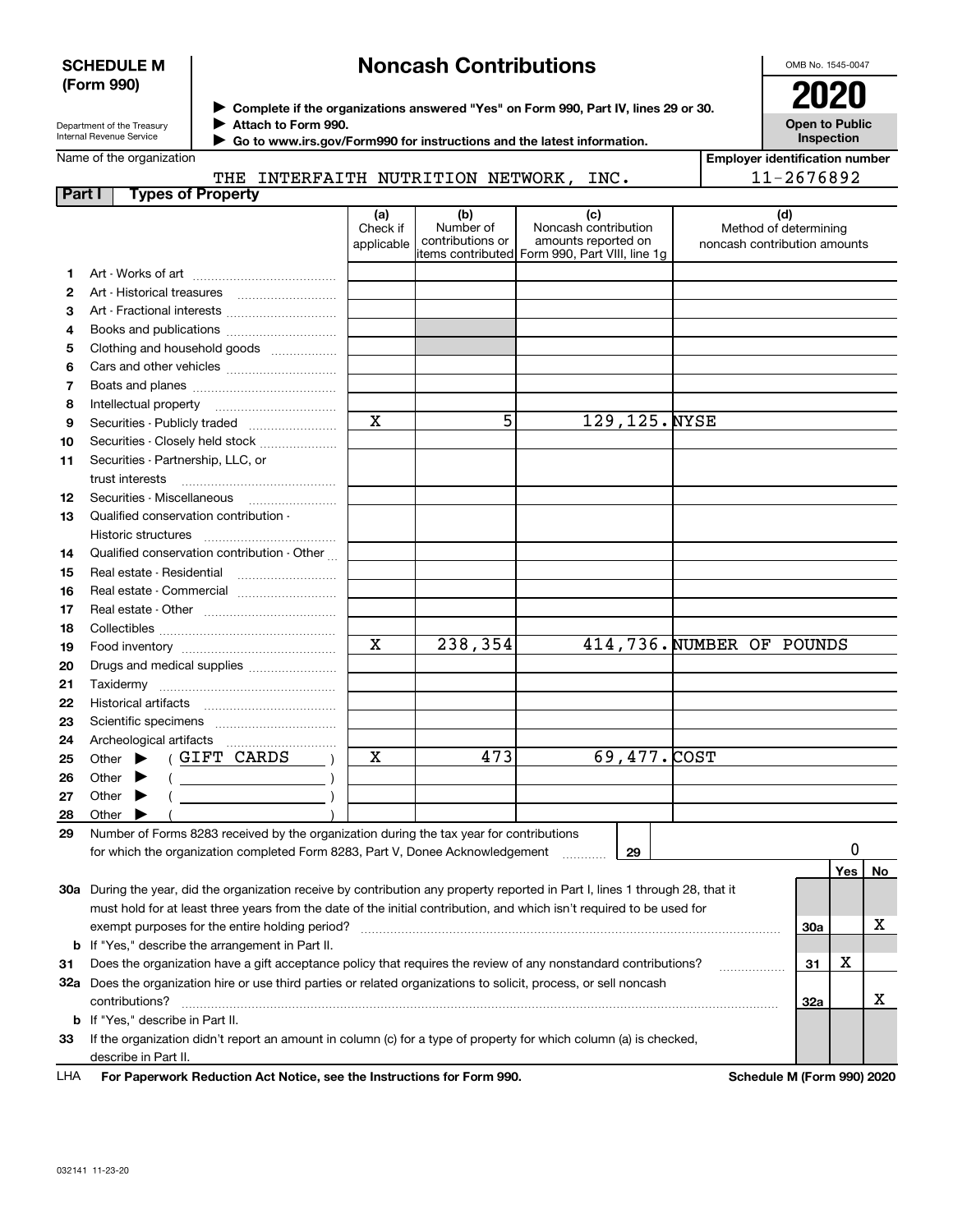| Schedule M (Form 990) 2020 | THE | INTERFAITH NUTRITION NETWORK, |  |  | INC. | 2676892 | Page 2 |
|----------------------------|-----|-------------------------------|--|--|------|---------|--------|
|----------------------------|-----|-------------------------------|--|--|------|---------|--------|

Provide the information required by Part I, lines 30b, 32b, and 33, and whether the organization is reporting in Part I, column (b), the number of contributions, the number of items received, or a combination of both. Also complete this part for any additional information. **Part II Supplemental Information.** 

### SCHEDULE M, PART I, COLUMN (B):

## THE NUMBER ON PART I, COLUMN B REPRESENTS NUMBER OF CONTRIBUTIONS.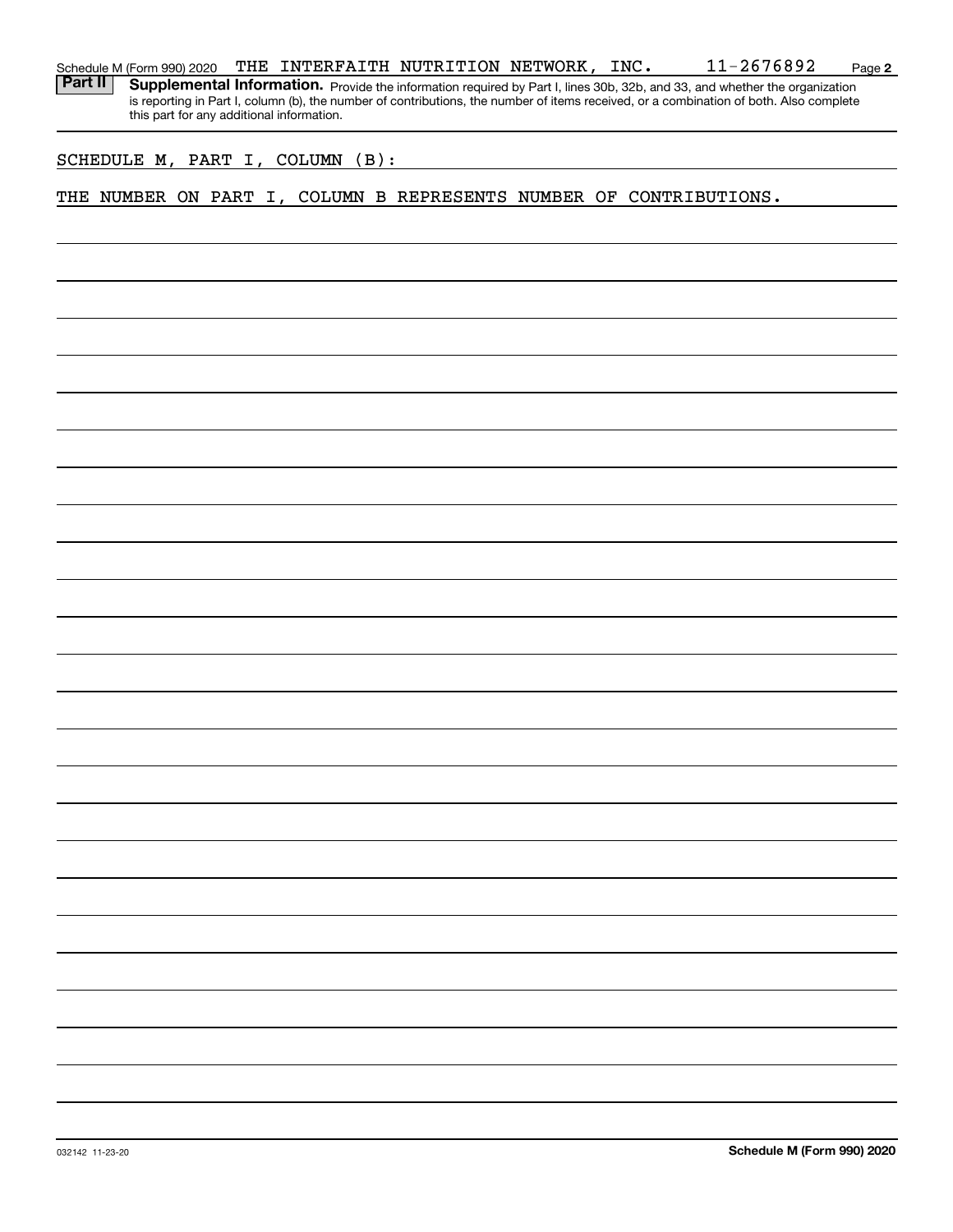**(Form 990 or 990-EZ)**

Department of the Treasury Internal Revenue Service Name of the organization

**Complete to provide information for responses to specific questions on Form 990 or 990-EZ or to provide any additional information. | Attach to Form 990 or 990-EZ. SCHEDULE O Supplemental Information to Form 990 or 990-EZ**

**| Go to www.irs.gov/Form990 for the latest information.**



THE INTERFAITH NUTRITION NETWORK, INC. | 11-2676892

FORM 990, PART III, LINE 1, DESCRIPTION OF ORGANIZATION MISSION:

AS A NOT-FOR-PROFIT, VOLUNTEER BASED ORGANIZATION, THE INN PROVIDES A

BROAD VARIETY OF ESSENTIAL SERVICES TO ASSIST THOSE CHALLENGED BY

HUNGER, HOMELESSNESS AND PROFOUND PROVERTY. WE PARTNER WITH THOSE IN

NEED IN A DIGNIFIED AND RESPECTFUL MANNER TO HELP THEM ACHIEVE

SELF-SUFFICIENCY.

FORM 990, PART III, LINE 4D, OTHER PROGRAM SERVICES:

THE INN'S LONG TERM HOUSING PROGRAM PROVIDES SAFE, AFFORDABLE HOUSING

FOR FORMERLY HOMELESS FAMILIES AND INDIVIDUALS IN INDEPENDENT

APARTMENTS LOCATED IN NASSAU COUNTY, LONG ISLAND. FAMILIES ARE

PROVIDED WITH CASE MANAGEMENT SERVICES TO ASSIST THEM IN REACHING GOALS

OF SELF-SUFFICIENCY AND INDEPENDENCE.

EXPENSES \$ 560,708. INCLUDING GRANTS OF \$ 0. REVENUE \$ 126,207.

FORM 990, PART VI, SECTION A, LINE 2:

JEAN KELLY, EXECUTIVE DIRECTOR, AND ROBERT KAMMERER, DIRECTOR, HAVE A

FAMILY RELATIONSHIP.

FORM 990, PART VI, SECTION A, LINE 4:

BYLAWS CHANGES MADE SEPTEMBER 18, 2020

CHANGE WAS MADE TO ARTICLE IV OFFICERS, EMPLOYERS & AGENTS THAT WOULD ALLOW

OFFICERS TO SERVE THREE CONSECUTIVE TERMS IN THE SAME OFFICE.

CHANGES WERE MADE TO ARTICLE V COMMITTEES THAT ALLOWED THE BOARD OF

032211 11-20-20 LHA For Paperwork Reduction Act Notice, see the Instructions for Form 990 or 990-EZ. Schedule O (Form 990 or 990-EZ) 2020 DIRECTORS TO DESIGNATE COMMITTEES, WITHOUT A RESOLUTION ADOPTED BY MAJORITY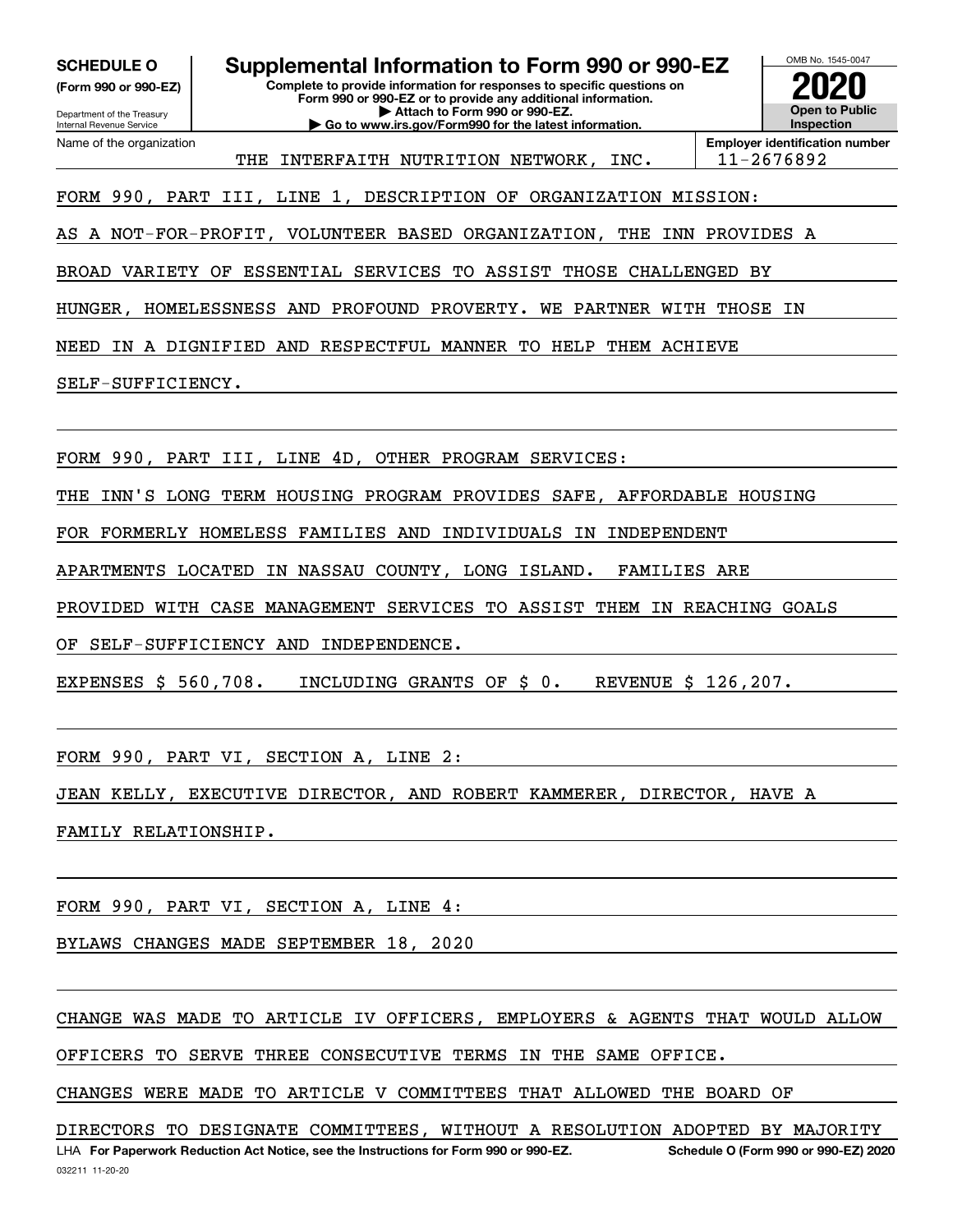| Name of the organization                                                   | <b>Employer identification number</b> |
|----------------------------------------------------------------------------|---------------------------------------|
| THE INTERFAITH NUTRITION NETWORK,<br>INC.                                  | 11-2676892                            |
|                                                                            |                                       |
| THE ENTIRE BOARD, WHICH COULD ELECT OR REMOVE OFFICERS OR DIRECTORS,<br>OF |                                       |
|                                                                            |                                       |
| APPROVE MERGER OR PLAN OF DISSOLUTION, AMONG OTHER TASKS. IT ALSO GAVE A   |                                       |
|                                                                            |                                       |
| PROCEDURE ON APPOINTING MEMBERS TO COMMITTEES.                             |                                       |
|                                                                            |                                       |

PROVISION FOR THE NOMINATING COMMITTEE NOW ALLOWS THE PRESIDENT TO APPOINT THE CHAIR, UPON APPROVAL OF THE BOARD, IF HE/SHE DOES NOT WANT TO CHAIR.

THE GOVERNANCE COMMITTEE HAS BEEN ADDED. OVERSIGHT OF THE WHISTLEBLOWER POLICY AND THE CONFLICT-OF-INTEREST POLICY ARE UNDER THIS COMMITTEE AND TAKEN FROM THE AUDIT COMMITTEE.

ARTICLE VI WAS INCORPORATED INTO ARTICLE V. WORDING ON ADVISORY COMMITTEES WAS MADE MORE SPECIFIC, INCLUDING DIRECTOR EMERITUS.

FORM 990, PART VI, SECTION B, LINE 11B:

THE YEARLY AUDIT DRAFT IS PRESENTED TO THE AUDIT COMMITTEE OF THE BOARD, AND HAVING QUESTIONS ADDRESSED AND SATISFACTORILY ANSWERED MANAGEMENT PRESENTS THE FINDINGS TO THE PREPARER. AFTER THE 990 IS PREPARED THE SAME PROCESS IS FOLLOWED. THE FINAL COPY OF THE AUDIT, MANAGEMENT LETTER AND 990 IS REVIEWED BY THE AUDIT COMMITTEE OF THE BOARD AND THEN THE BOARD.

FORM 990, PART VI, SECTION B, LINE 12C:

THE ORGANIZATION HAS A WRITTEN CONFLICT OF INTEREST POLICY. THE POLICY IS

CIRCULATED TO ALL NEW EMPLOYEES AND BOARD MEMBERS AND IS CIRCULATED

ANNUALLY TO EXISTING EMPLOYEES AND BOARD MEMBERS. THE COMPLETION OF A

CONFLICT OF INTEREST POLICY REPORTING FORM IS REQUIRED AT LEAST ANNUALLY.